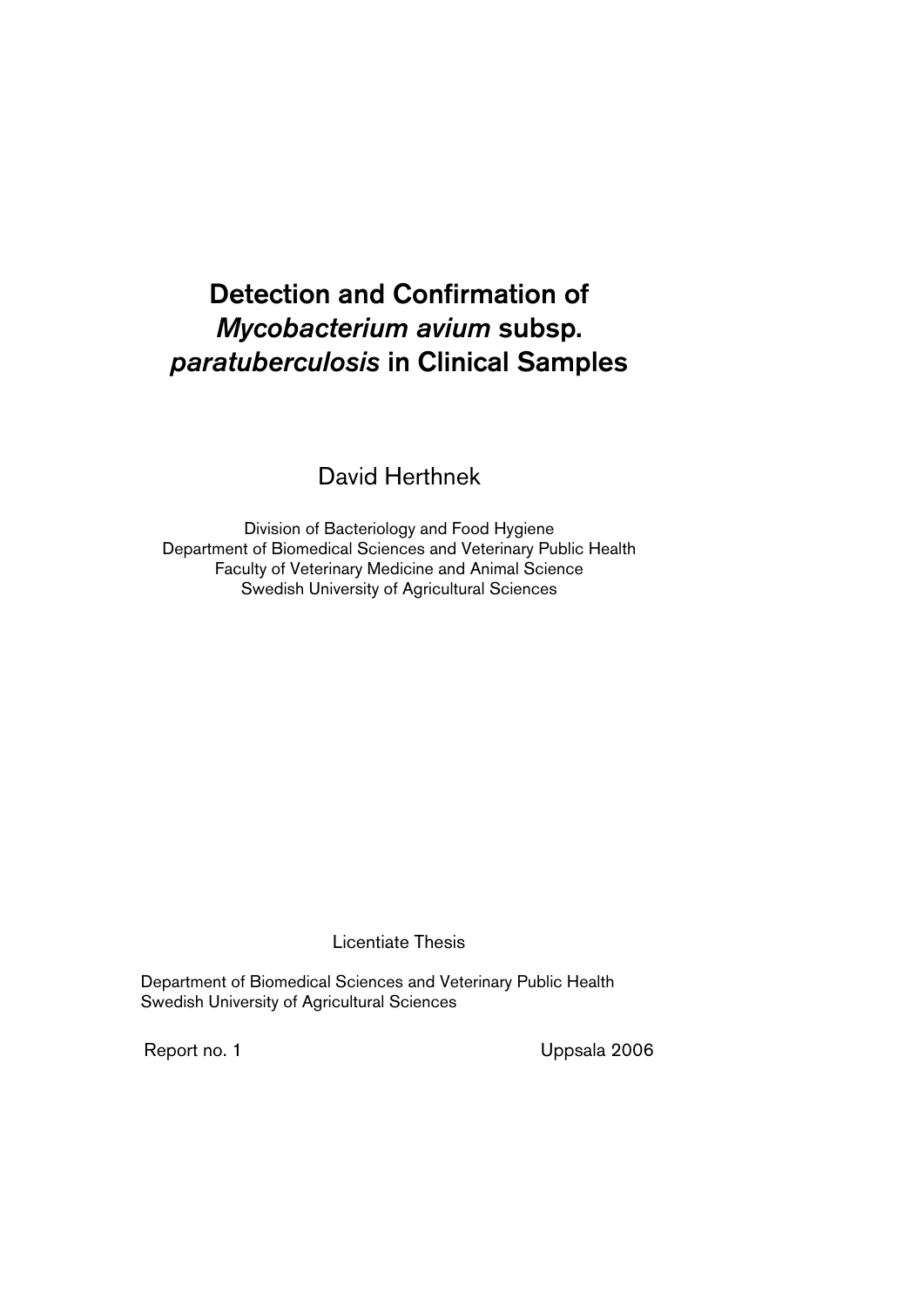**Cover "suggestive contour" of cow**: Szymon Rusinkiewicz, Adam Finkelstein, Princeton University, NJ, USA, and Doug DeCarlo, Anothony Santella, Rutgers University, NJ, USA **Cover photograph**: Johne's Information Center (http://johnes.org), University of Wisconsin-Madison, WI, USA **Cover illustration design**: David Herthnek

Report / Department of Biomedical Sciences and Veterinary Public Health Swedish University of Agricultural Sciences Report no 1 ISSN 1653-8315 ISBN 91-576-7167-2 © 2006 David Herthnek, Uppsala Print: SLU Service/Repro, Uppsala 2006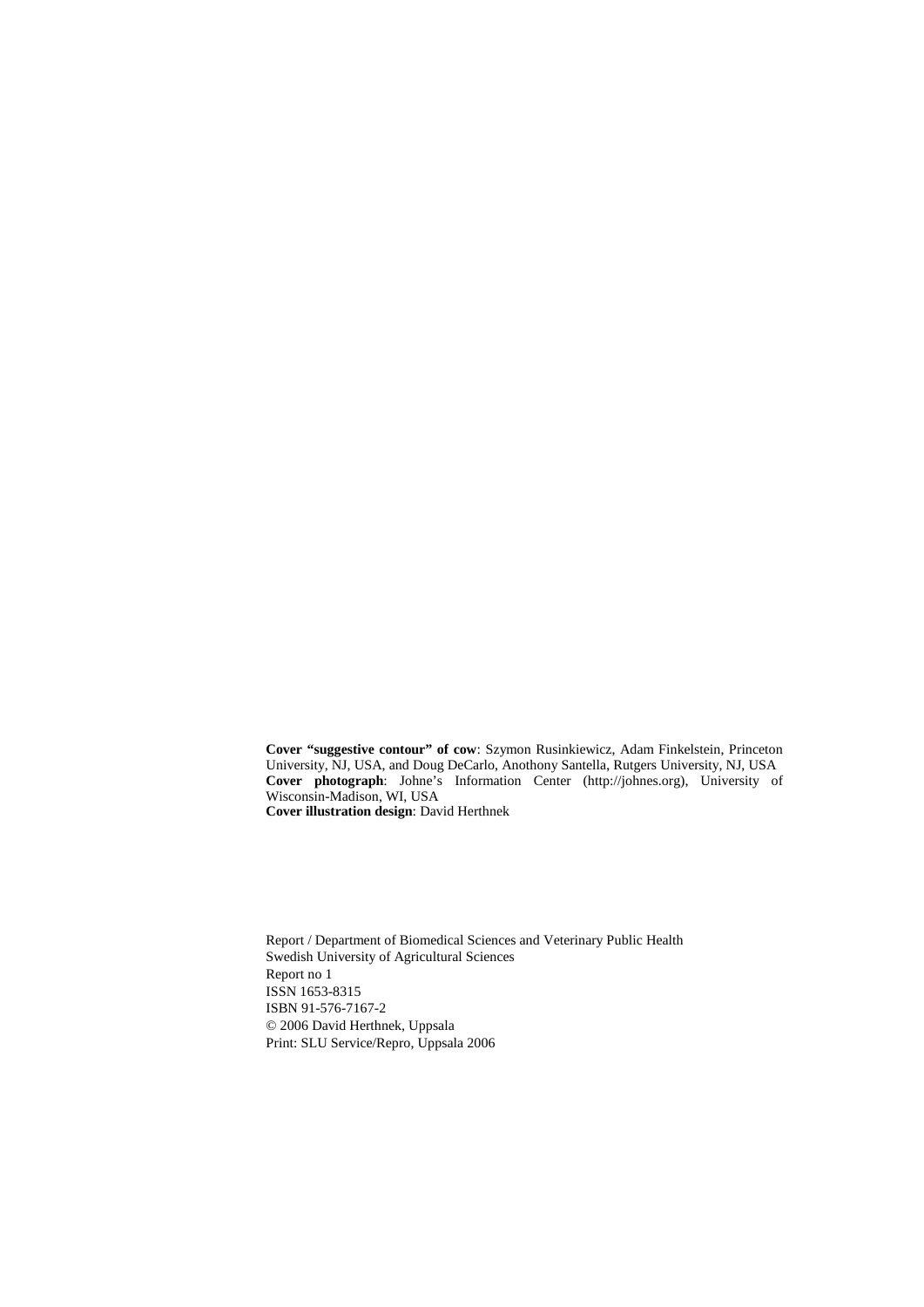# **Abstract**

Herthnek, D. 2006. Detection and confirmation of *Mycobacterium avium* subsp. *paratuberculosis* in clinical samples. Licentiate thesis. ISSN 1653-8315, ISBN 91-576-7167-2

*Mycobacterium avium* subsp. *paratuberculosis* (MAP) is the causative agent of the serious disease paratuberculosis in ruminants. It is a chronic enteric disease that causes considerable economic losses worldwide. Paratuberculosis leads to reduced milk production and eventually, diarrhoea, weight loss and death. Its slow development, the inappropriate immune response of the host and the fastidiousness of the bacteria all contribute to the difficulty of early diagnosis, necessary to restrict spread of the disease.

Thanks to rigorous control measures, paratuberculosis is rare or absent in Sweden. However, occasional import-related outbreaks have occurred, during which all animals in the infected herds were culled. Freedom from paratuberculosis is mainly monitored by slow culture methods. In some situations, fast and reliable alternative methods are needed, for instance, when semen is imported for breeding purposes. Donor bulls may be asymptomatic carriers of MAP and the risk for venereal transmission of the disease is insufficiently investigated. In this thesis, the development and sensitivity assessment of a protocol for detection of MAP in bovine semen by real-time PCR is described. Beadbeating with zirconia/silica beads and phenol/chloroform extraction was used to purify the bacterial DNA and it was shown to successfully remove PCR inhibiting substances. A method for accurately evaluating the analytical sensitivity was also developed. By analysis of artificially infected samples, a sensitivity of 10 organisms per 100  $\mu$ l sample was assessed.

The target gene, for the method described here and for many other PCR methods for detection of MAP, is the insertion element IS900. Although specific for MAP, it has been shown to share similarities with genes in other mycobacteria. Positive PCR results must, therefore, be confirmed by an alternative method. Three novel real-time PCR systems were designed and validated on 267 strains and 58 positive clinical faecal and tissue samples. Two systems were based on IS900 and one system on the MAP-specific gene F57. The latter was the most specific for MAP and is therefore the recommended system for confirmation, but as it was slightly less sensitive when tested on pure DNA, the other systems may be applied when necessary.

*Keywords*: bacterial infection, bovine semen, confirmation, detection, diagnosis, F57, faeces, IS900, Johne's disease, microbiology, *Mycobacterium avium* subsp. *paratuberculosis*, real-time PCR.

*Author's address*: David Herthnek, Department of Bacteriology, National Veterinary Institute (SVA), SE-75178, Uppsala, Sweden.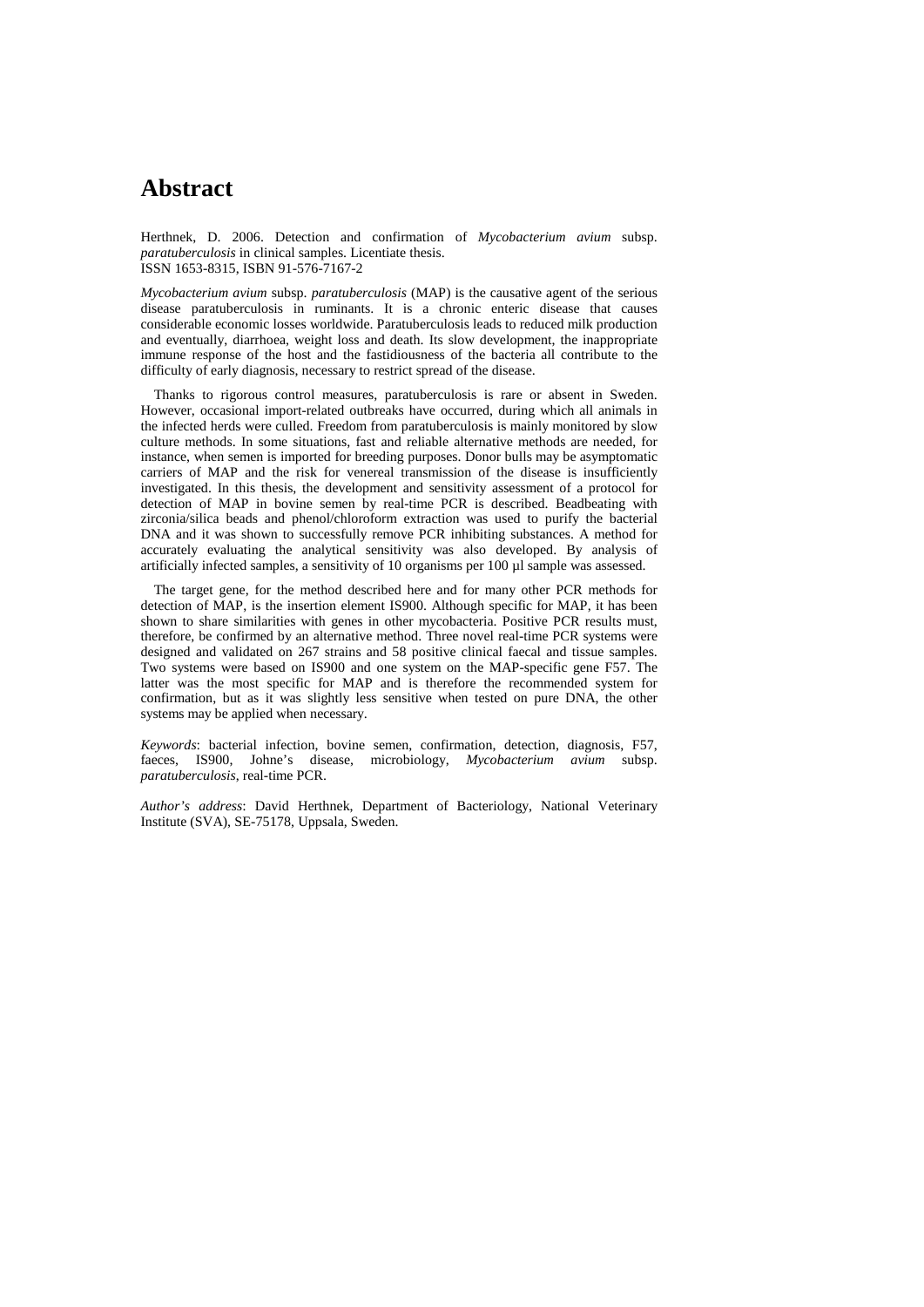# **Svensk sammanfattning**

*Mycobacterium avium* subspecies *paratuberculosis* (MAP) orsakar den allvarliga sjukdomen paratuberkulos hos idisslare. Det är en kronisk tunntarmsinflammation, som förorsakar stora ekonomiska förluster världen över. Sjukdomen kan ha en inkubationstid på flera år, och när den bryter ut, leder den till minskad mjölkproduktion, diarré, uttorkning och kraftig viktminskning innan djuret slutligen dör. Infektionens långsamma utveckling, det ofullständiga immunsvaret, samt svårigheterna att odla bakterien bidrar till svårigheterna med en tidig diagnos, vilket är nödvändigt för att stoppa spridningen av sjukdomen.

Tack vare rigorösa kontrollprogram så är paratuberkulos, om inte helt obefintligt, mycket ovanligt i Sverige. Enstaka importrelaterade utbrott har dock ägt rum hos nötkreatur, vilket har lett till att alla djur i de infekterade besättningarna har slaktats ut. Prevalensen av paratuberkulos övervakas vanligen med långsamma odlingsmetoder på träck. I vissa situationer är det dock önskvärt med snabba och pålitliga alternativa metoder, till exempel när sperma importeras för att användas i avel. Tjurar kan vara symptomfria bärare av MAP och risken för venerisk smitta av sjukdomen är inte tillräckligt undersökt. I den här avhandlingen beskrivs utvecklingen och valideringen av ett protokoll för detektion av MAP i nötsperma med realtids-PCR. Homogenisering med kulor av zirkonium/kisel och extraktion med fenol och kloroform användes för att separera och rena bakteriellt DNA. I samband med detta utvecklades en metod för att göra en rättvisande bedömning av den analytiska känsligheten för molekylärbiologiska detektionsmetoder. PCRinhiberande ämnen kunde framgångsrikt avlägsnas, och genom att testa metoden på artificiellt infekterade prover uppskattades känsligheten till 10 organismer per 100 µl prov.

Målgenen för denna och många andra PCR-metoder för detektion av MAP, är insertionselementet IS900. Trots att den är specifik för MAP, så har den visat sig ha flera likheter med gener i andra mykobakterier. Positiva PCR-resultat måste därför konfirmeras med en alternativ metod. Tre nya system för realtids-PCR konstruerades och validerades på 267 stammar och 58 positiva kliniska träck- och vävnadsprover. Två system baserades på IS900 och ett på den MAP-specifika genen F57. Den sistnämnda visade sig vara den mest specifika för MAP och är därför det huvudsakligt rekommenderade systemet för konfirmering, men eftersom det var något mindre känsligt än de andra systemen när den testades på rent DNA, så kan även de andra systemen användas vid behov.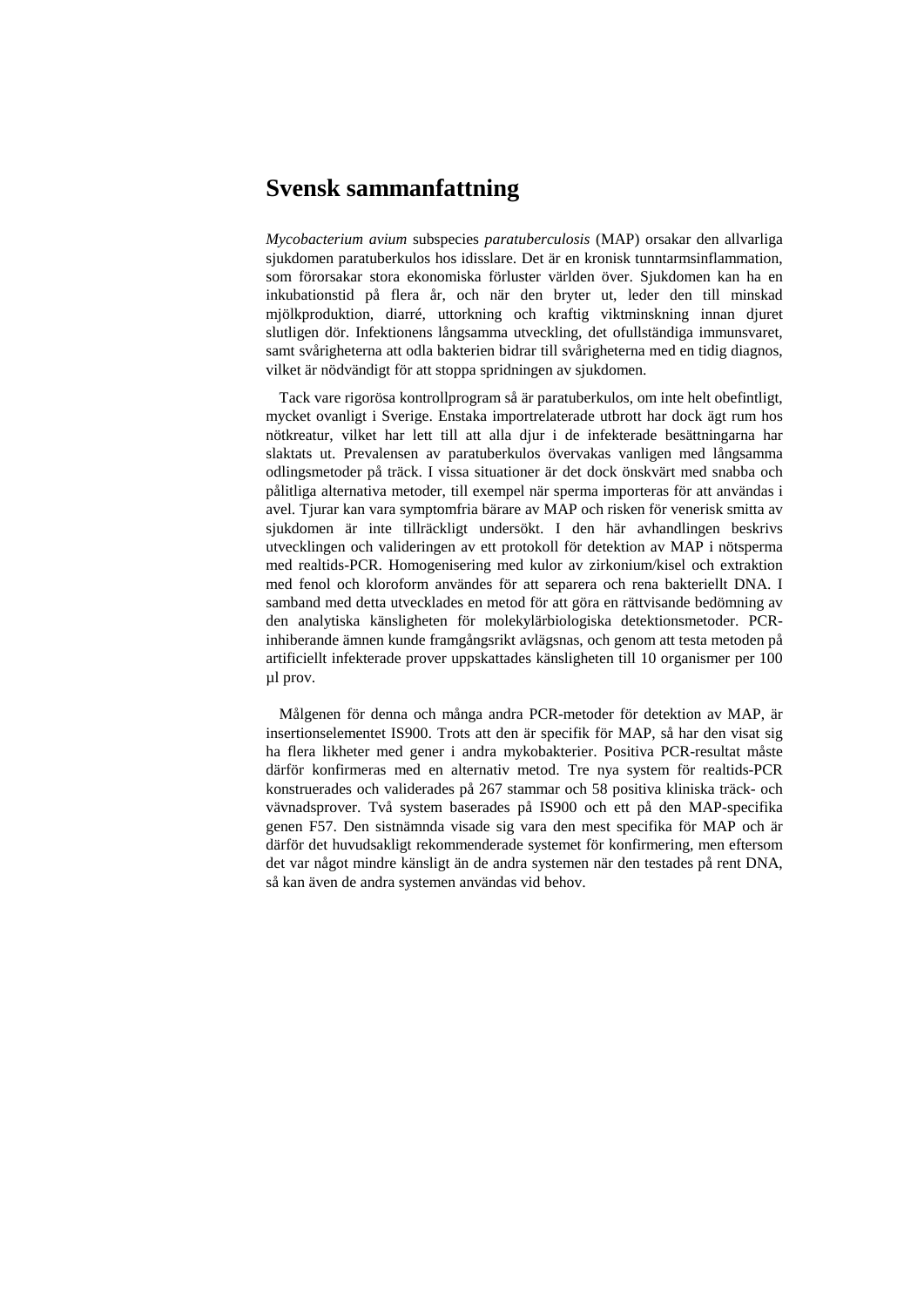# **Contents**

| <b>Background</b>                                           | 9  |
|-------------------------------------------------------------|----|
| Prevalence                                                  | 10 |
| Susceptibility and pathogenesis                             | 10 |
| Zoonotic aspects                                            | 12 |
| Diagnostic methods                                          | 13 |
| Bacteriology                                                | 13 |
| PCR                                                         | 14 |
| Aims of the present study                                   | 17 |
| <b>Methodological considerations</b>                        | 17 |
| Real-time PCR                                               | 17 |
| Specificity                                                 | 18 |
| Counting and sensitivity                                    | 18 |
| <b>Results and discussion</b>                               | 20 |
| Extraction                                                  | 20 |
| Boiling and free DNA                                        | 20 |
| The importance of beadbeating                               | 21 |
| Phenol/Chloroform extraction on disrupted semen             | 22 |
| Immunomagnetic separation                                   | 24 |
| Modification of QIAamp DNA Stool Mini Kit                   | 24 |
| Assessment of sensitivity                                   | 24 |
| Validation of specificity                                   | 25 |
| <b>Materials and Methods</b>                                | 27 |
| Extracting DNA from faecal samples                          | 27 |
| Experiments investigating lysis and free DNA                | 28 |
| Indication of free DNA in suspended MAP colony              | 28 |
| Comparison of beadbeating and heat-treatment                | 28 |
| Multi-parameter investigation of factors critical for lysis | 28 |
| <b>Concluding remarks</b>                                   | 29 |
| <b>References</b>                                           | 30 |
| <b>Acknowledgements</b>                                     | 36 |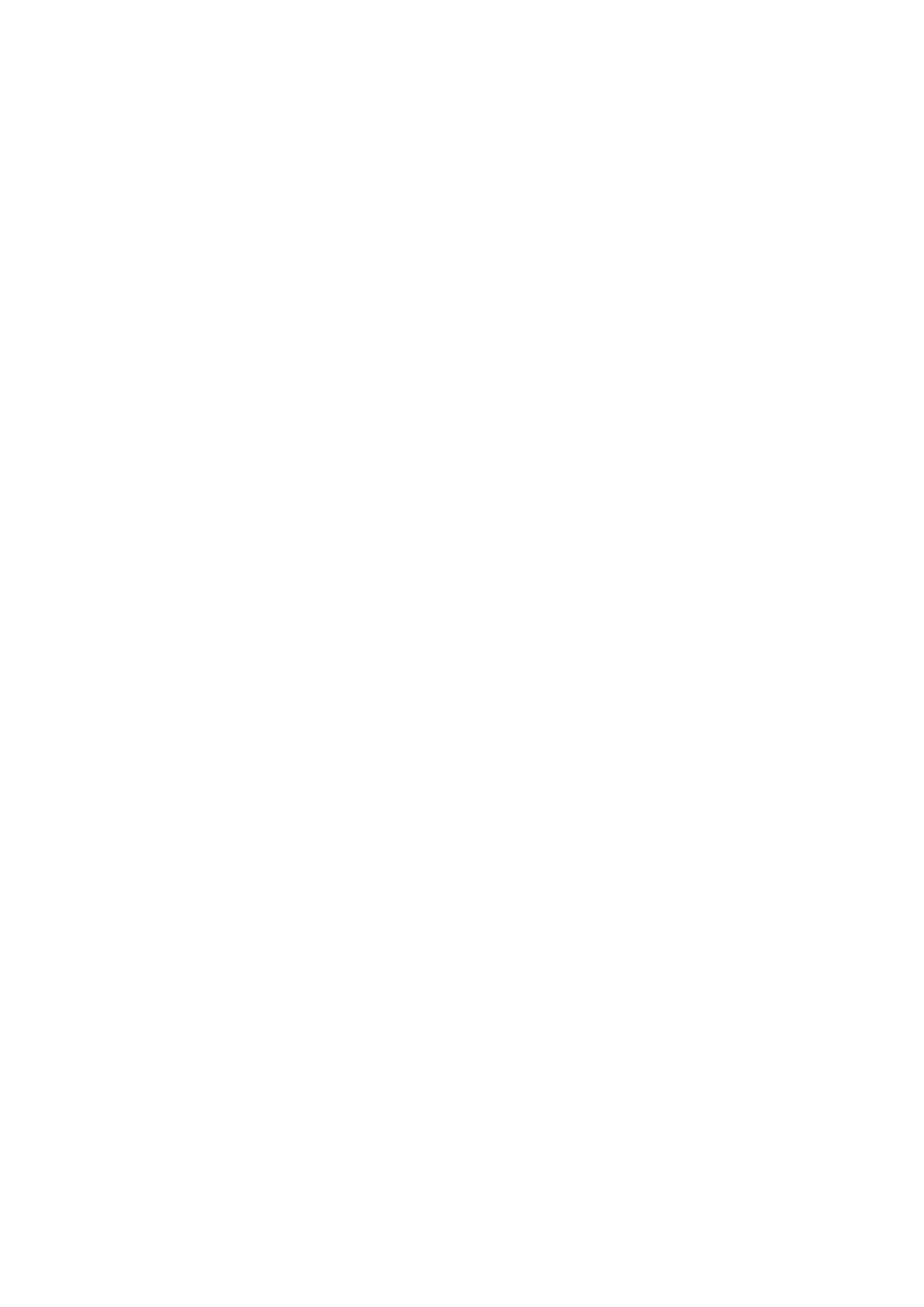# **Appendix**

# **Papers I-II**

The present thesis is based on the following papers, which will be referred to by their Roman numerals:

- **I.** Herthnek, D., Englund, S, Willemsen, P.T.J. & Bölske, G. (2006). Sensitive detection of *Mycobacterium avium* subsp. *paratuberculosis* in bovine semen by real-time PCR. J Appl Microbiol 100: 1095-102.
- **II.** Herthnek, D. & Bölske, G. (2006). New PCR systems to confirm realtime PCR detection of *Mycobacterium avium* subsp. *paratuberculosis*. (Submitted)

Paper I has been reproduced by permission of the journal concerned.

Things should be made as simple as possible, but not any simpler.

 *Albert Einstein (1879-1955)*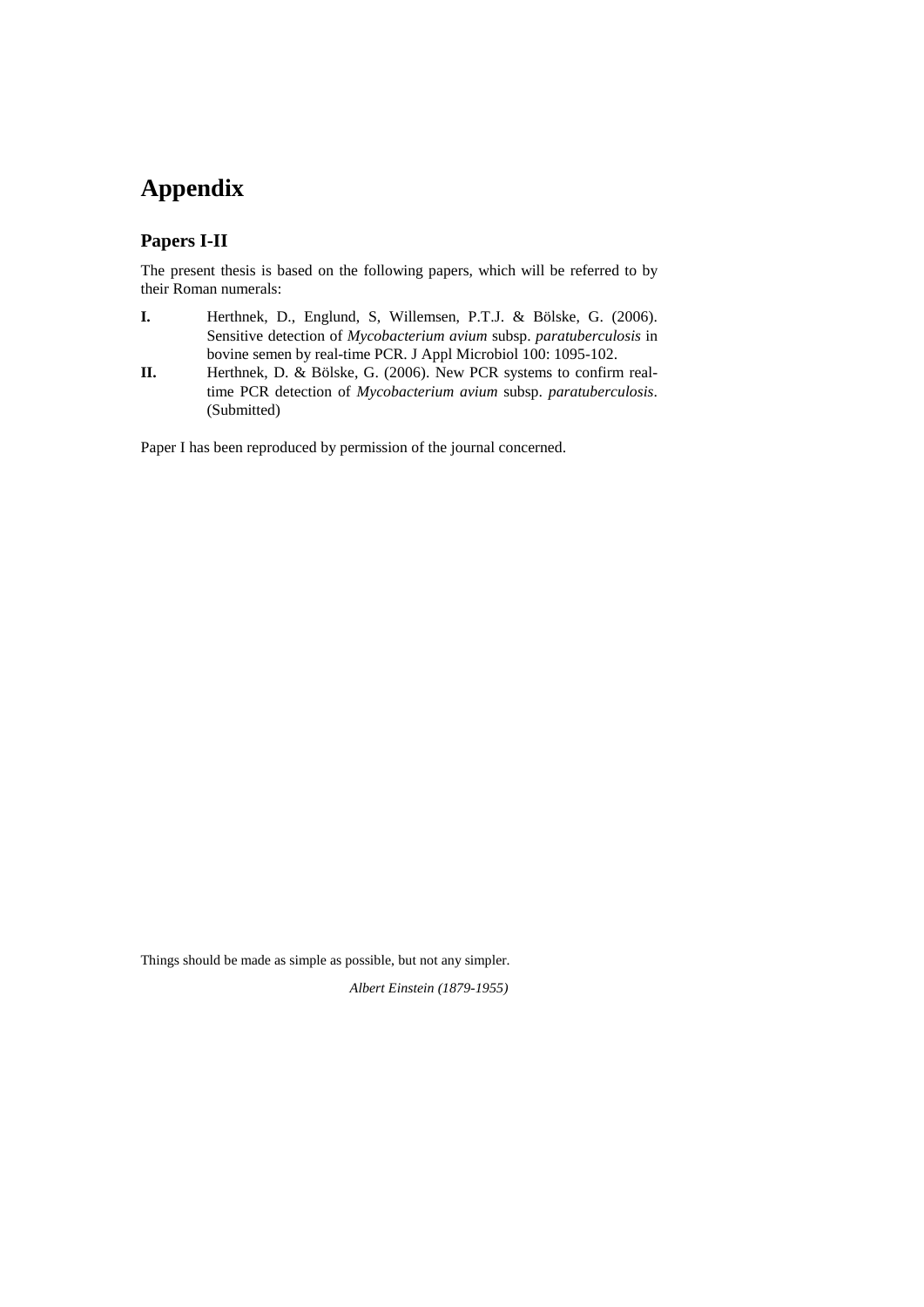# **Abbreviations**

| agar gel immunodiffusion                    |
|---------------------------------------------|
| base pair                                   |
| complement fixation                         |
| colony forming units                        |
| cell-mediated immunity                      |
| cycle threshold                             |
| deoxyribonucleic acid                       |
| deoxyribonucleotide triphosphate            |
| ethylenediaminetetraacetic acid             |
| enzyme-linked immunosorbent assay           |
| interferon gamma                            |
| insertion sequence 900                      |
| interleukin 2                               |
| Mycobacterium avium subsp. paratuberculosis |
| polymerase chain reaction                   |
| sodium dodecyl sulfate                      |
| T (thymus) helper cell 1                    |
| tumour necrosis factor beta                 |
| uracil N-glycosylase                        |
|                                             |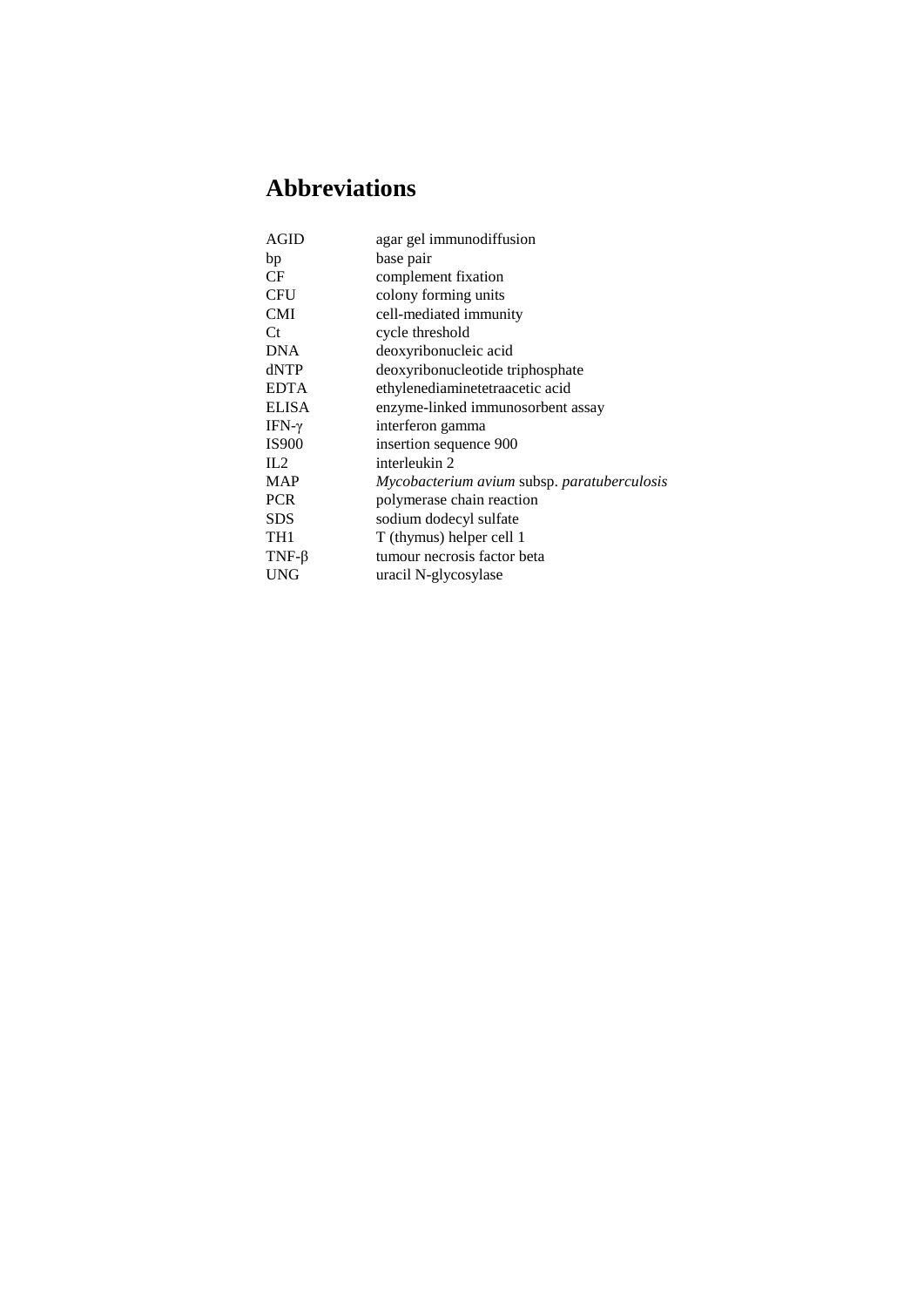# **Background**

Ever since 1895, when Johne and Frothingham described the slowly progressing enteric disease of ruminants that would later be known as paratuberculosis, or Johne's disease, the cattle industry in the world has been trying to stop the spread of its causative agent, *Mycobacterium avium* subsp. *paratuberculosis* (MAP), also known as *Mycobacterium paratuberculosis*. No effective treatment of this serious infectious disease is available and the clinically ill animal, suffering from chronic or intermittent diarrhoea, inevitably emaciates, weakens and dies. The long-term effect of vaccination, although it reduces the incidence of clinical disease and bacterial shedding, is controversial and fails to eradicate the disease in a herd. Therefore, the spread of the disease can only be stopped by rigorous control programmes, in which animals are tested for paratuberculosis and kept separate from other animals or even culled, as is the practice in Sweden. This country is virtually free from paratuberculosis, although limited import-related outbreaks have occurred.

MAP is a gram-positive, acid-fast, fastidious and extremely slow growing bacillus. Culture of visible colonies may take more than 16 weeks (Collins, 1996) and practically all strains require supplement of mycobactin, an iron-chelating agent that most other mycobacteria produce self-sufficiently (Cocito *et al.*, 1994). The organism has a thick, waxy and lipid-rich cell wall, giving it a general survival advantage and increased resistance to high temperatures when pasteurising milk (Grant *et al.*, 2002; Grant *et al.*, 2005), low pH, salt and chemicals, such as chlorine (Donaghy, Totton & Rowe, 2004; Rowe & Grant, 2006). MAP has been shown to be able to survive for long periods of time in the environment, complicating eradication of the disease (Whittington, Marsh & Reddacliff, 2005). Probably, the thickness of the cell wall is also contributing to its slow growth, due to restricted uptake of nutrients, although MAP's inability to produce mycobactin is thought to be one of the main constraints. Another characteristic of MAP is the presence of 15-20 copies of the 1451 base pair long insertion element IS900 (Green *et al.*, 1989; Moss *et al.*, 1991). Although there are sequentially similar insertion elements in related mycobacteria, the sequence as a whole is considered specific for MAP and has been widely used in molecular diagnosis of paratuberculosis.

Mycobacteria belong to the phylum *Actinobacteria* and are characterized by rod shape, acid-alcohol fastness (distinguishable by Ziehl Neelsen staining), high genomic content of guanine and cytosine (61-71%) and the presence of long and complex mycolic acids (Shinnick  $&$  Good, 1994). At the time of writing, there were 117 recognized and proposed mycobacterial species, and several subspecies, (Euzéby, 2006; http://www.bacterio.cict.fr/m/mycobacterium.html; 2-Jul-2006), taxonomically grouped mainly according to speed of growth and temperature requirements, pigmentation and resistance to antibiotics.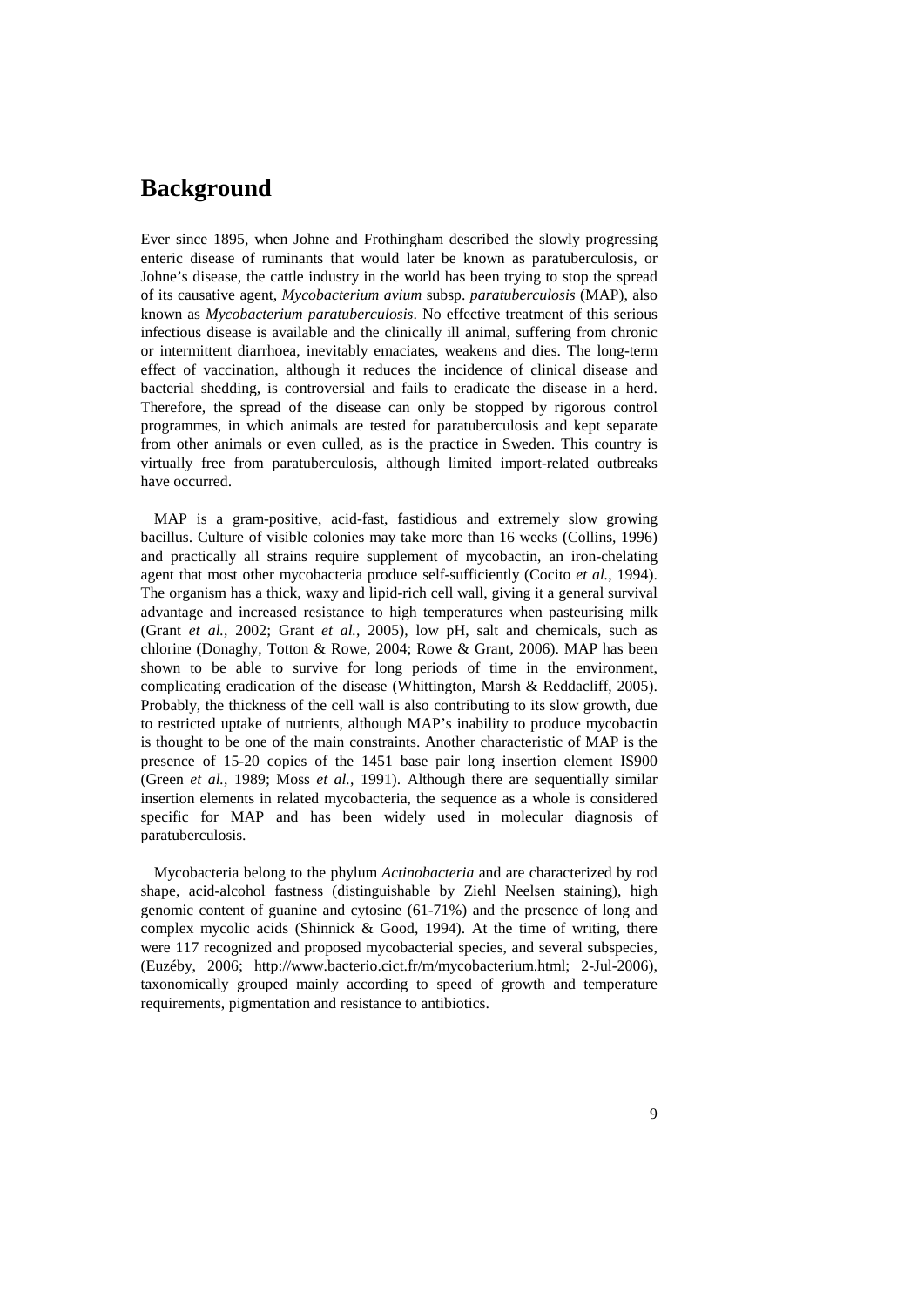## **Prevalence**

Surveys undertaken during the latter part of the  $20<sup>th</sup>$  century show that paratuberculosis is spread worldwide, causing significant economic losses in the affected countries (Johnson-Ifearulundu & Kaneene, 1997; Kennedy & Benedictus, 2001). In these surveys, estimates of herd prevalence in Europe range from 7% in Austria to 55% in Denmark (Kennedy *et al.*, 2001). In the United States, average herd prevalence in dairy herds was 22% in 1996, while it differed from 20% to 40% depending on herd size (Wells & Wagner, 2000). The true prevalence is however difficult to assess, as methods to diagnose the disease have generally been lacking in sensitivity, and tests and sampling methods differ between countries. Local assays sometimes result in very high rates of infected herds, as 97.2% in Rio Grande de Sul (south Brazil) (Gomes, Asanome & Ribeiro, 2005) and 80% in Minnesota, US (Raizman & Wells, 2005). A few countries, including Sweden, have very low prevalence. For three centuries, there were no reports of paratuberculosis in Sweden, until four clinical cases were found in beef cattle 1993. Investigations identified a total of 53 infected cattle herds, all linked to animal imports. All animals in the herds were culled, in accord with Sweden's stamping-out policy. Since then, paratuberculosis has been found in imported or import-connected cattle on two occasions, in 2000 and 2005. To reduce the risk of importing the disease, the Swedish Animal Health Service advises farmers to import semen or embryos, instead of live animals.

MAP has also been shown to prevail in nature, both in the environment and in wildlife, acting as reservoirs for the bacteria. The organism has been isolated from deer, wild sheep and goats, elk and bison, in North America, and in deer and rabbits, in Italy and Scotland, respectively (Harris & Barletta, 2001; Judge *et al.*, 2005). Corn *et al.* isolated MAP from various wild monogastric mammals and birds (Corn *et al.*, 2005). It has also been shown that MAP may survive in protozoa, insects and biofilms in the environment and has been reported in rivers and catchments areas (Pickup *et al.*, 2005; Rowe & Grant, 2006; Whan *et al.*, 2005).

One of the outcomes of several investigations of the potential relationship between MAP and Crohn's disease in humans (further discussed below) was that MAP was found in biopsies and blood of a relatively high percentage of the healthy control patients (Bull *et al.*, 2003; Naser *et al.*, 2004). These findings together with the above reports on MAP in wildlife and in the environment suggest that MAP may be more abundant in the environment and/or in foods than what is presently known.

### **Susceptibility and pathogenesis**

Fecal-oral transmission of MAP is the most common way for the disease to spread among cattle (Chiodini, van Kruiningen & Merkal, 1984; Stabel, 1998). The animals are most susceptible when younger than 30 days and usually ingest the bacteria when suckling from an infected dam with fecally contaminated teats or, probably less likely, from one that sheds MAP directly into her milk and colostrum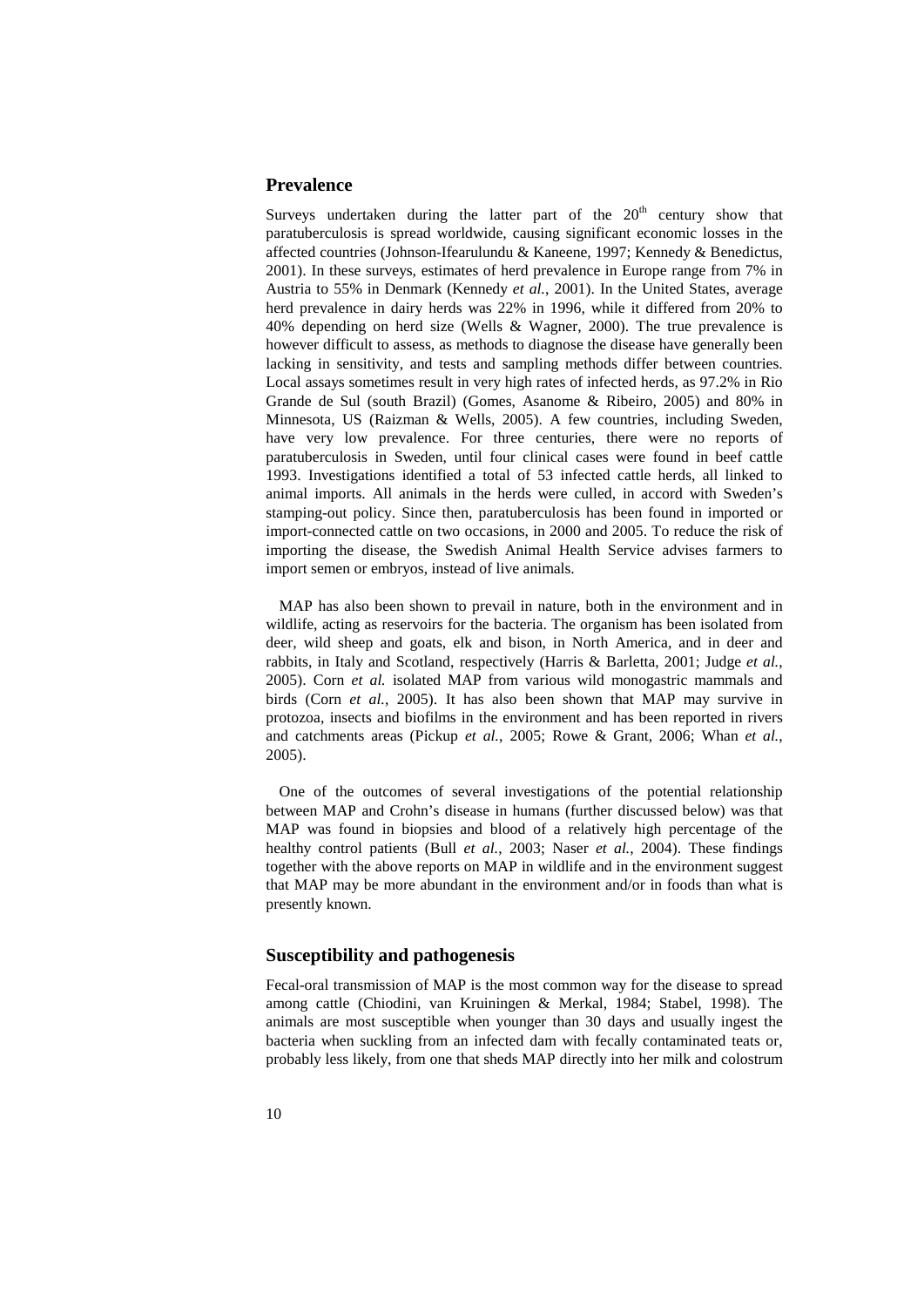(Streeter *et al.*, 1995; Sweeney, Whitlock & Rosenberger, 1992). Heavily infected dams may also convey the organisms to fetuses in-utero (Lawrence, 1956; Sweeney, 1996). Both the susceptibility of infection and the risk of progress to severe disease decrease with age. Adult cows may, however, ingest bacteria that were shed into the environment and if the ingested dose is large, they too can develop clinical disease. Some animals resist and recover from the infection while others become asymptomatic carriers, shedding the bacteria without showing any signs of infection.

MAP has been isolated from the reproductive organs and semen of infected bulls (Ayele *et al.*, 2004; Buergelt, Donovan & Williams, 2004; Eppleston & Whittington, 2001; Glawischnig *et al.*, 2004; Larsen & Kopecky, 1970; Larsen *et al.*, 1981), which poses the possibility of venereal transmission of the disease. The magnitude of this risk is not sufficiently investigated, but is expected to be low. However, in a country like Sweden, where prevalence is kept extremely low by strict control programs, imported semen from an asymptomatic carrier would be a way for the disease to circumvent surveillance – if the semen is not tested.

All ruminants are susceptible to the disease. Most common hosts are cattle, goats and sheep, but less ordinary domestic stock, such as camels and alpaca, and exotic animals and wildlife, such as moose and buffalos, are also reported to have contracted the disease. Monogastric animals, such as horses and poultry, have been shown to be susceptible when experimentally infected, while usually not developing clinical disease (Chiodini, van Kruiningen & Merkal, 1984; Corn*, et al.*, 2005). The possible relevance of MAP in Crohn's disease, a human inflammatory bowel disease, is discussed below.

When MAP is ingested, it penetrates the intestinal mucosa and is soon phagocytosed by macrophages, its target cells (Cocito*, et al.*, 1994; Sigurethardottir, Valheim & Press, 2004). Characteristically to MAP, it is able to survive and replicate within macrophages in the intestinal wall and in lymph nodes. Possibly, MAP blocks the phagosome-lysosome fusion or disturbs the production of oxygen radicals, necessary for destruction of the internalised bacteria. The TH1 lymphocyte population must produce cytokines (IL2, TNF-β and most importantly IFN-γ) to activate cell-mediated immune function and prepare the macrophages for digestion of MAP (Sigurethardottir, Valheim & Press, 2004; Stabel, 2000b). As breakdown and presentation of MAP-antigen by the macrophage to T-lymphocytes is prevented, much of the subsequent immune process is also slowed or stopped. As the disease progresses, the humoral immune response usually takes over. This response has, however, little effect on the intracellularly protected bacteria.

The progress of the disease can be divided in three clinical stages (Cocito*, et al.*, 1994). In the subclinical stage I, the disease develops silently, with no symptoms or bacterial shedding. In stage II, the animal still shows no symptoms, but may shed intermediate amounts of bacteria, as the concentration of MAP in the intestinal mucosa and lumen increases. In an attempt to contain the infection and to recruit inflammatory cells, cytokines are released that forms granuloma (Chiodini, 1996), aggregates of macrophages and lymphocytes. These do, however, not form distinct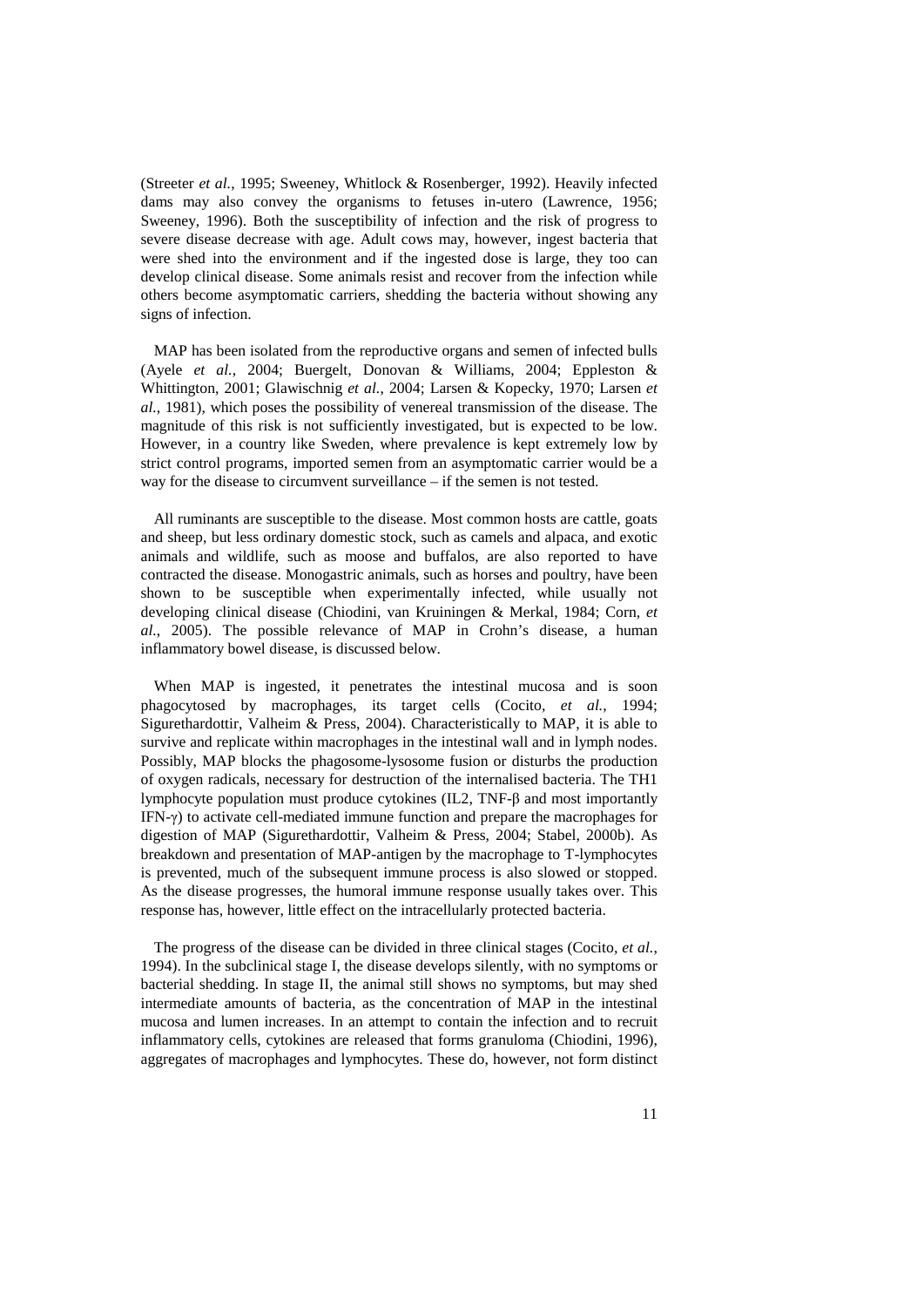and functional granuloma, but distorted lesions that allow the mycobacteria to multiply. As a result, inflammatory recruitment continues, causing the granulomas to swell and coalesce, which soon causes clinical disease, stage III. The incubation period before reaching this stage may range from less than 6 months to over 15 years (Chiodini, van Kruiningen & Merkal, 1984). Tissues in the terminal small intestine have become distorted, swollen and leaks plasma, causing continuous or intermittent diarrhoea, protein-loss and malabsorption (Chiodini, 1996; Chiodini, van Kruiningen & Merkal, 1984; Stabel, 1998). Shedding of bacteria in stage III can exceed 10<sup>8</sup> CFU per gram faeces (Chiodini, van Kruiningen & Merkal, 1984), and diagnosis by detection of MAP is usually not a problem. Despite remaining a good appetite, the clinically ill animal emaciates and produces less milk. Its hair coat becomes rough, sometimes with fading colour. Death is often preceded by bloody diarrhoea, debilitation and loss of appetite.

### **Zoonotic aspects**

An association between MAP and the human enteritis Crohn's disease was first suggested by Dalziel in 1913, as he noted its clinical and histopathologic similarities with Johne's disease. Crohn's disease is a rare chronic inflammatory disease that mainly affects the last part of the small intestine, but can be manifested in any part of the gastrointestinal tract (Chamberlin & Naser, 2006; Grant, 2005). The illness is incurable and severe, causing abdominal pain, diarrhoea, weight loss and weakness, as the intestines of the patient becomes thickened and corrugated. Assays by culture and PCR from blood and intestinal tissue biopsies from Crohn's disease patients, patients with other bowel diseases and healthy control patients, have shown that MAP is more abundant in the former, thus supporting previous suppositions about an association between MAP and Crohn's disease (Bull*, et al.*, 2003; Naser*, et al.*, 2004; Schwartz *et al.*, 2000; Sechi *et al.*, 2005). However, some authors find more or roughly equal occurrence of MAP in patients with ulcerative colitis (Collins *et al.*, 2000) and yet some other authors failed to find any MAP in humans at all (Ellingson *et al.*, 2003). Most importantly, and independent of the ratios of occurrence of MAP in patients; the presence of MAP in patients does not mean that it is causative of the disease, but may instead be a secondary opportunistic invader of the already clinically ill patient. Several arguments support or oppose causation in the ongoing debate of the role of MAP in the aetiology of Crohn's disease. There is also support for theories combining the potential role of MAP with other theories concerning immune dysregulation or immune deficiency (Chamberlin & Naser, 2006). Currently, there is no evidence for neither independent causation by MAP nor independence of MAP and therefore, one should consider MAP a potential health hazard for people.

In one of the surveys, biopsies from 26% of the patients without any inflammatory bowel disease contained MAP (Bull*, et al.*, 2003), and in other surveys, the equivalent values were at least remarkably high (Naser*, et al.*, 2004; Sechi*, et al.*, 2005; Stabel, 2000a). This raises a question. How and from where did these patients ingest MAP? As mentioned above, MAP has been found in the environment and may be more widespread than we know, also in food. Dairy cattle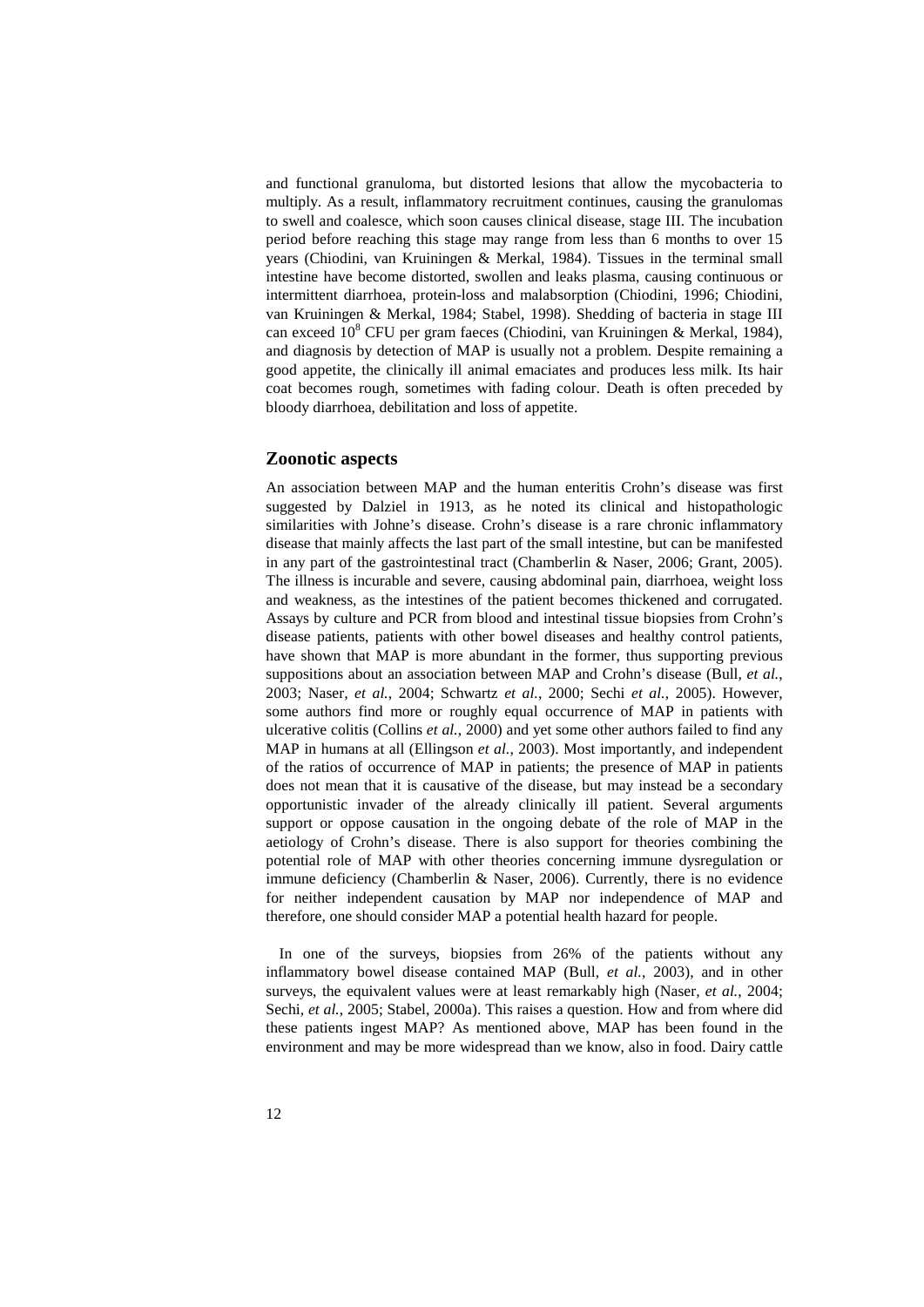with Johne's disease do to some extent shed MAP in milk (Sweeney, Whitlock  $\&$ Rosenberger, 1992) and it has been shown that small amounts of MAP can remain viable after pasteurisation (Ayele *et al.*, 2005; Grant*, et al.*, 2005). MAP also survived the ripening process of Cheddar cheese, experimentally manufactured from artificially contaminated milk (Donaghy, Totton & Rowe, 2004).

### **Diagnostic methods**

Several methods has been suggested and used to diagnose Johne's disease, but many of them suffer from inferior specificity and sensitivity (Chiodini, van Kruiningen & Merkal, 1984; Whittington, 2002). In fact, because of the pathobiology of paratuberculosis – the slow progress of infection and the inappropriate immune response – it is impossible for any method to perform well during all stages of the disease. During the early cell-mediated immunity (CMI), detection of cytokines, such as IFN-γ, a product of T lymphocytes, can be done in vitro by enzyme-linked immunosorbent assay (ELISA) (Collins, 1996; Harris & Barletta, 2001). In vivo skin testing with the antigen Johnin has also been employed (de Lisle *et al.*, 1980). Neither of these tests is specific for MAP, and it is known that *Mycobacterium avium* subsp. *avium* can cause false positive results. In stage II and III, when the concentration of antibodies increases, serological tests can be useful in some circumstances. Complement Fixation (CF), however, lacks in both sensitivity and specificity. The sensitivity performance of agar gel immunodiffusion (AGID) is better, but not as good as that of antibody ELISA, which, however, still suffers from insufficient specificity (Collins, 1996; Stabel, 1998).

Greater specificity is achieved when the presence of the aetiological agent, MAP, can be demonstrated and confirmed with bacteriological or molecular methods, if the animal sheds bacteria in faeces, milk or occasionally in semen. From post mortem or slaughtered animals, gross lesions of corrugated ileum, as well as typical histopathological lesions and acid-fast bacilli, is suggestive of paratuberculosis, but for specific diagnosis, culture and/or PCR is needed. Likewise, characteristic acid-fast bacilli in fecal samples are suggestive of paratuberculosis, but culture and/or PCR is necessary for a reliable diagnosis.

### *Bacteriology*

MAP is a fastidious organism and has a generation time of 1.5 to 4 days when cultured in liquid media (Lambrecht, Carriere & Collins, 1988). As mentioned above, culture of clinical material, usually faeces, may sometimes take more than 16 weeks to yield visible colonies on solid media, such as Herrolds Egg Yolk medium supplemented with mycobactin. Optimal sensitivity is difficult to achieve, as chemicals used for decontamination of the faster growing sample microflora also kill some of the MAP, or decrease their viability (Whittington, 2002). If the animal is an intermittent or low shedder, false negatives may therefore occur. Although culture is problematic, isolation of the bacteria makes the method 100% specific, as the colony material can be further tested for confirmation of the result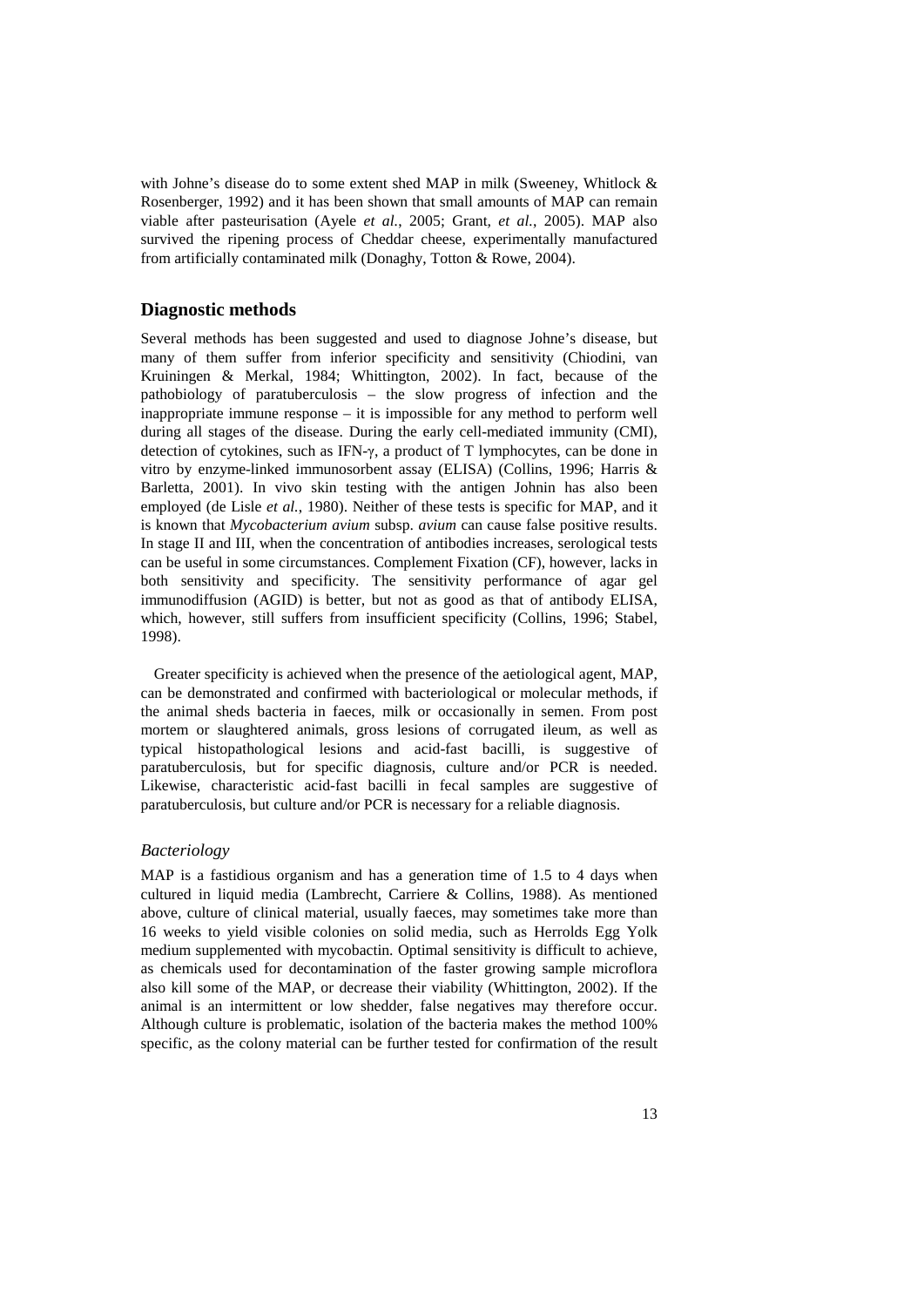with molecular methods or with the classical methods to judge growth and morphological characteristics. Colonies should be small, raised and white or pale yellow. Lack of growth in a control tube, without mycobactin, guarantees that the organism is mycobactin-dependent.

Because of the specificity and the high sensitivity, compared to other methods, culture is since long considered the "gold standard" for diagnosis of paratuberculosis. However, for subclinical infection, sensitivity of culture and other agent detection methods on faecal samples is very poor, and culture could therefore only be regarded as "gold standard" on faecal samples from clinical cases that nearly always are shedding MAP. To be regarded as a general "gold standard" for paratuberculosis, it has to be applied on suitable lymph nodes and intestinal samples (preferably, last part of ileum and adjacent lymph node).

### *PCR*

The polymerase chain reaction (PCR) has been gaining ground over the last two decades as a sensitive, specific and fast method to diagnose paratuberculosis by detection of MAP. The basis of this molecular method is the enzymatic, temperature-controlled exponential amplification of a target DNA-sequence, the choice of which is crucial for specificity. Two target-specific DNA fragments, called primers, confine the range of the sequence elongation, by acting as extension points for the polymerase. The method of DNA extraction and purification is very important for successful detection. Some sample materials, such as faeces, contain high amounts of substances inhibitory to the PCR reaction, which therefore has to be removed. In theory, under optimal conditions, one single copy of a target-gene, extracted from clinical sample material, should be enough to start a chain reaction. The resulting product of millions of identical DNA fragments can be visualized by gel electrophoresis and the position of the gel bands then reveal if the amplicons were of expected size.

Improvements of the conventional PCR include nested PCR and TaqMan realtime PCR. In the former, the product from one PCR reaction serves as template in a second reaction with fresh reagents, thus diluting any PCR inhibiting substances and increasing the sensitivity. In TaqMan real-time PCR, a probe sequence hybridises to the target sequence near one of the primers (Fig. 1). To the probe, a reporter (a fluorescent dye), and a quencher dye are attached. The presence of the quencher prevents the reporter to emit light, but as the PCR reaction proceeds, the Taq polymerase digests the probe. The reporter is then released and can emit light (from now on, this technique is referred to as only real-time PCR, as other realtime PCR techniques, such as Sybr Green, are not described here). The amplification reaction takes place in a machine that cycles the temperature, emits light that excites the fluorophore, and most importantly, measures the light emitted from the freed fluorophore, thus monitoring the amplification. Depending on the amount of starting target DNA, it will take a certain number of cycles before the fluorescent signal reaches a certain threshold level. This cycle number (Ct) can be used to compare and quantify amounts of starting DNA in the samples. Because the sensor can measure weak fluorescence signals, resulting from a PCR product that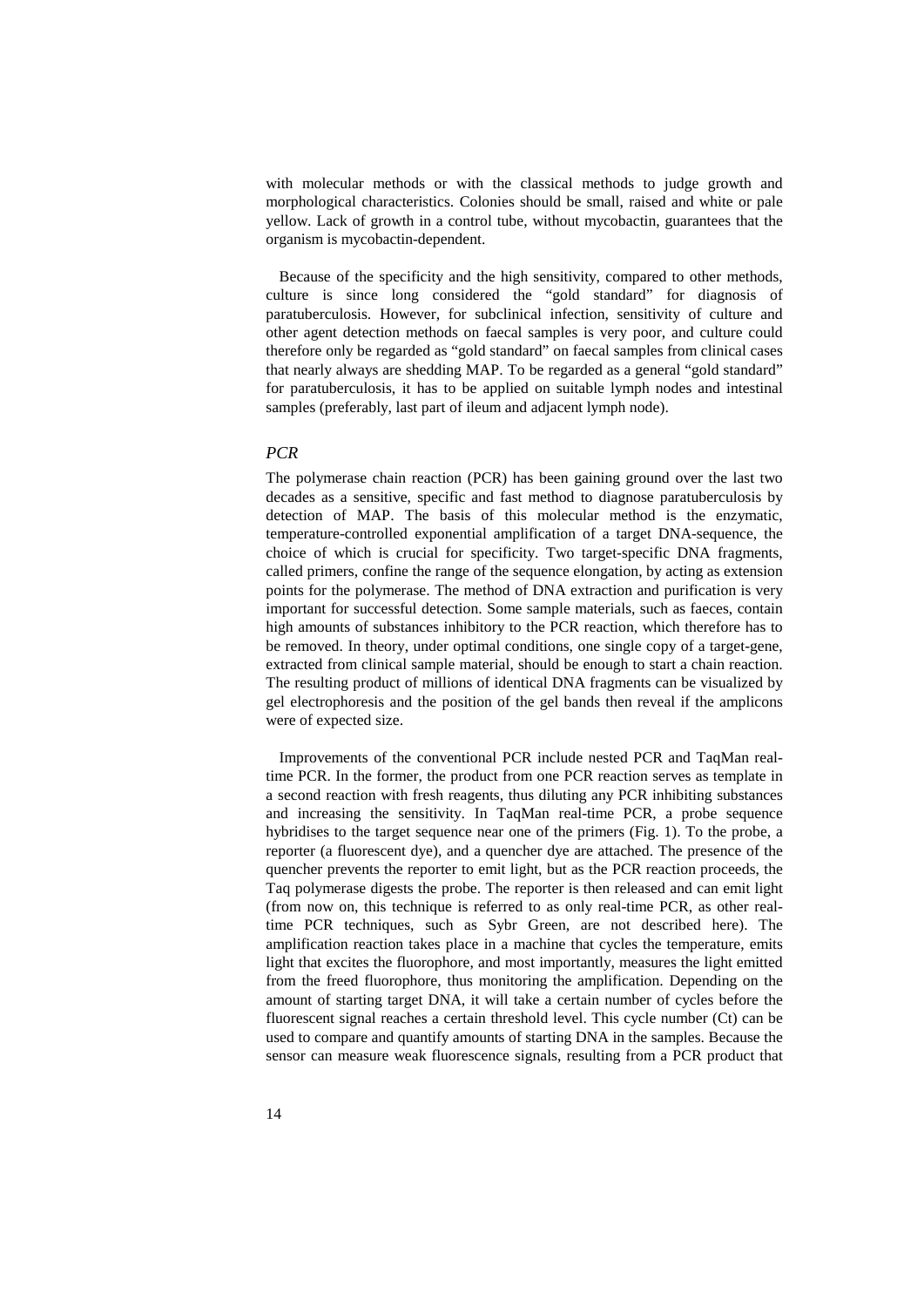#### A  $\frac{3}{2}$ , <del>пиниципиниципиниципиниципиниципиниципиниципиницип</del>



*Fig. 1.* The principle of TaqMan real-time PCR. Double-stranded template DNA (A) is denatured by high temperature. At low temperature, primers and probe anneal to the template (B). When elongation of the primer reaches the probe, labelled with a fluorescent reporter and a quencher, it is digested (C). In the absence of the quencher, the reporter dye emits light, detected by the instrument, and indicative of amplification (D).

perhaps would not be visible on a gel, the method is very sensitive. The probe can be chosen to make the method more species-specific than conventional PCR.

The most widely used target gene for detection of MAP is IS900, first described in 1989 (Green*, et al.*, 1989), and presently considered specific for MAP. The MAP genome is reported to have 15 to 20 copies of the insertion element, and the sequenced strain K-10 has 17 copies (Li *et al.*, 2005). This high target copy number gives an increased sensitivity compared to systems targeting single copy genes, which makes it popular in molecular diagnostic methods for paratuberculosis. However, successful detection of IS900 is not necessarily definitive for identification of MAP, as previously presumed. It has many similarities with genes of other mycobacteria, which means that detection with PCR systems located in a conserved area may cause false positives in some strains, as previously reported (Harris & Barletta, 2001; Tasara, Hoelzle & Stephan, 2005). This is especially true with the equivalent gene in strain 2333, with 94% identity to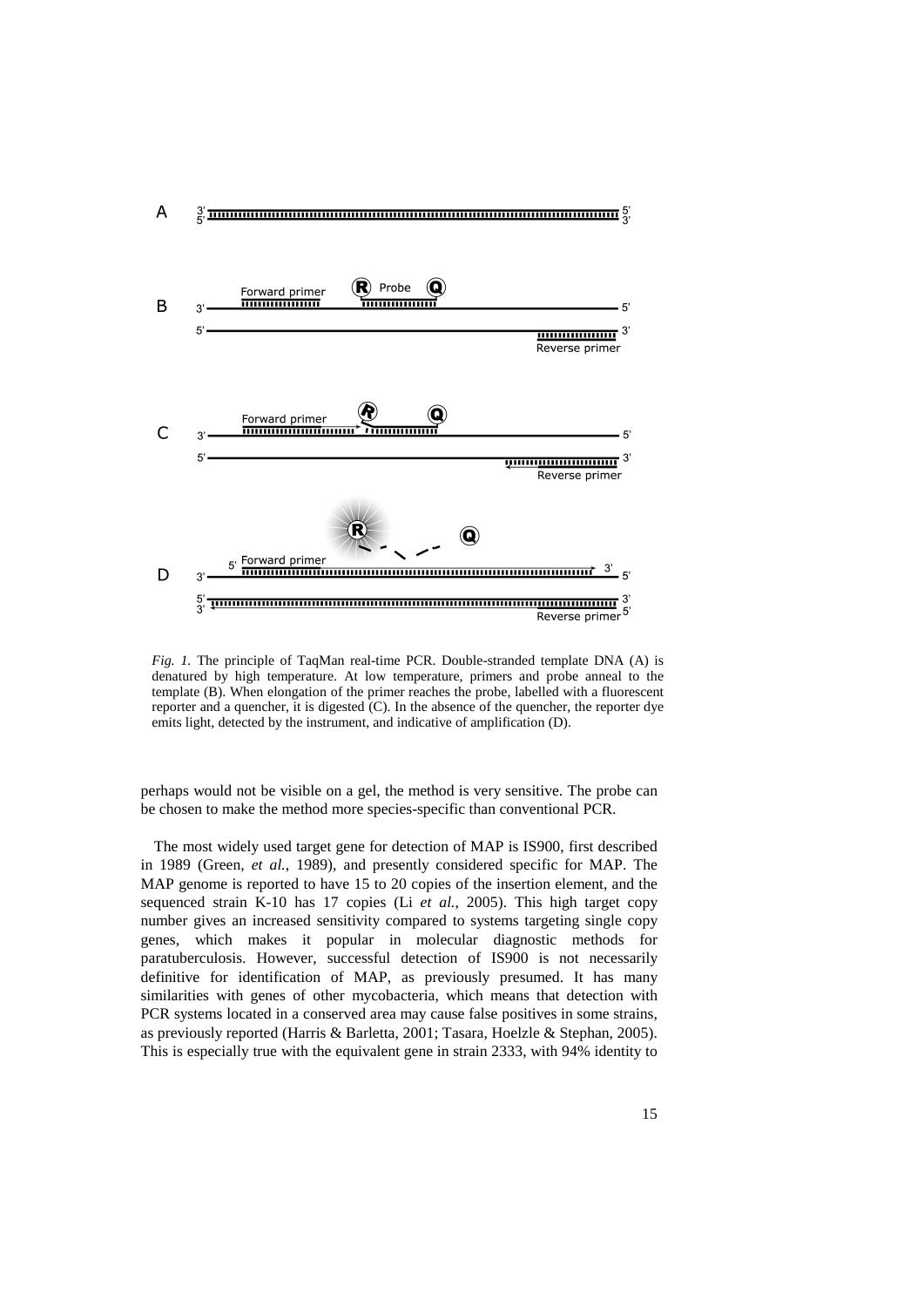IS900 (Englund, Bölske & Johansson, 2002). Suggested measures to increase PCR specificity for IS900 include the use of annealing temperatures higher than 60 ˚C (Whittington, 2002). A temperature increase will, however, reduce false positives in an arbitrary manner and compromise the sensitivity. Hence, there is a need for confirmative methods for PCR positives. Sometimes, when PCR is performed in parallel with culture, growth characteristics (as described above) can confirm the PCR result, but when fast results are needed or when culture fails because of contamination or bad viability, molecular methods should be used.

One of the challenges with molecular detection of MAP is to get the genomic DNA out of the bacteria, which is protected by its thick and waxy cell wall. Many methods, such as chemical or enzymatic treatment and boiling, have been suggested (Grant & Rowe, 2001), but in this thesis, the method of so-called beadbeating is used, and further discussed below.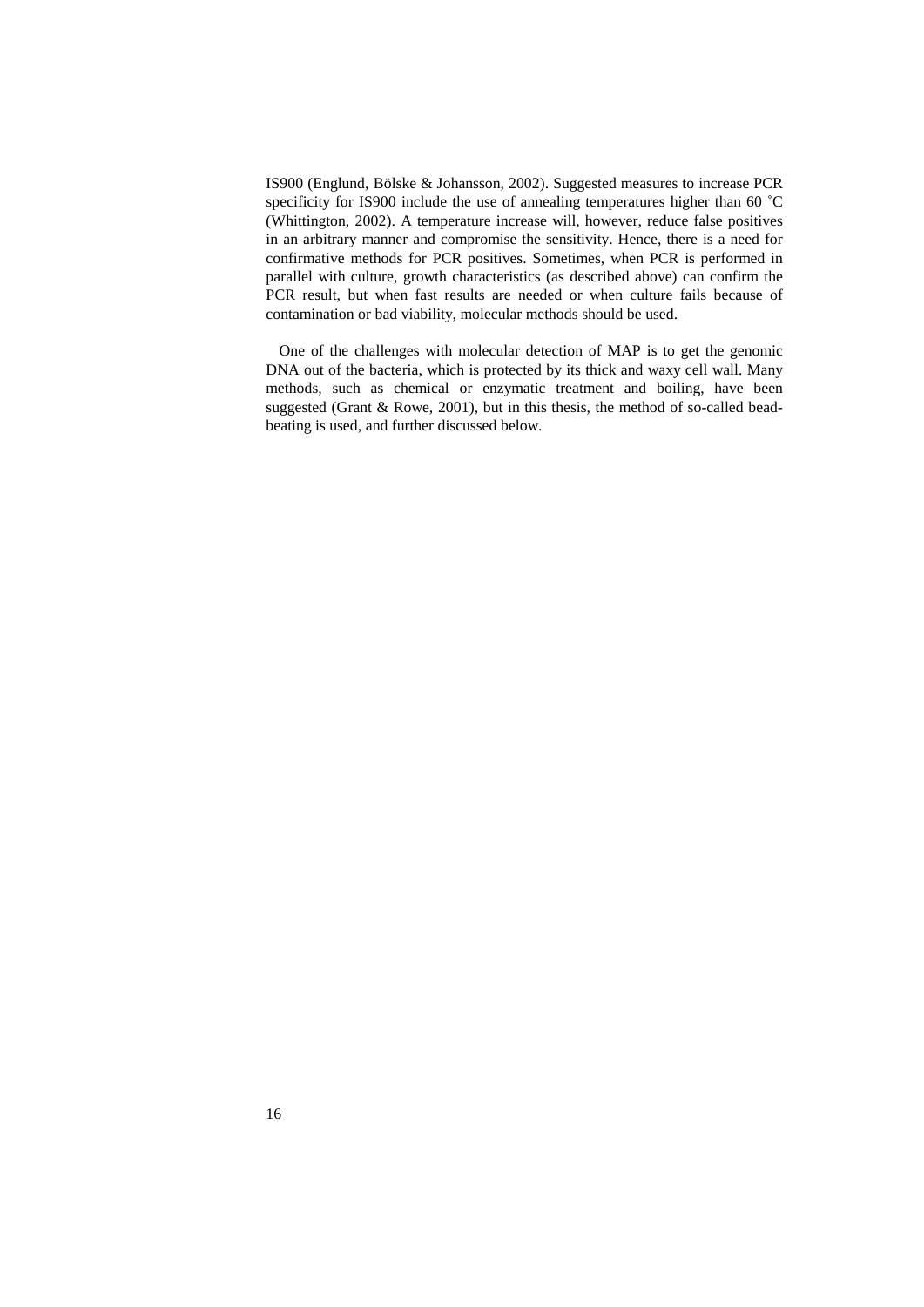# **Aims of the present study**

- To establish an accurate and reproducible method to evaluate the analytical sensitivity of molecular diagnostic methods.
- To develop a fast and sensitive protocol for detection of *Mycobacterium avium* subsp. *paratuberculosis* (MAP) in bovine semen and to make a critical evaluation of the analytical sensitivity.
- To design and validate alternative real-time PCR systems for confirmation of a positive PCR test for MAP.
- To develop a robust protocol for detection of MAP in bovine faeces.

# **Methodological considerations**

# **Real-time PCR**

Conventional PCR with visualization of the product on an agarose gel is probably the cheapest molecular diagnostic method, but it is not sensitive enough for samples containing very few infectious organisms. Post-PCR steps are both laborious and a source for cross-contamination, which is the reason why electrophoreses should be conducted in a separate lab. The same applies for nested-PCR, but here, the risk of cross-contamination is even higher, since any contamination occurring during the opening of the PCR-tubes after the first reaction will be amplified in the second reaction. In Sweden, where the prevalence of paratuberculosis is very low, a false positive caused by cross-contamination from, for instance, a positive control, would have very drastic consequences.

With real-time PCR however, there is virtually never a need for opening the tubes after amplification. The one step approach allows for the use of carry-over prevention strategies with Uracil N-glycosylase (UNG), which further diminishes the risk of cross-contamination. In this strategy, the dNTP-mix used in the PCR contains the base uracil, which sometimes replaces thymine in the extension process. With the addition of the UNG enzyme in the PCR mixture and a temperature hold at 50 ˚C, all previous PCR products containing uracil are digested. When the temperature program starts, only real template, without uracil, remains.

The representation of the amplification process as curves is very helpful when analysing the results. Inhibition, laboratory mistakes or any other artefact upstream may sometimes be identified or at least hinted by atypical curves. The possibility to quantify the starting material, relatively or absolutely (with the use of standard curves) allows for comparative studies and optimisation. These features, together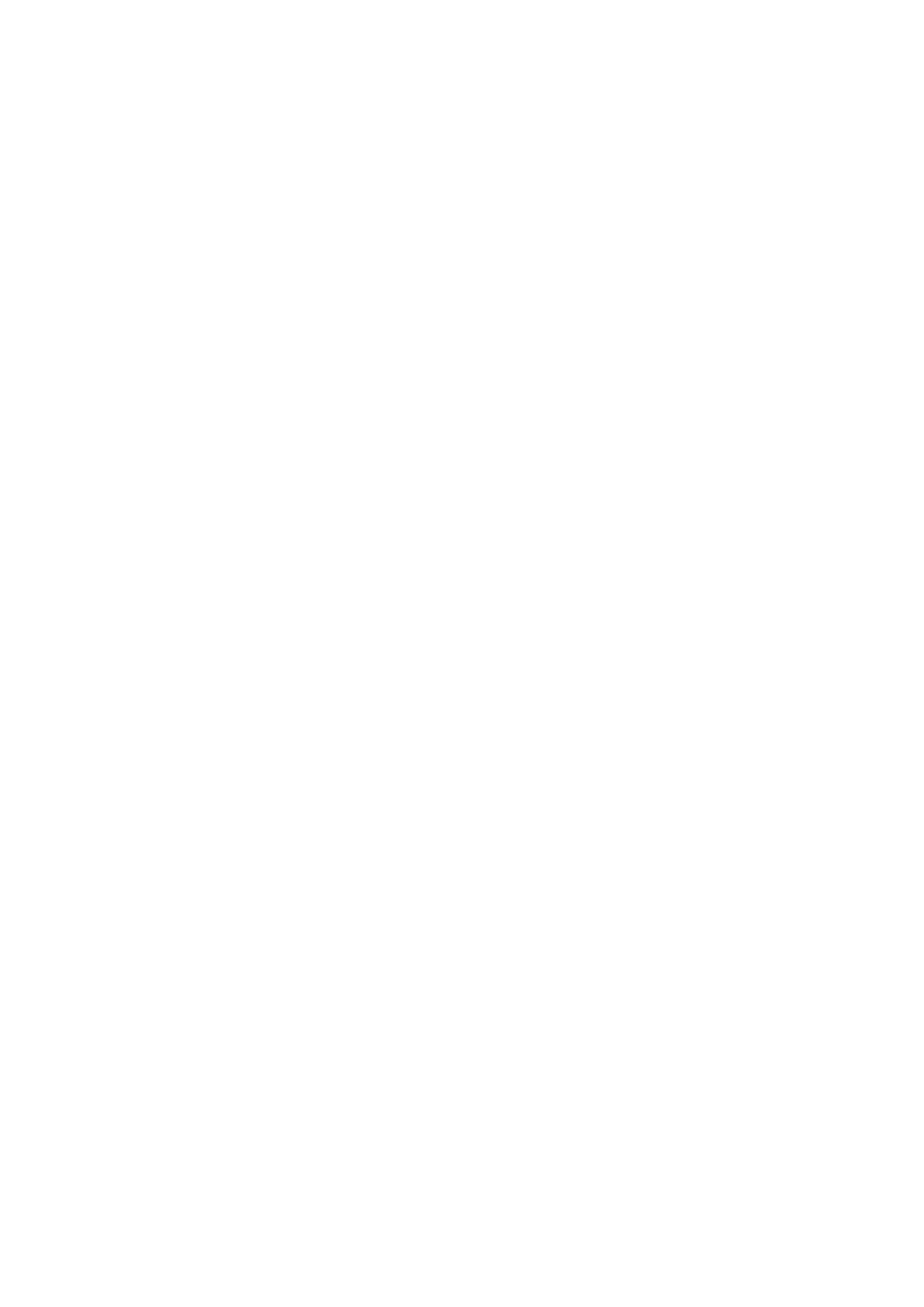Bannantine, 2005). However, for many reasons, this is not appropriate for stating the sensitivity of molecular detection methods. First of all, the number of CFU is irrelevant, since PCR can detect bacterial DNA regardless of the state of viability of the bacteria. This should be considered one of the strengths of molecular methods, since detection of dead bacteria is also suggestive of infection. Also, samples may be frozen or old without significant reduction of the sensitivity. Secondly, the colony count, when used to quantify the bacterial suspension for spiking, will be dependent on growth medium, state of viability of the organisms in the primary culture, proportion of aggregated cells and laboratory practice. Therefore, estimations of the number of CFU in suspensions of MAP will vary between labs, and more importantly, they are likely to be underestimated, leading to overestimation of the analytical sensitivity when validating detection methods.

For a fair and accurate estimation of the analytical sensitivity of developed methods, the organisms should be separated from aggregates and counted visually or by some automatic cell counting device. Any other factors that may cause higher sensitivity on spiked samples than on clinical samples should be investigated and minimized. One such factor proved to be the presence of free DNA residing in cultured MAP colonies.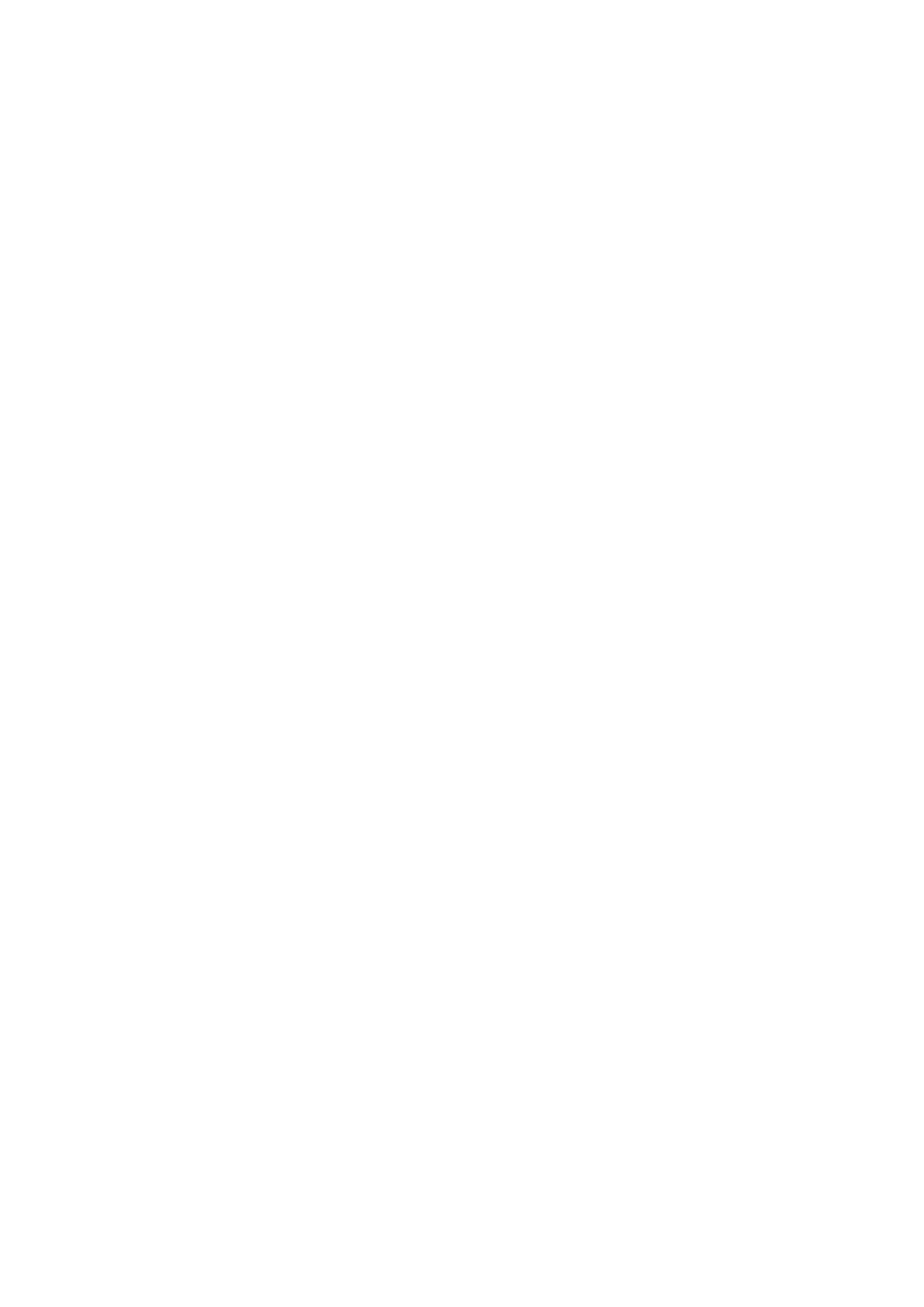This observation suggests that boiling of a suspension of cultured MAP is merely to be thought of as a laboratory safety precaution. With reports of unsatisfactory pasteurisation procedures in mind (Grant*, et al.*, 2002; Grant*, et al.*, 2005), culture of MAP, previously incubated for 5 min at 80 ˚ and 99 ˚C, were performed and showed that 80 ˚C incubation was sufficient to kill all bacteria.

# *The importance of beadbeating*

Beadbeating is a general term for using small beads mixed with the sample, usually in the presence of a proteolytic enzyme and lysis buffer, to disrupt tissues or tough cell walls and spores, by forceful shaking in a machine. It is one of several suggested methods to lyse MAP. Others include combinations of enzymatic treatment, freeze-thaw/boiling and kits for plant DNA purification (Chui *et al.*, 2004; Odumeru*, et al.*, 2001; Zecconi *et al.*, 2002).

The discovery of free DNA present in MAP colonies explained why boiling previously appeared to be a sufficient lysis method for suspensions of MAP, but not for clinical samples. During its slow colony formation, dying MAP appears to spontaneously lyse and release its DNA into the colony. Hypothetically, this could be a natural part of the process of all proliferating MAP, perhaps as a means of releasing substances necessary to stifle the immune response of the host, while it also contributes to the slow development of disease and the slow growth of the bacteria. Alternatively, this could be a phenomena appearing only in culture tubes, perhaps because of the sub-optimal milieu that the media constitutes. Either way, once released, exposed DNA is subject to degradation and cannot be expected to remain in high amounts in clinical samples, such as faeces, milk or semen. This finding affects the way MAP should be prepared for spiking experiments, discussed under the section "Assessment of sensitivity", but more importantly, it stresses that MAP must by successfully lysed for detection of its DNA.

Further experiments with MAP suspensions, washed to reduce the amount of free DNA in suspension, clearly showed that beadbeating was necessary to effectively lyse the cells (Fig. 3). Without beadbeating, vortexed homogeneous suspensions yielded only slightly lower Ct than did the cell-free supernatant (lower Ct indicates a higher amount of target DNA; up to a two-fold difference per ∆Ct). Incubation of the suspension at 99 ˚C could cause a very slight decrease of Ct, either because high temperature indeed has some lysing effect, notable in the absence of excessive amounts of free DNA, or because it causes free DNA, stuck to the cell surface, to re-suspend. When treated with beadbeating and phenol/chloroform extraction, the Ct was clearly lower than for any other sample, indicating a hundred-fold increase in DNA yield, when compared to the sample treated with high temperature incubation.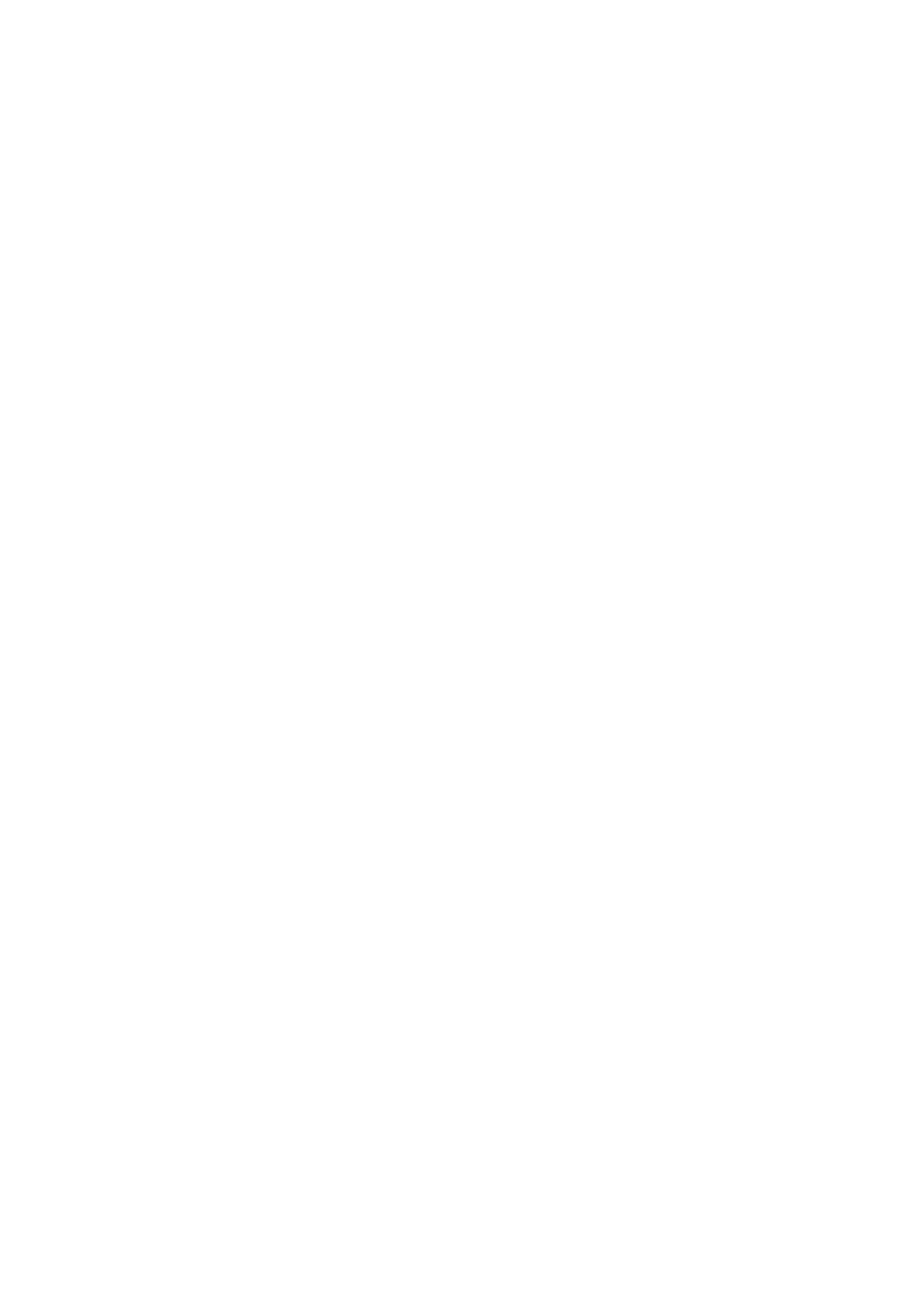MAP transmission, by ascertaining a sample free from MAP (i.e. containing less than 10 MAP), thus deeming it likely that the rest of the batch will also be free. The diagnostic sensitivity will also depend on the degree of extension of the raw semen. The less it is extended, the more sensitive the test will be, as long as the semen is extended at least to 1:2, as shown in paper I.

In contrast to these results, when beadbeating and phenol/chloroform extraction were performed on faeces, PCR inhibitors were usually still present in the samples.

#### *Immunomagnetic separation*

Initially, it was assumed that bovine semen would be a very troublesome material, because of the high protein content in semen and the extender used to dilute semen for breeding purposes. A protocol including immunomagnetic separation (IMS), previously shown to concentrate and separate MAP from milk (Grant, Ball & Rowe, 1998; Khare *et al.*, 2004), was tried on spiked semen samples. This did however yield an unexpectedly low sensitivity of  $10^6$  organisms per 100  $\mu$ l sample, and when it was demonstrated that immunomagnetic beads, *not* coated with a MAP-specific secondary antibody, yielded similar results as the coated beads, the laborious IMS-step was removed from the protocol.

### *Modification of QIAamp DNA Stool Mini Kit*

For extraction of MAP DNA from faecal samples, beadbeating was combined with a modification of QIAamp DNA Stool Mini Kit (Qiagen, Hilden, Germany). A sensitivity of approximately  $10<sup>4</sup>$  organisms per gram faeces was obtained, and inhibitory substances could be removed from most samples without the need for dilution of the DNA. Weak signals (i.e. with unacceptably high Ct) were yielded from samples spiked with  $10<sup>3</sup>$  organisms per gram. This method appeared to be at least as sensitive as culture when a limited set of spiked faecal samples were used. From  $10^4$  MAP, only about  $10^2$  organisms are recoverable, and considering that the decontamination steps lowers the viability even further, the sensitivity of culture was not expected to be higher than that of our method. According to Merkal, faeces must contain at least  $10^2$  organisms for detection by culture (Merkal, 1970).

As for clinical samples, parallel testing was only performed on previously frozen samples, and then appeared to have a sensitivity comparable to that of culture. For a correct comparison of the methods, however, further investigation on fresh samples is required.

### **Assessment of sensitivity**

When comparing cell densities in MAP suspensions, obtained by either manual counting in Bürker chamber or by counting of CFU on cultures, the visually determined number of organisms was approximately 100 times greater than the number of CFU. As previously mentioned, this may have several causes; low viability, sub-optimal culture methods and aggregation of the bacteria. When CFU is used to express the sensitivity of diagnostic methods, the actual number of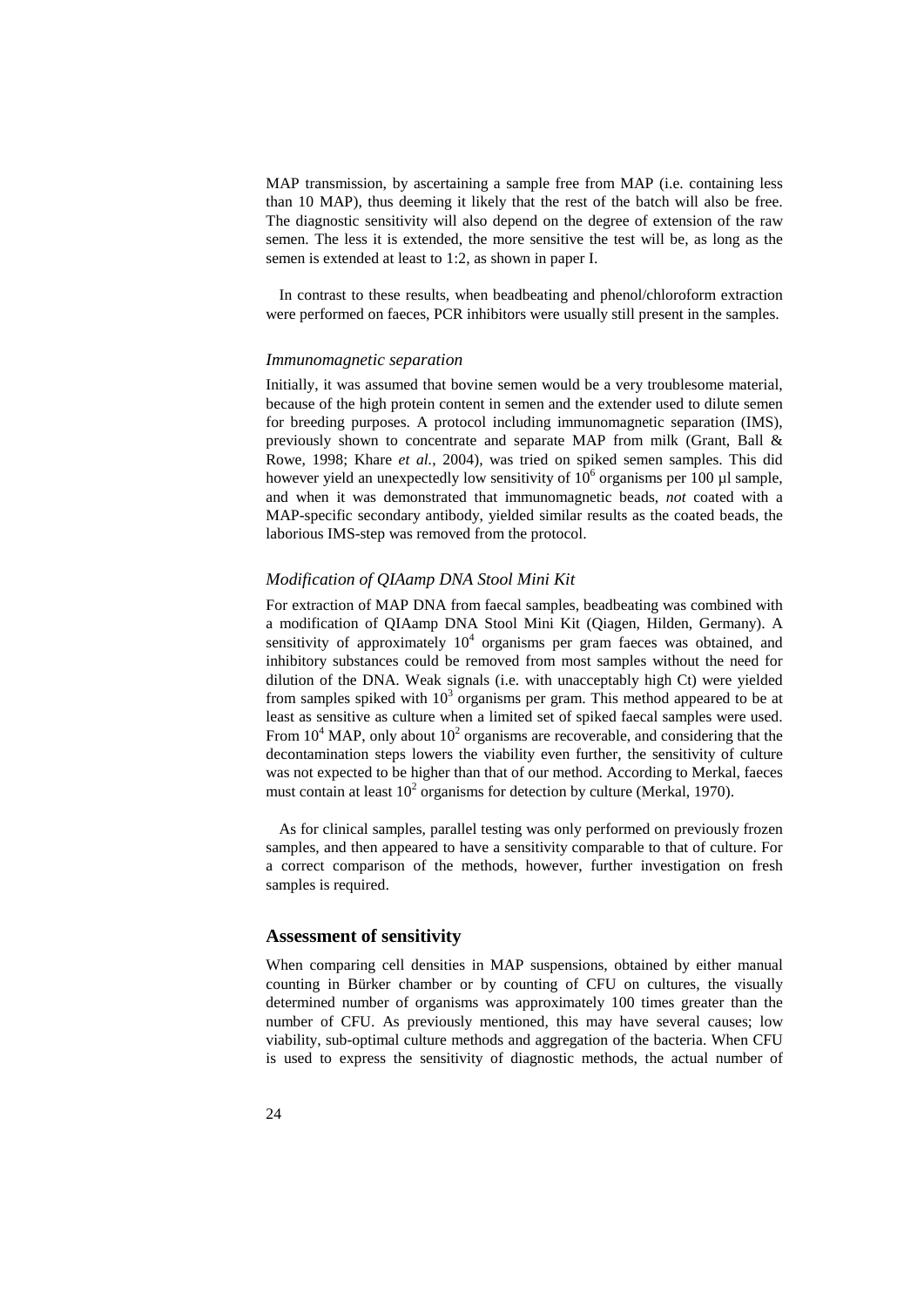bacterial cells in spiked samples is underestimated, and thus, the sensitivity is overestimated. In addition, the presence of free DNA in suspensions of MAP colonies (and probably also in liquid cultures) results in further overestimation of the sensitivity by allowing detection of DNA in spiked samples without proper lysis of the cells. Thus, a completely inefficient lysis method may be deemed efficient and put in use, if evaluated on samples containing high amounts of free DNA.

Three measures were taken to overcome the above problems with sensitivity assessment.

- 1) A suspension virtually free of aggregated bacteria was obtained by weak and short centrifugation of a rich MAP suspension followed by transfer of most of the supernatant, now containing almost only dispersed bacteria, to a new tube. This method was fast, easy and gentle to the bacteria.
- 2) The suspension was then washed three times in sterile water to reduce the amount of free DNA to approximately 0.1 ‰ of the original amount, as estimated during optimisation. One possible drawback with the centrifugation in the washing procedure is the potential, but unlikely, decrease in viability of MAP, which would give culture a disadvantage when comparing detection methods.
- 3) The organisms were visually quantified by microscopic counting. Although this allowed all MAP to be counted, independent of their viability, it also involved some sources of errors. Deformation of the thin cover glass, caused by capillary forces, sample drought and the resulting migration of bacteria could all lead to errors in estimations of cell concentration. Presumably, however, not greater than approximately 10 to 20%.

# **Validation of specificity**

Application of the three newly developed real-time PCR systems, described in paper II, on 112 strains of MAP and 155 other strains, demonstrated complete specificity regarding MAP for the F57 system DH3. The systems DH1 and DH2 targeting IS900, however, yielded weak false positives on a *Mycobacterium avium* subsp. *avium* isolate and a *Mycobacterium cubicae*-related isolate, respectively. Because the signals were very weak for being produced by a resuspended colony, they are probably caused by unspecific reactions rather than reactions on sites identical to the target in MAP. Therefore, if the F57 system is always used as the main confirmatory PCR for IS900 positives and the DH1 and DH2 only as secondary alternatives, these false positives are highly unlikely to be manifested. However, as discussed in paper II, mycobacterial strains causing false positives in any of the new systems may appear at any time in the future, since most naturally occurring bacterial strains are not genetically investigated. As positive clinical cases of paratuberculosis are rare in Sweden, all available PCR-systems will probably be used for confirmation in the case of a positive PCR result.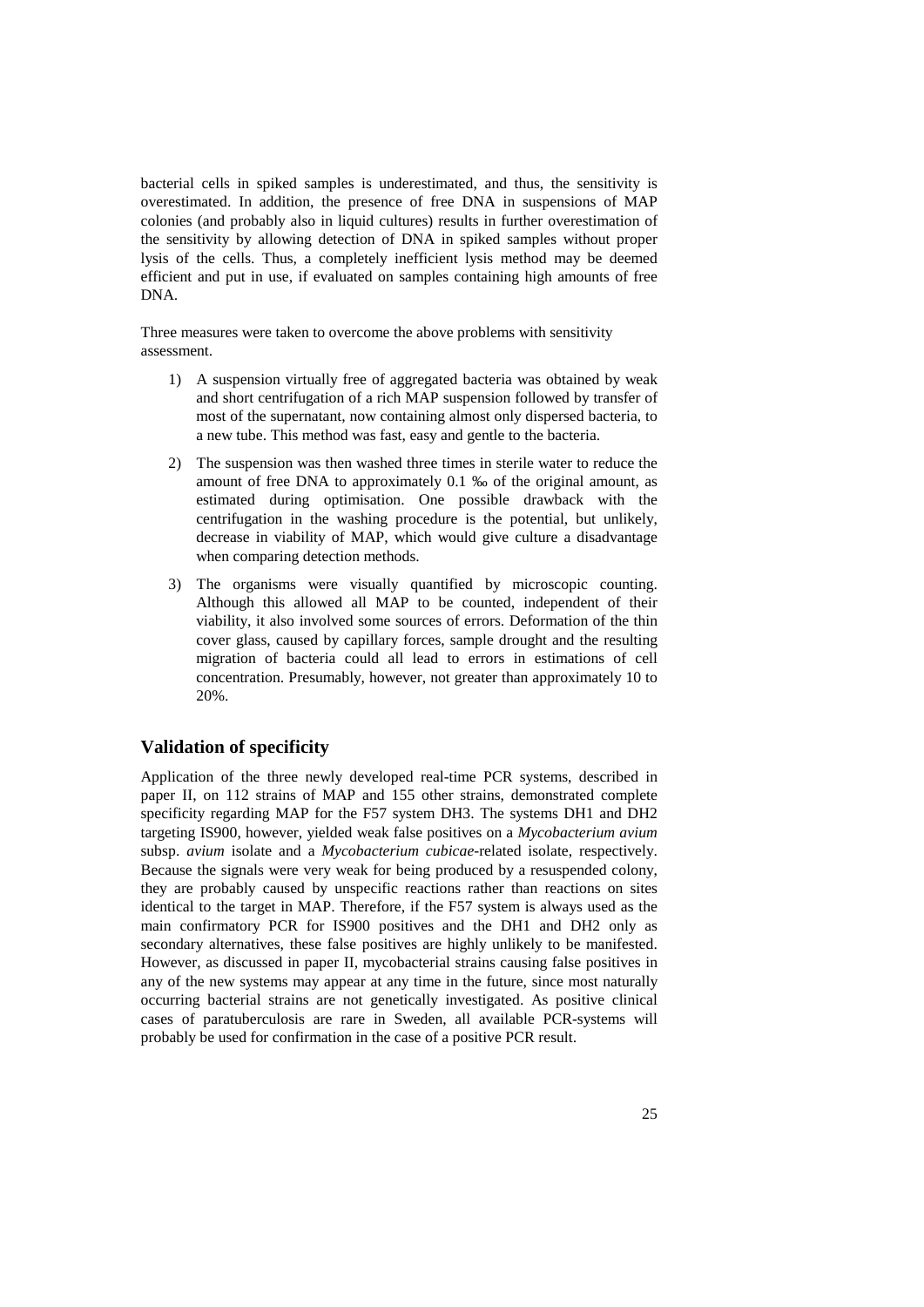Mycobacteria other than MAP were chosen from both pathogenic and nonpathogenic strains, from slow growers (colonies requires more than seven days to be visible) as well as rapid growers. While they make up a relevant assortment of mycobacteria, the quality of the validation would probably have gained from testing of additional strains. Thus, the validation may yet be enhanced by future occasional testing of other mycobacteria. The few tested non-mycobacterial species were chosen because of their natural occurrence in clinical samples from cattle.

 The systems were validated by application on 58 clinical faecal samples, previously shown positive by direct PCR using the primary PCR system. The alternative IS900 systems confirmed all positive samples, while the F57 system DH3 required additional replicates for 11 of the samples for successful confirmation, 5 of which were culture negative. One sample, also culture negative, could not be confirmed by DH3, but was judged positive by the IS900 systems alone. Such cases have to be treated separately and in routine testing, other aspects have to be taken into account (such as animal status) when judging the sample positive or negative. In this case, the sample came from an inter-laboratory ring test, and was announced a low-level positive.

The suspected lesser sensitivity of the F57 system was confirmed by testing on MAP DNA, serially diluted to half-multiples of ten genomes per ml in the most relevant range of concentrations. The primary IS900 system in this laboratory, called MP, the alternative IS900 systems DH1 and DH2, and the F57 system DH3, could detect 0.1, 0.1, 0.3 and 1 MAP genomes/µl, respectively. The former numbers are less than one, thanks to the multiple copies of IS900 on the MAP genome.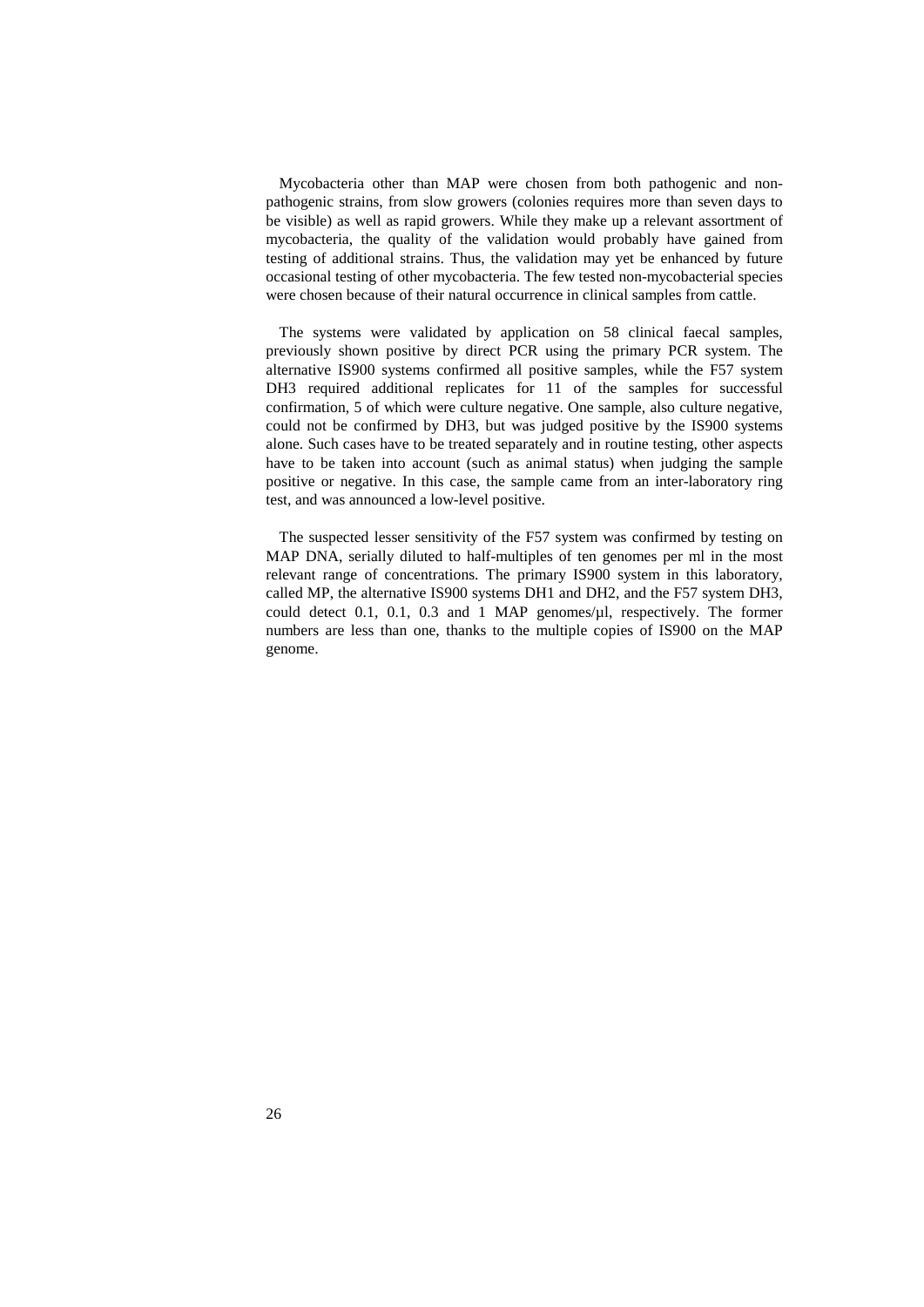# **Materials and Methods**

Here, some methods discussed in the previous sections are described. Refer to the corresponding section in paper I-II for details about other performed experiments.

### **Extracting DNA from faecal samples**

Bovine faeces, 1.0 to 1.2 g, was transferred to 10 ml screw cap tubes, containing 5 ml 1 M NaOH. If possible, the faeces were stuck to the inner wall of the tube, until all samples had been transferred. The tubes were shaken by hand to mix the NaOH with the faeces, thereafter incubated for 5 min. The tubes were vortexed for 10 s and let to sediment at room temperature for 30 min. From the middle of the supernatant, 1 ml was transferred to labelled 1.5 ml centrifuge tubes with a disposable pipette, and then centrifuged at 5000  $g$  for 5 min. The supernatant was discarded and the opening of the tube was briefly touched against a soft paper tissue to remove the remaining liquid. The pellet was resuspended, or at least dissolved to fragments, with a mixture of 500 µl lysis buffer (2 mM EDTA, 400 mM NaCl, 10 mM Tris-HCl pH 8.0, 0.6% SDS) and 2 µl proteinase K (10  $\mu$ g/ $\mu$ l), then transferred to beadbeating tubes (BioSpec Products, Inc., Bartlesville, OK, USA), containing 200 µl of beads (0.1 mm Zirconia/silica beads, BioSpec Products, Inc.). Depending on the time of the day, the tubes were either incubated at 37 ˚C overnight or at 52 ˚C for 2 h, in both cases with shaking at 600 rpm.

The tubes were shaken in a beadbeating-machine (BioSpec Products, Inc.) for 60 s and put on ice to settle for 10 min. Short vortexing removed foam and beads from the inner walls of the tubes. From this point on, the kit QIAamp DNA Stool Mini Kit (Qiagen), modified to suit the characteristics of MAP and reduce the risk of cross-contamination, was used. The modifications were as follows, in the steps indicated by the numbers:

1-2) Buffer ASL was added before the sample, and only 1.1 ml was used. Instead of using solid stool, all of the beadbeated lysate from above was transferred to the tubes.

3) Incubation at 95 ˚C instead of 70 ˚C.

5-6) The InhibitEX tablet was added to the tube before the lysate.

9-11) Proteinase K and buffer AL were added before the supernatant from step 8.

While incubating at high temperatures, screw cap tubes or safe-lock tubes were used. All suggested optional centrifugations (step 12-13 and 16), to decrease the risk of cross-contamination or to remove rests of washing buffer, were performed.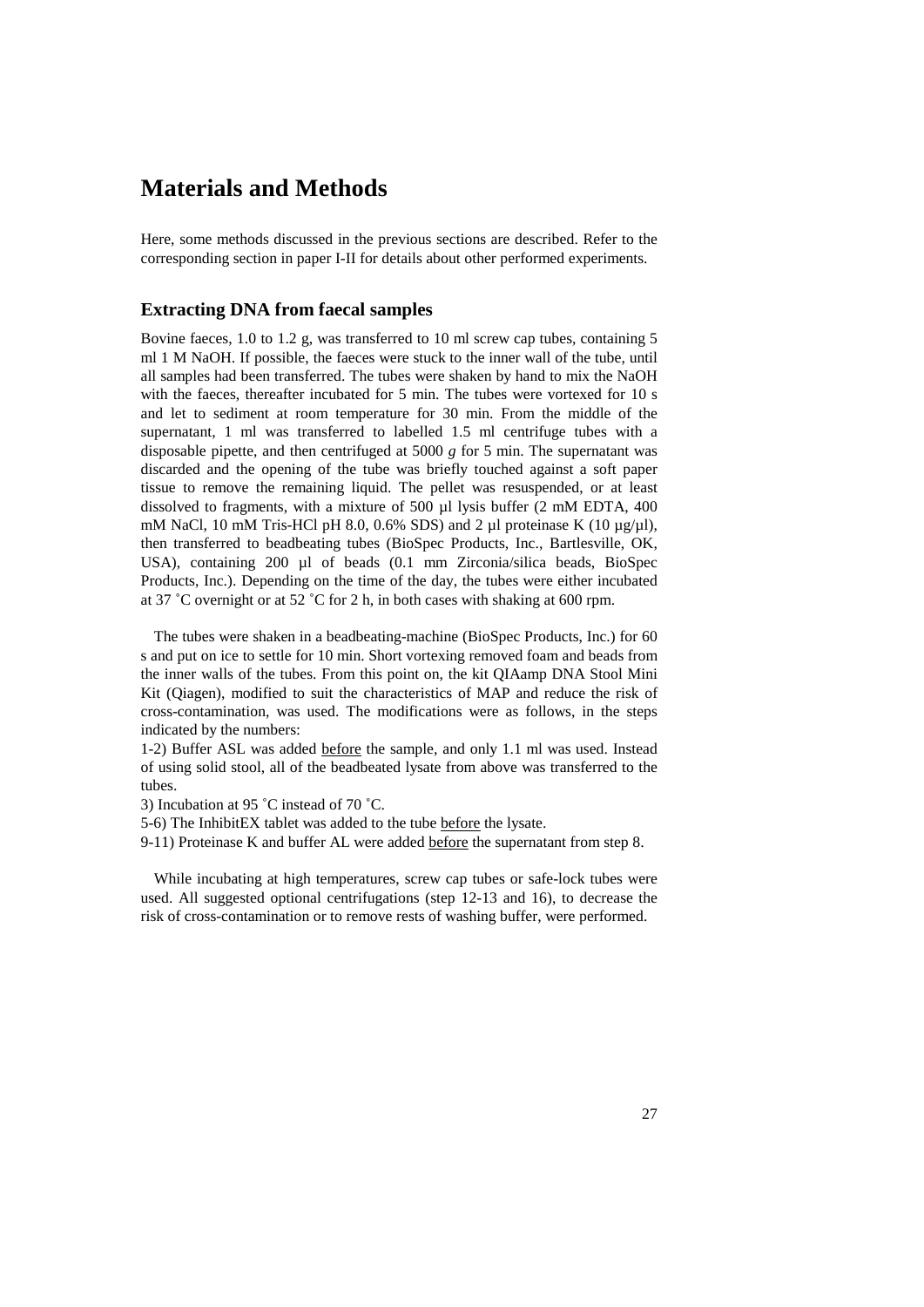# **Experiments investigating lysis and free DNA**

### *Indication of free DNA in suspended MAP colony*

A suspension of  $10^4$  MAP per ml was washed twice by centrifugation at  $10\ 000\ g$ for 5 min, discarding of the supernatant and resuspension in the previous volume of sterile water. Two samples of 100 µl washed suspensions and two samples of 100 µl untreated bacterial suspensions were subjected to incubation at 99 ˚C for 15 min. For comparison, two samples of 100 µl from both washed and untreated suspensions were incubated at room temperature. All tubes were centrifuged at 10 000 *g* for 1 min and duplicates of 2 ul supernatant from each sample (in total, four replicates per set of parameters) were used as template in real-time PCR reactions using the IS900 MP-system, described in paper I.

### *Comparison of beadbeating and heat-treatment*

A suspension of  $10<sup>5</sup>$  MAP per ml was washed as described above. Two centrifuge tubes of 1 ml suspension were centrifuged at 13 000 *g* for 10 minutes and 500 µl cell free supernatant from each tube were pooled in a new centrifuge tube. From both the bacterial suspension of washed MAP and from the tube with supernatant, were taken three 100 µl samples for incubation at 99 °C for 15 min, three 100 µl samples as untreated controls and three 50 µl samples for treatment with beadbeating. To the latter samples were added 50 µl of bovine extended semen as carrier DNA, stabilising the DNA pellet in the subsequent precipitation step. Incubation in lysis buffer and beadbeating was performed as described in paper I. Duplicates of 2 µl template DNA from all samples, resulting in six replicates per set of parameters, were used in real-time PCR, as described in paper I.

### *Multi-parameter investigation of factors critical for lysis*

Samples of bovine extended semen were spiked with 100 washed MAP, as described in paper I, and frozen before use. One group of samples were subjected to beadbeating, while one group, only to the requisite phenol/chloroform extraction. In each group there were two different lysis buffers used. Half of the samples were incubated in the lysis buffer described above and in paper I, and the other half, in a lysis buffer containing guanidinium thiocyanate (Odumeru*, et al.*, 2001). In each sub group, two samples were incubated in the lysis buffer for 2 h at 37  $\degree$ C and two samples overnight at 37  $\degree$ C. In the beadbeating sub groups, two additional samples were incubated for only a few minutes at room temperature, while being transported to the beadbeating machine. Duplicates of  $2 \mu$ l template (in total, four replicates per set of parameters) were used in real-time PCR, as described in paper I.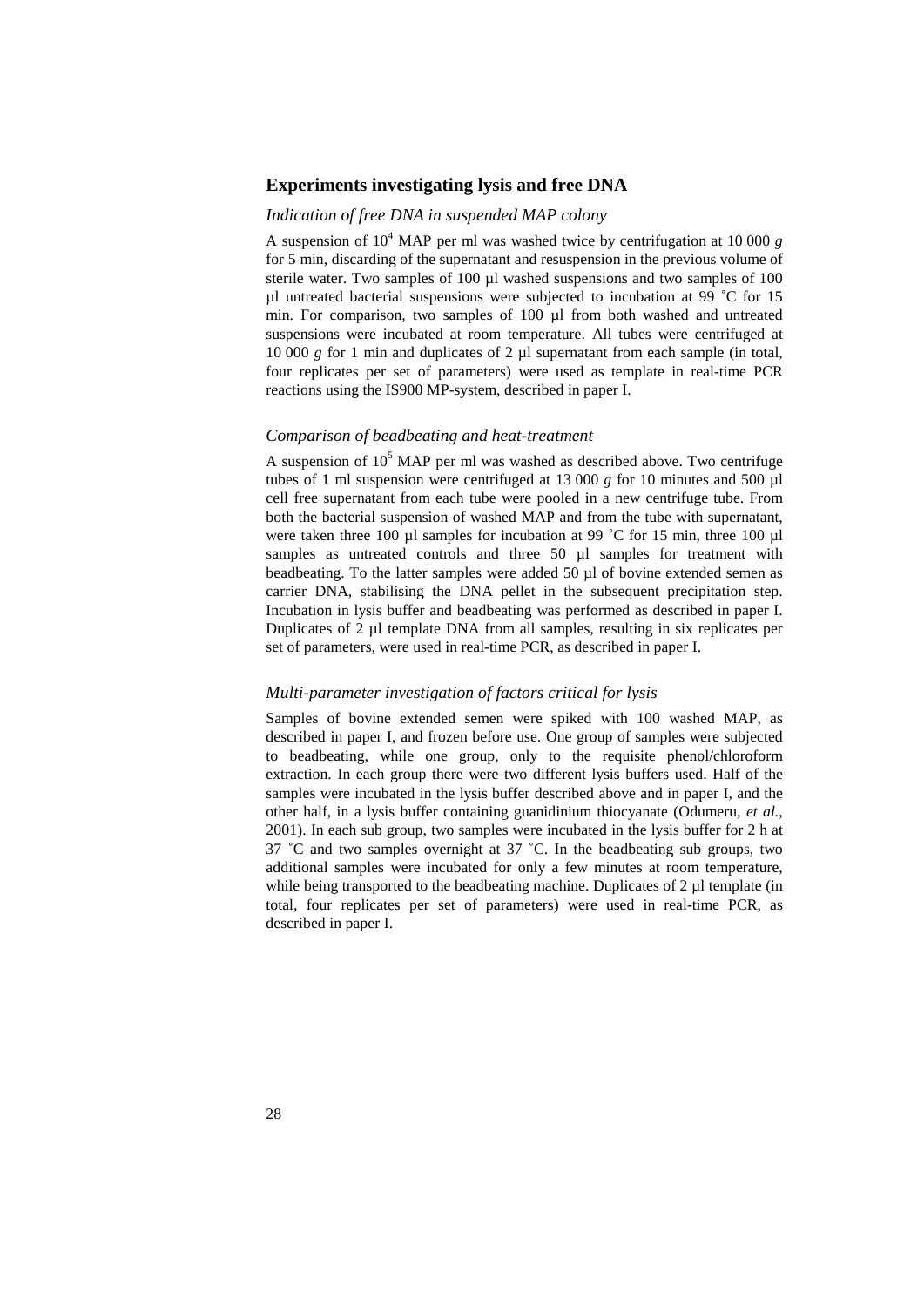# **Concluding remarks**

Reliable methods for detecting MAP in bovine semen and faeces by real-time PCR were developed and evaluated. The analytical sensitivity in semen was 10 organisms per sample of 100 µl, intended for making certain that the semen does not contain high amounts of MAP, although not to declare the donor bulls free from paratuberculosis.

The here developed method of combining sedimentation, beadbeating and a commercial kit proved able to efficiently lyse MAP and remove inhibiting substances from most of the tested clinical faecal samples, yielding a sensitivity of  $10<sup>4</sup>$  organisms per gram. This is a satisfactory sensitivity, comparable to that of culture methods.

Detection of DNA from dead or non-viable MAP in clinical samples is also suggestive of disease, and the ability of molecular methods to detect it is one of its advantages. Therefore, stating sensitivity in CFU per weight or volume underestimates the number of detectable units, thus overestimates the sensitivity of the test. When evaluating the sensitivity of molecular diagnostic methods by performing spiking experiments, quantification of MAP in the bacterial suspensions used for spiking should be performed by visual counting in a microscope, or with some other method suitable for quantifying both viable and non-viable bacteria. Before that, they should be separated – as suggested in this thesis, by light centrifugation – and washed, to reduce the amount of free DNA, present in cultured MAP colonies.

Three novel real-time PCR systems were designed, all of which yielded positive results on all tested MAP strains. After testing on several different strains and validated on clinical samples, the system DH3 on F57 was shown to be the most specific, thus suitable as the primary system for confirmation of previously IS900 positive samples. However, since it is slightly less sensitive than system DH1 and DH2 on IS900, these may be used as alternative confirmatory systems for lowgrade infected clinical samples.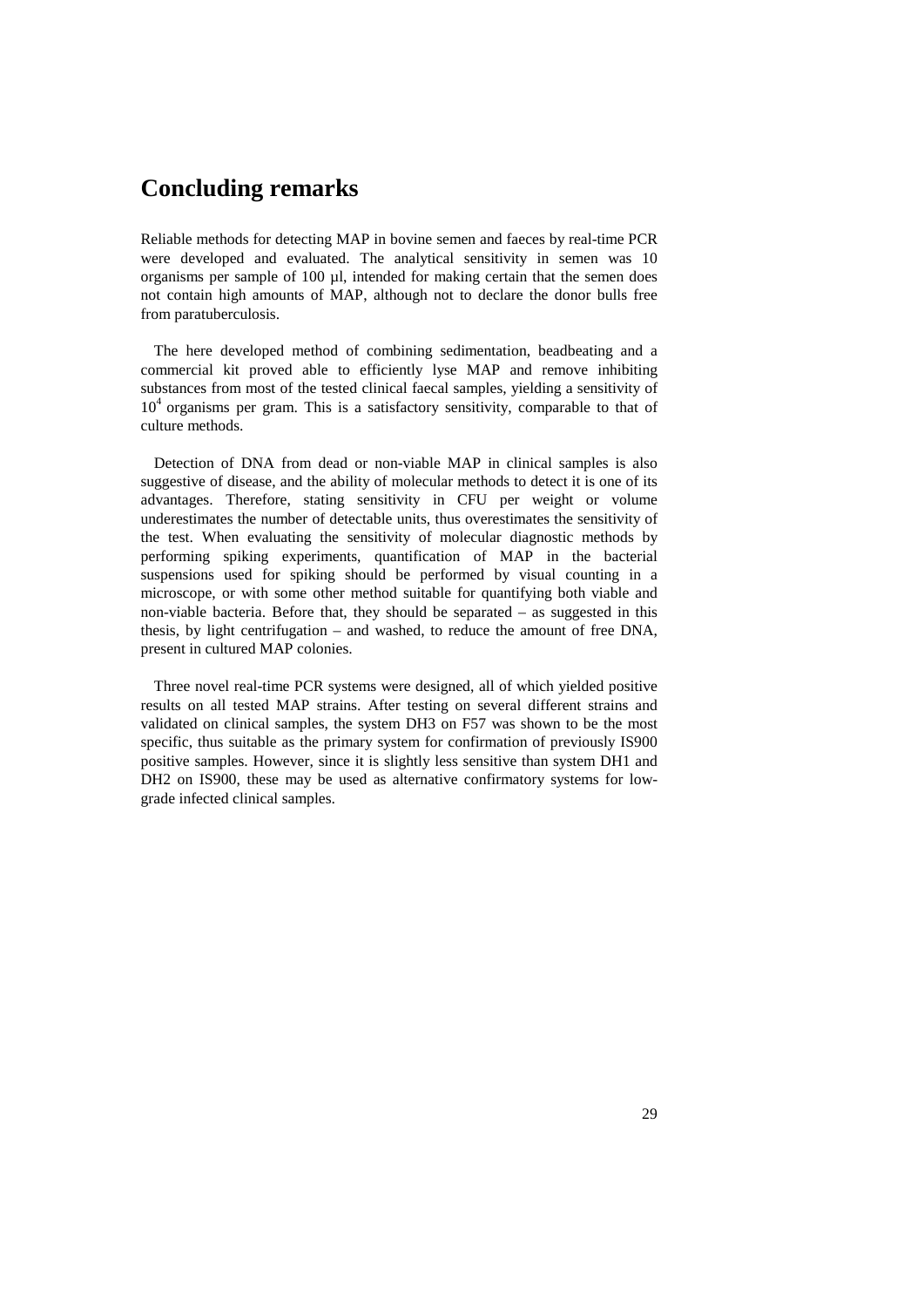# **References**

- Ayele, W.Y., Bartos, M., Svastova, P. & Pavlik, I. 2004. Distribution of *Mycobacterium avium* subsp. *paratuberculosis* in organs of naturally infected bull-calves and breeding bulls. *Vet Microbiol 103*, 209-217.
- Ayele, W.Y., Svastova, P., Roubal, P., Bartos, M. & Pavlik, I. 2005. *Mycobacterium avium* subspecies *paratuberculosis* cultured from locally and commercially pasteurized cow's milk in the Czech Republic. *Appl Environ Microbiol 71*, 1210-1214.
- Buergelt, C.D., Donovan, G.A. & Williams, J.E. 2004. Identification of *Mycobacterium avium* subspecies *paratuberculosis* by Polymerase Chain Reaction in Blood and Semen of a Bull with Clinical Paratuberculosis. *Intern J Appl Res Vet Med 2*, 130-134.
- Bull, T.J., McMinn, E.J., Sidi-Boumedine, K., Skull, A., Durkin, D., Neild, P., Rhodes, G., Pickup, R. & Hermon-Taylor, J. 2003. Detection and verification of *Mycobacterium avium* subsp. *paratuberculosis* in fresh ileocolonic mucosal biopsy specimens from individuals with and without Crohn's disease. *J Clin Microbiol 41*, 2915-2923.
- Chamberlin, W.M. & Naser, S.A. 2006. Integrating theories of the etiology of Crohn's disease. On the etiology of Crohn's disease: questioning the hypotheses. *Med Sci Monit 12*, RA27-33.
- Chiodini, R.J. 1996. Immunology: resistance to paratuberculosis. *Vet Clin North Am Food Anim Pract 12*, 313-343.
- Chiodini, R.J., van Kruiningen, H.J. & Merkal, R.S. 1984. Ruminant Paratuberculosis (Johne's disease): The current status and future prospects. *Cornell Vet 74*, 218-262.
- Chui, L.W., King, R., Lu, P., Manninen, K. & Sim, J. 2004. Evaluation of four DNA extraction methods for the detection of *Mycobacterium avium*  subsp. *paratuberculosis* by polymerase chain reaction. *Diagn Microbiol Infect Dis 48*, 39-45.
- Cocito, C., Gilot, P., Coene, M., De Kesel, M., Poupart, P. & Vannuffel, P. 1994. Paratuberculosis. *Clin Microbiol Rev 7*, 328-345.
- Coetsier, C., Vannuffel, P., Blondeel, N., Denef, J.F., Cocito, C. & Gala, J.L. 2000. Duplex PCR for differential identification of *Mycobacterium bovis*, *M. avium*, and *M. avium* subsp. *paratuberculosis* in formalin-fixed paraffinembedded tissues from cattle. *J Clin Microbiol 38*, 3048-3054.
- Collins, M.T. 1996. Diagnosis of paratuberculosis. *Vet Clin North Am Food Anim Pract 12*, 357-371.
- Collins, M.T., Lisby, G., Moser, C., Chicks, D., Christensen, S., Reichelderfer, M., Hoiby, N., Harms, B.A., Thomsen, O.O., Skibsted, U. & Binder, V. 2000. Results of multiple diagnostic tests for *Mycobacterium avium* subsp. *paratuberculosis* in patients with inflammatory bowel disease and in controls. *J Clin Microbiol 38*, 4373-4381.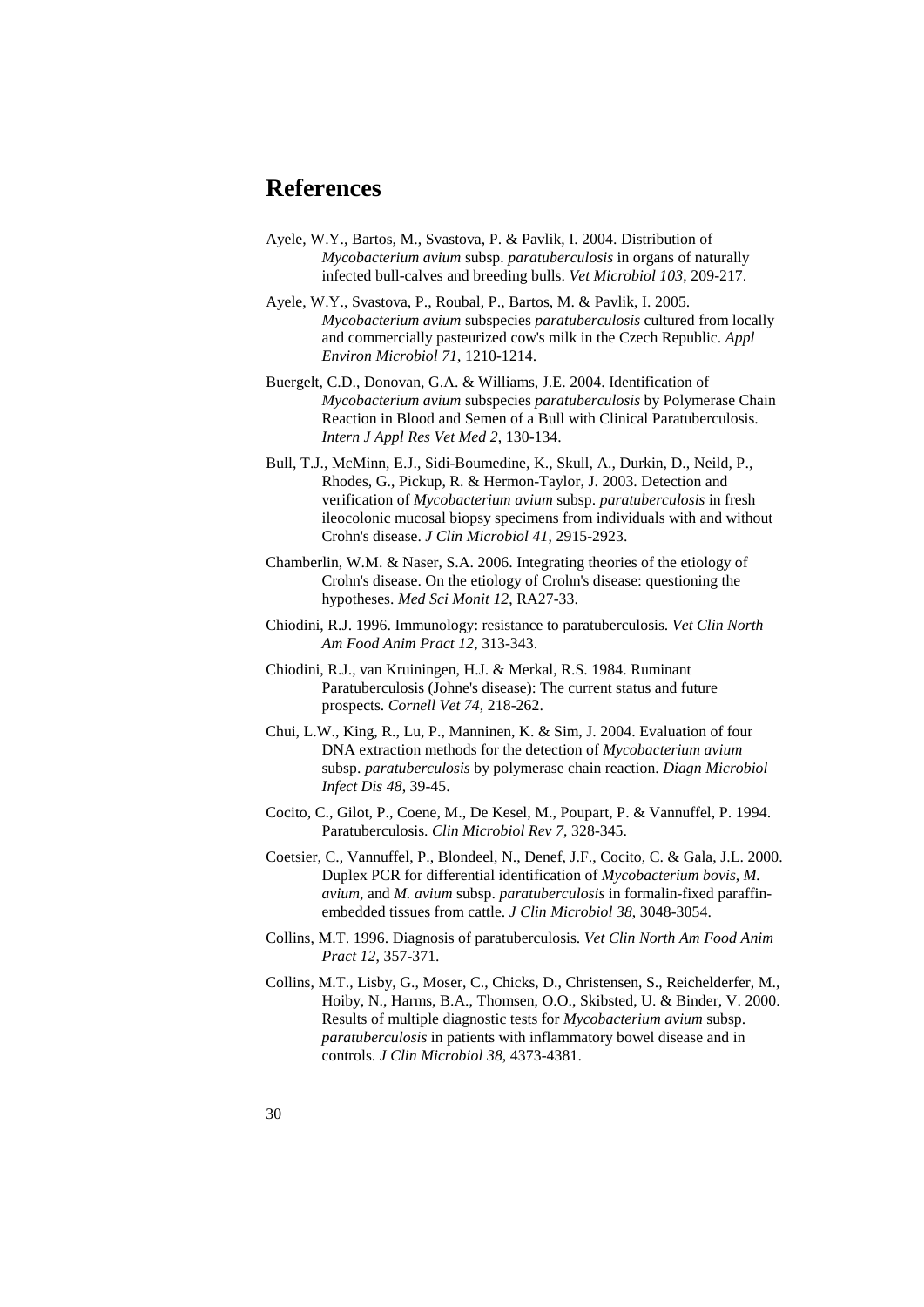- Corn, J.L., Manning, E.J., Sreevatsan, S. & Fischer, J.R. 2005. Isolation of *Mycobacterium avium* subsp. *paratuberculosis* from free-ranging birds and mammals on livestock premises. *Appl Environ Microbiol 71*, 6963- 6967.
- de Lisle, G.W., Seguin, P., Samagh, B.S., Corner, A.H. & Duncan, J.R. 1980. Bovine paratuberculosis I. A herd study using complement fixation and intradermal tests. *Can J Comp Med 44*, 177-182.
- Donaghy, J.A., Totton, N.L. & Rowe, M.T. 2004. Persistence of *Mycobacterium paratuberculosis* during manufacture and ripening of cheddar cheese. *Appl Environ Microbiol 70*, 4899-4905.
- Ellingson, J.L., Cheville, J.C., Brees, D., Miller, J.M. & Cheville, N.F. 2003. Absence of *Mycobacterium avium* subspecies *paratuberculosis*  components from Crohn's disease intestinal biopsy tissues. *Clin Med Res 1*, 217-226.
- Ellingson, J.l.E., Bolin, C.A. & Stabel, J.R. 1998. Identification of a gene unique to *Mycobacterium avium* subspecies *paratuberculosis* and application to diagnosis of paratuberculosis. *Mol Cell Probes 12*, 133-142.
- Englund, S., Bölske, G. & Johansson, K.E. 2002. An IS900-like sequence found in a *Mycobacterium* sp. other than *Mycobacterium avium* subsp. *paratuberculosis*. *FEMS Microbiol Lett 209*, 267-271.
- Eppleston, J. & Whittington, R.J. 2001. Isolation of *Mycobacterium avium* subsp *paratuberculosis* from the semen of rams with clinical Johne's disease. *Aust Vet J 79*, 776-777.
- Euzéby, J.P. 2006. *List of Prokaryotic Names with Standing in Nomenclature Genus Mycobacterium.* Société de Bactériologie Systématique et Vétérinaire. http://www.bacterio.cict.fr/m/mycobacterium.html; (accessed 2-Jul-2006)
- Fang, Y., Wu, W.H., Pepper, J.L., Larsen, J.L., Marras, S.A., Nelson, E.A., Epperson, W.B. & Christopher-Hennings, J. 2002. Comparison of realtime, quantitative PCR with molecular beacons to nested PCR and culture methods for detection of *Mycobacterium avium* subsp. *paratuberculosis*  in bovine fecal samples. *J Clin Microbiol 40*, 287-291.
- Glawischnig, W., Awad-Masalmeh, M., Khaschabi, D. & Schonbauer, M. 2004. [Detection of *Mycobacterium avium* subsp. *paratuberculosis* from the testicles of a clinically infected breeding animal]. *Berl Munch Tierarztl Wochenschr 117*, 136-139.
- Gomes, M.J.P., Asanome, W. & Ribeiro, V.R. 2005. Prevalence of infection caused by *Mycobacterium avium* subsp. *paratuberculosis* (MAP) in dairy herds in Rio Grande do Sul - South Brazil. In *8th International Colloquium on Paratuberculosis*, Edited by S. Saxmose Nielsen. Copenhagen, Denmark: The Royal Veterinary and Agricultural University (KVL). 53 pp.
- Grant, I.R. 2005. Zoonotic potential of Mycobacterium avium ssp. paratuberculosis: the current position. *J Appl Microbiol 98*, 1282-1293.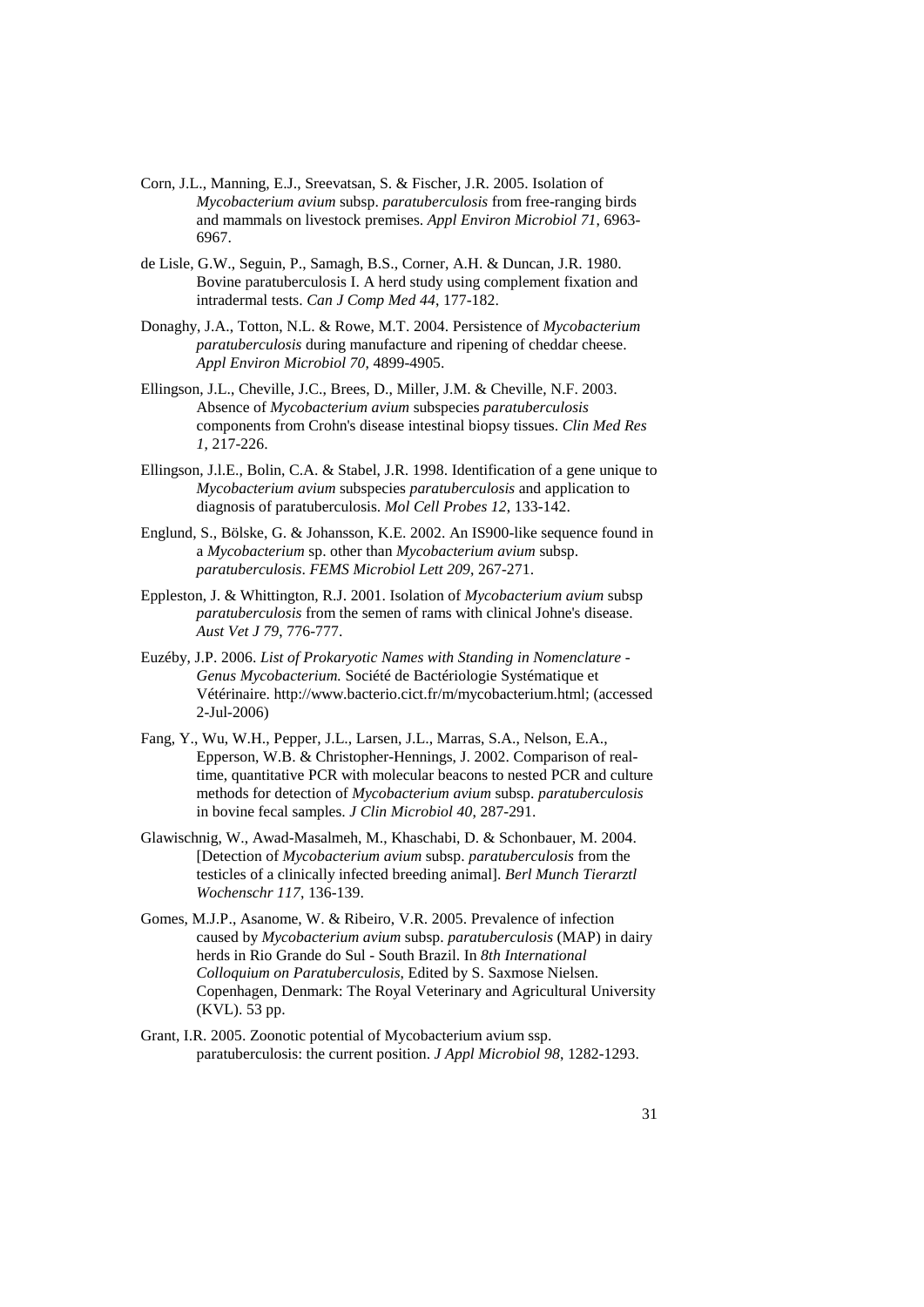- Grant, I.R., Ball, H.J. & Rowe, M.T. 1998. Isolation of *Mycobacterium paratuberculosis* from milk by immunomagnetic separation. *Appl Environ Microbiol 64*, 3153-3158.
- Grant, I.R., Hitchings, E.I., McCartney, A., Ferguson, F. & Rowe, M.T. 2002. Effect of commercial-scale high-temperature, short-time pasteurization on the viability of *Mycobacterium paratuberculosis* in naturally infected cows' milk. *Appl Environ Microbiol 68*, 602-607.
- Grant, I.R. & Rowe, M.T. 2001. Methods for detection and enumeration of viable *Mycobacterium paratuberculosis* from milk and milk products. *Bulletin IDF 362*
- Grant, I.R., Williams, A.G., Rowe, M.T. & Muir, D.D. 2005. Efficacy of various pasteurization time-temperature conditions in combination with homogenization on inactivation of *Mycobacterium avium* subsp. *paratuberculosis* in milk. *Appl Environ Microbiol 71*, 2853-2861.
- Green, E.P., Tizard, M.L.V., Moss, M.T., Thompson, J., Winterbourne, D.J., McFadden, J.J. & Hermon-Taylor, J. 1989. Sequence and characteristics of IS900, an insertion element identified in human Crohn's disease isolate of *Mycobacterium paratuberculosis*. *Nucleic Acids Res 17*, 9063-9073.
- Greiner, O., Day, P.J., Bosshard, P.P., Imeri, F., Altwegg, M. & Nadal, D. 2001. Quantitative detection of *Streptococcus pneumoniae* in nasopharyngeal secretions by real-time PCR. *J Clin Microbiol 39*, 3129-3134.
- Harris, N.B. & Barletta, R.G. 2001. *Mycobacterium avium* subsp. *paratuberculosis*  in Veterinary Medicine. *Clin Microbiol Rev 14*, 489-512.
- Jauregui, L.H., Higgins, J., Zarlenga, D., Dubey, J.P. & Lunney, J.K. 2001. Development of a real-time PCR assay for detection of *Toxoplasma gondii* in pig and mouse tissues. *J Clin Microbiol 39*, 2065-2071.
- Johnson-Ifearulundu, Y.J. & Kaneene, J.B. 1997. Epidemilogy and economic impact of subclinical Johne's disease: a review. *Vet Bull 67*, 437-447.
- Judge, J., Kyriazakis, I., Greig, A., Allcroft, D.J. & Hutchings, M.R. 2005. Clustering of *Mycobacterium avium* subsp. *paratuberculosis* in rabbits and the environment: how hot is a hot spot? *Appl Environ Microbiol 71*, 6033-6038.
- Kennedy, D.J. & Benedictus, G. 2001. Control of *Mycobacterium avium* subsp. *paratuberculosis* infection in agricultural species. *Rev Sci Tech 20*, 151- 179.
- Kennedy, D.J., Holmström, A., Plym Forshell, K., Vindel, E. & Suarez Fernandez, G. 2001. On-farm management of paratuberculosis (Johne's disease) in dairy herds. *Bulletin IDF 362*, 18-31.
- Khare, S., Ficht, T.A., Santos, R.L., Romano, J., Ficht, A.R., Zhang, S., Grant, I.R., Libal, M., Hunter, D. & Adams, L.G. 2004. Rapid and sensitive detection of *Mycobacterium avium* subsp. *paratuberculosis* in bovine milk and feces by a combination of immunomagnetic bead separationconventional PCR and real-time PCR. *J Clin Microbiol 42*, 1075-1081.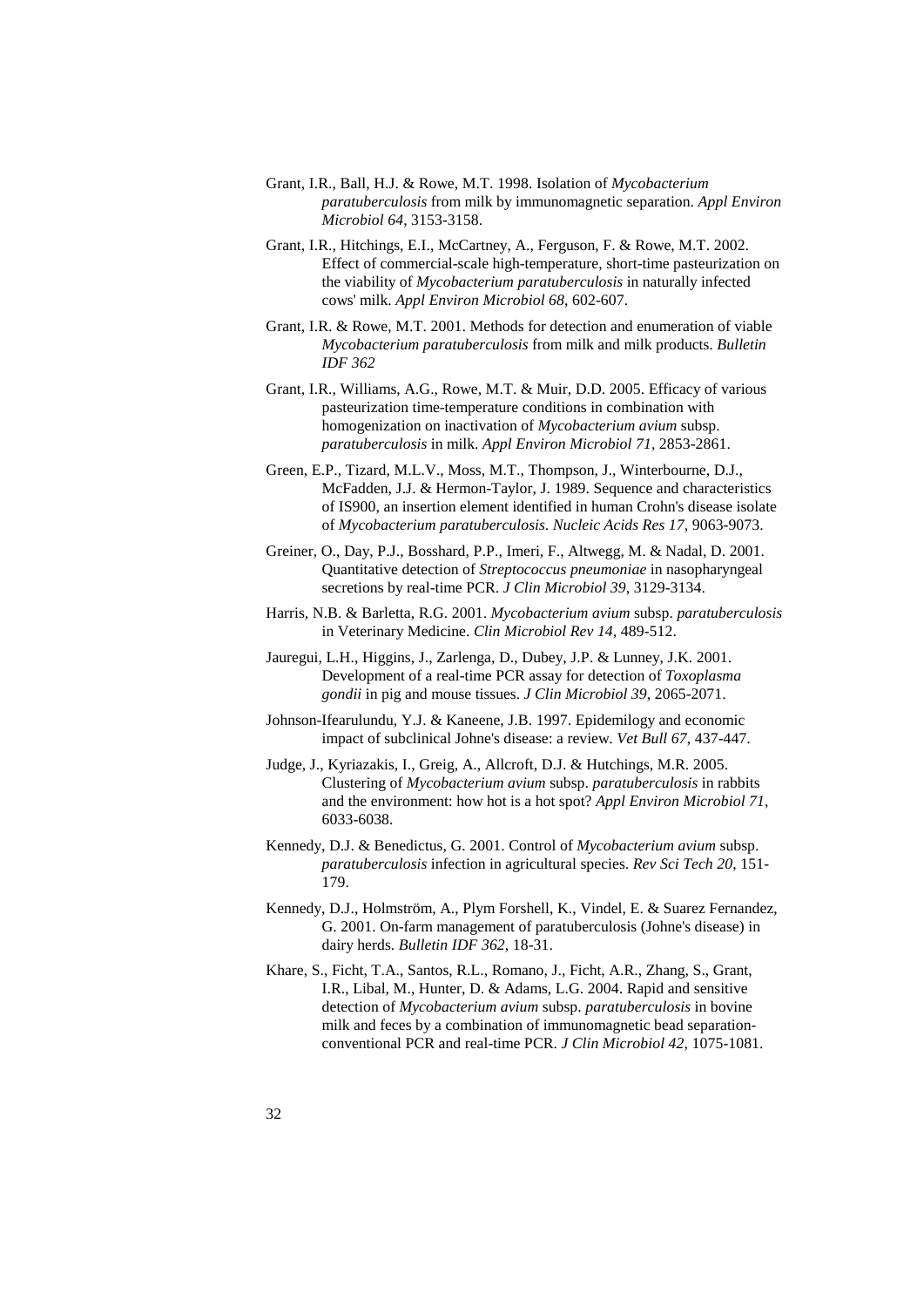- Lambrecht, R.S., Carriere, J.F. & Collins, M.T. 1988. A model for analyzing growth kinetics of a slowly growing *Mycobacterium* sp. *Appl Environ Microbiol 54*, 910-916.
- Larsen, A.B. & Kopecky, K.E. 1970. *Mycobacterium paratuberculosis* in reproductive organs and semen of bulls. *Am J Vet Res 31*, 255-258.
- Larsen, A.B., Stalheim, O.H., Hughes, D.E., Appell, L.H., Richards, W.D. & Himes, E.M. 1981. *Mycobacterium paratuberculosis* in the semen and genital organs of a semen-donor bull. *J Am Vet Med Assoc 179*, 169-171.
- Larsen, H.H., Kovacs, J.A., Stock, F., Vestereng, V.H., Lundgren, B., Fischer, S.H. & Gill, V.J. 2002. Development of a rapid real-time PCR assay for quantitation of *Pneumocystis carinii* f. sp. *carinii*. *J Clin Microbiol 40*, 2989-2993.
- Lawrence, W.E. 1956. Congenital Infection with *Mycobacterium johnei* in Cattle. *Vet Rec 68*, 312-313.
- Li, L., Bannantine, J.P., Zhang, Q., Amonsin, A., May, B.J., Alt, D., Banerji, N., Kanjilal, S. & Kapur, V. 2005. The complete genome sequence of *Mycobacterium avium* subspecies *paratuberculosis*. *Proc Natl Acad Sci USA 102*, 12344-12349.
- Mason, O., Marsh, I.B. & Whittington, R.J. 2001. Comparison of immunomagnetic bead separation-polymerase chain reaction and faecal culture for the detection of *Mycobacterium avium* subsp *paratuberculosis* in sheep faeces. *Aust Vet J 79*, 497-500.
- Merkal, R.S. 1970. Diagnostic methods for detection of paratuberculosis (Johne's disease). In *Proceedings 74th Annual Meeting of U.S Animal Healty Association* 620-623 pp.
- Moss, M.T., Green, E.P., Tizard, M.L., Malik, Z.P. & Hermon-Taylor, J. 1991. Specific detection of *Mycobacterium paratuberculosis* by DNA hybridisation with a fragment of the insertion element IS900. *Gut 32*, 395- 398.
- Naser, S.A., Ghobrial, G., Romero, C. & Valentine, J.F. 2004. Culture of *Mycobacterium avium* subspecies *paratuberculosis* from the blood of patients with Crohn's disease. *Lancet 364*, 1039-1044.
- Odumeru, J., Gao, A., Chen, S., Raymond, M. & Mutharia, L. 2001. Use of the bead beater for preparation of *Mycobacterium paratuberculosis* template DNA in milk. *Can J Vet Res 65*, 201-205.
- O'Mahony, J. & Hill, C. 2002. A real-time PCR assay suitable for the detection and quantitation of *Mycobacterium avium* subsp. *paratuberculosis* using SYBR Green and the Light Cycler. In *Seventh International Colloquium on Paratuberculosis*, Edited by R.A. Juste, M.V. Geijo & J.M. Garrido. Bilbao, Spain: International Association for Patauberculosis, Inc., Madison, WI, USA. 294 pp.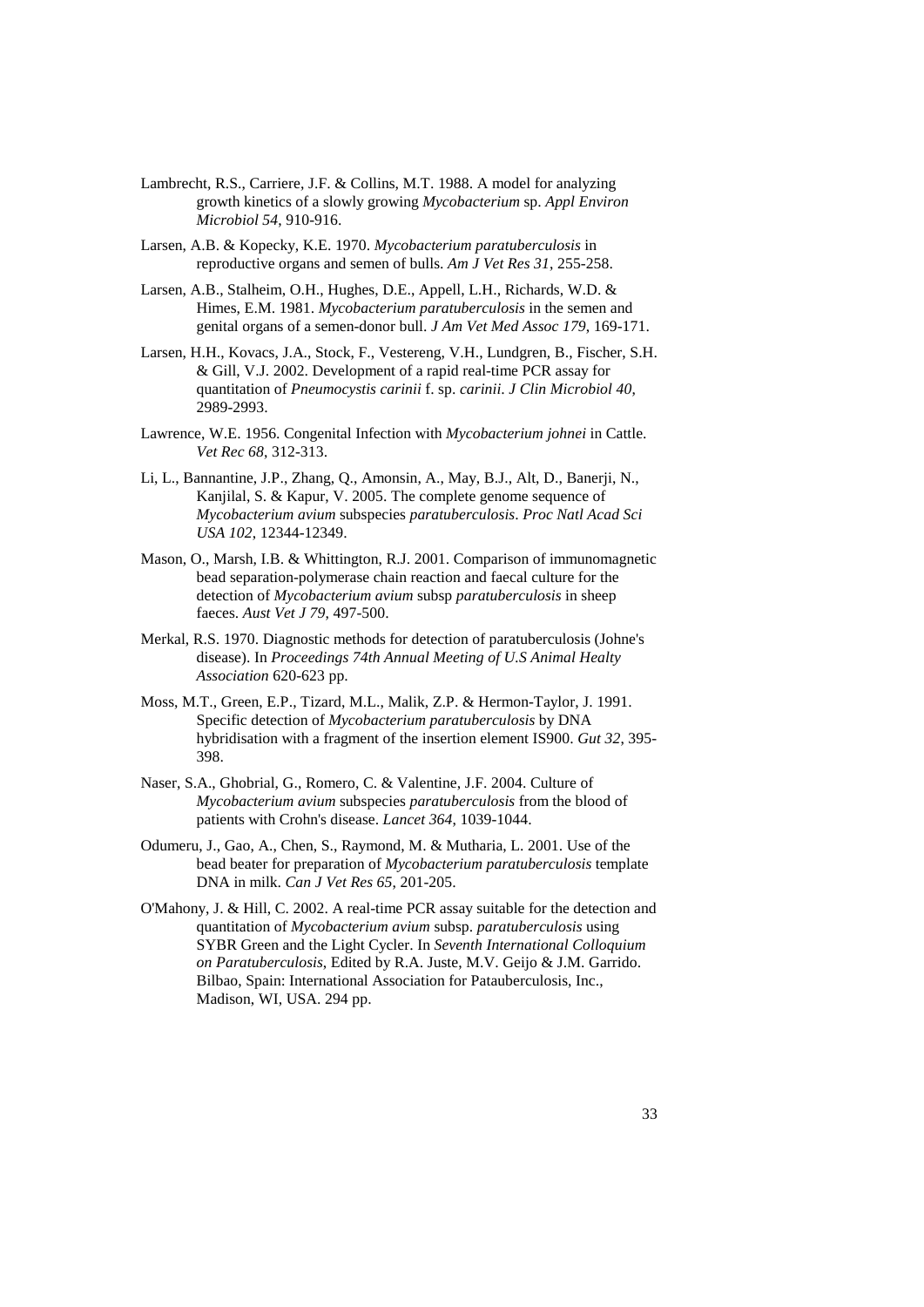- O'Mahony, J. & Hill, C. 2004. Rapid real-time PCR assay for detection and quantitation of *Mycobacterium avium* subsp. *paratuberculosis* DNA in artificially contaminated milk. *Appl Environ Microbiol 70*, 4561-4568.
- Patel, S., Zuckerman, M. & Smith, M. 2003. Real-time quantitative PCR of Epstein-Barr virus BZLF1 DNA using the LightCycler. *J Virol Methods 109*, 227-233.
- Pickup, R.W., Rhodes, G., Arnott, S., Sidi-Boumedine, K., Bull, T.J., Weightman, A., Hurley, M. & Hermon-Taylor, J. 2005. *Mycobacterium avium* subsp. *paratuberculosis* in the catchment area and water of the River Taff in South Wales, United Kingdom, and its potential relationship to clustering of Crohn's disease cases in the city of Cardiff. *Appl Environ Microbiol 71*, 2130-2139.
- Poupart, P., Coene, M., Van Heuverswyn, H. & Cocito, C. 1993. Preparation of a specific RNA probe for detection of *Mycobacterium paratuberculosis* and diagnosis of Johne's disease. *J Clin Microbiol 31*, 1601-1605.
- Raizman, E.A. & Wells, S.J. 2005. The distribution of *Mycobacterium avium* subsp. *paratuberculosis* in the environment surrounding Minnesota Dairy Farms. In *8th International Colloquium on Paratuberculosis*, Edited by S. Saxmose Nielsen. Copenhagen, Denmark: The Royal Veterinary and Agricultural University (KVL). 45 pp.
- Rowe, M.T. & Grant, I.R. 2006. Mycobacterium avium ssp. paratuberculosis and its potential survival tactics. *Lett Appl Microbiol 42*, 305-311.
- Schwartz, D., Shafran, I., Romero, C., Piromalli, C., Biggerstaff, J., Naser, N., Chamberlin, W. & Naser, S.A. 2000. Use of short-term culture for identification of *Mycobacterium avium* subsp. *paratuberculosis* in tissue from Crohn's disease patients. *Clin Microbiol Infect 6*, 303-307.
- Sechi, L.A., Scanu, A.M., Molicotti, P., Cannas, S., Mura, M., Dettori, G., Fadda, G. & Zanetti, S. 2005. Detection and Isolation of *Mycobacterium avium* subspecies *paratuberculosis* from intestinal mucosal biopsies of patients with and without Crohn's disease in Sardinia. *Am J Gastroenterol 100*, 1529-1536.
- Shinnick, T.M. & Good, R.C. 1994. Mycobacterial taxonomy. *Eur J Clin Microbiol Infect Dis 13*, 884-901.
- Sigurethardottir, O.G., Valheim, M. & Press, C.M. 2004. Establishment of *Mycobacterium avium* subsp. *paratuberculosis* infection in the intestine of ruminants. *Adv Drug Deliv Rev 56*, 819-834.
- Stabel, J.R. 1998. Johne's disease: a hidden threat. *J Diary Sci 81*, 283-288.
- Stabel, J.R. 2000a. Johne's disease and milk: do consumers need to worry? *J Dairy Sci 83*, 1659-1663.
- Stabel, J.R. 2000b. Transitions in immune responses to *Mycobacterium paratuberculosis*. *Vet Microbiol 77*, 465-473.
- Stabel, J.R. & Bannantine, J.P. 2005. Development of a nested PCR method targeting a unique multicopy element, ISMap02, for detection of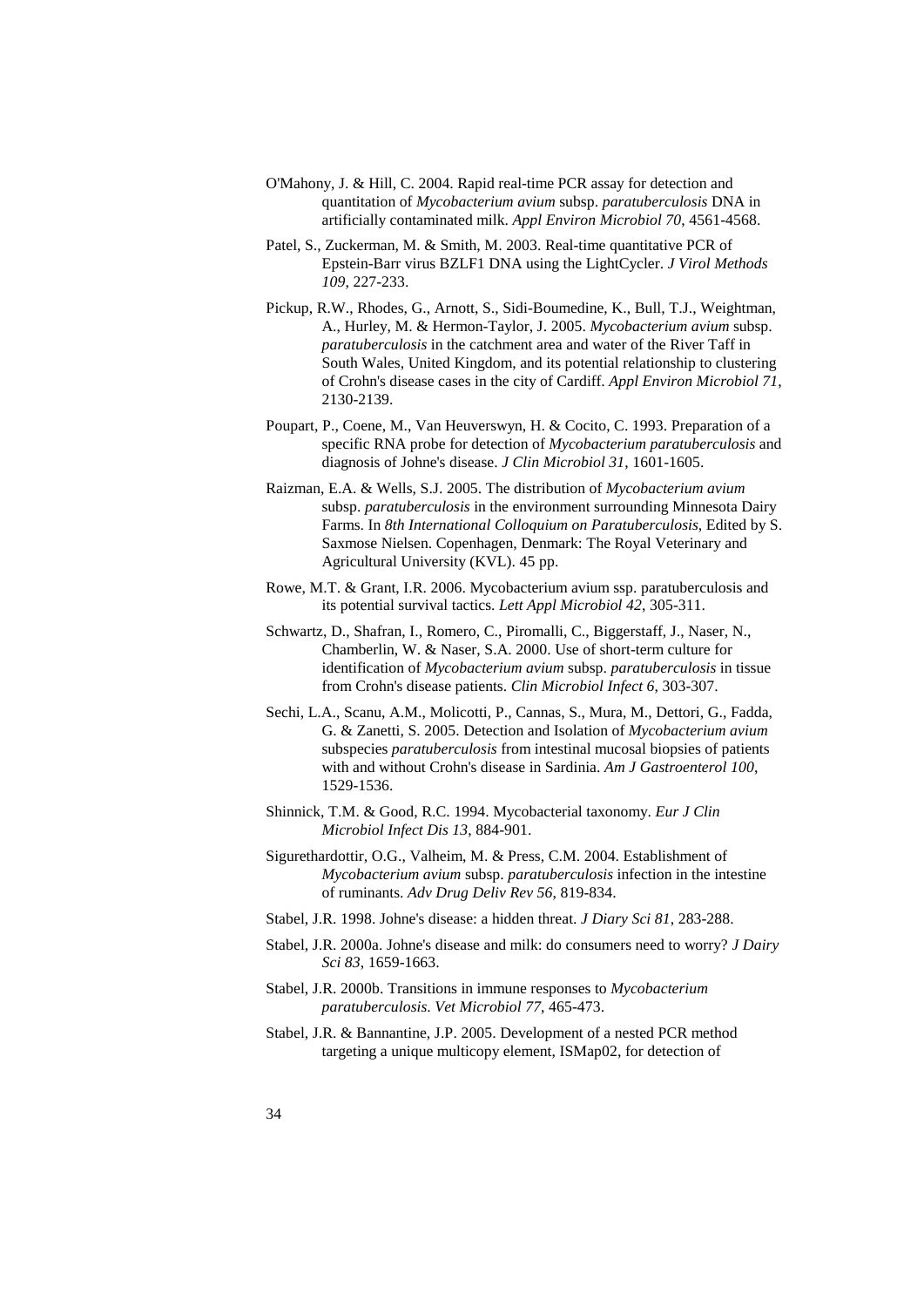*Mycobacterium avium* subsp. *paratuberculosis* in fecal samples. *J Clin Microbiol 43*, 4744-4750.

- Streeter, R.N., Hoffsis, G.F., Bech-Nielsen, S., Shulaw, W.P. & Rings, D.M. 1995. Isolation of *Mycobacterium paratuberculosis* from colostrum and milk of subclinically infected cows. *Am J Vet Res 56*, 1322-1324.
- Strommenger, B., Stevenson, K. & Gerlach, G.F. 2001. Isolation and diagnostic potential of ISMav2, a novel insertion sequence-like element from *Mycobacterium avium* subspecies *paratuberculosis*. *FEMS Microbiol Lett 196*, 31-37.
- Sweeney, R.W. 1996. Transmission of paratuberculosis. *Vet Clin North Am Food Anim Pract 12*, 305-312.
- Sweeney, R.W., Whitlock, R.H. & Rosenberger, A.E. 1992. *Mycobacterium paratuberculosis* cultured from milk and supramammary lymph nodes of infected asymptomatic cows. *J Clin Microbiol 30*, 166-171.
- Tasara, T., Hoelzle, L.E. & Stephan, R. 2005. Development and evaluation of a *Mycobacterium avium* subspecies *paratuberculosis* (MAP) specific multiplex PCR assay. *Int J Food Microbiol 104*, 279-287.
- Wells, S.J. & Wagner, B.A. 2000. Herd-level risk factors for infection with *Mycoabcterium paratuberculosis* in US dairies and association between familiarity of the herd manager with the disease or prior diagnosis of the disease in that herd and use of preventive measures. *J Am Vet Med Assoc 216*, 1450-1457.
- Whan, L., Ball, H.J., Grant, I.R. & Rowe, M.T. 2005. Occurrence of *Mycobacterium avium* subsp. *paratuberculosis* in untreated water in Northern Ireland. *Appl Environ Microbiol 71*, 7107-7112.
- Whittington, R.J. 2002. An overview of paratuberculosis diagnostic tests. In *Seventh International Colloquium on Paratuberculosis*, Edited by R.A. Juste, M.V. Geijo & J.M. Garrido. Bilbao, Spain: International Association for Patauberculosis, Inc., Madison, WI, USA.
- Whittington, R.J., Marsh, I.B. & Reddacliff, L.A. 2005. Survival of *Mycobacterium avium* subsp. *paratuberculosis* in dam water and sediment. *Appl Environ Microbiol 71*, 5304-5308.
- Zecconi, A., Mosca, A., Piccinini, R. & Robbi, C. 2002. A comparison of seven different protocols to extract *Mycobacterium avium* subsp. *paratuberculosis* DNA from bovine faeces. In *Seventh International Colloquium on Paratuberculosis*, Edited by R.A. Juste, M.V. Geijo & J.M. Garrido. Bilbao, Spain: International Association for Patauberculosis, Inc., Madison, WI, USA.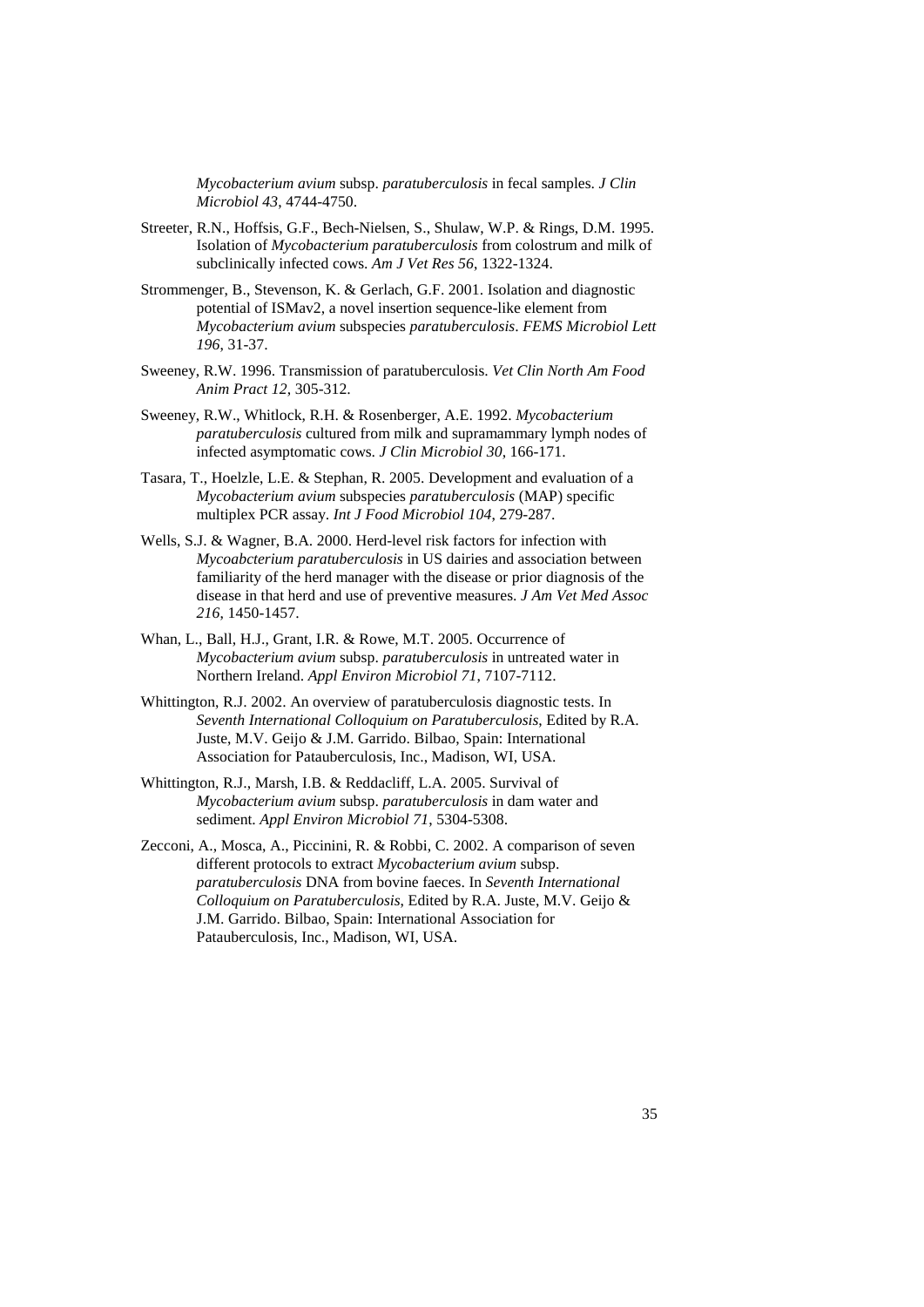# **Acknowledgements**

This work was undertaken at the Department of Bacteriology at the National Veterinary Institute (SVA) and the Department of Biomedical Sciences and Veterinary Public Health at the Swedish University of Agricultural Sciences. It was financially supported by grants from the Swedish Farmers' Foundation for Agricultural Research.

Many people have somehow helped or supported me during the last few years of work on this project. In particular, I wish to thank:

**Göran Bölske**, my associate supervisor and co-author, for conceiving of many studies, scientific discussion, both critically scrutinizing and supporting my theories and finally, for reading through this thesis.

**Karl-Erik "Kaggen" Johansson**, my supervisor, for guiding me through some red tape, encouragement, ornithological guidance and for reading through the thesis.

**Stina Englund**, co-author and initial tutor, for scientific discussion, inspiration and for giving me valuable and humorous perspectives on things not going my way. Also, many thanks for providing your DNA collection and your well organised literature.

**Berit Juvall** and **Maria Söderlind**, as well as the temporary co-workers in the mycobacteria lab, for helping me out with culture of mycobacterial strains, handling of samples, and for putting up with loud music.

The rest of **the colleagues** at the **Section of Mycoplasma and Mycobacteria Diagnosis,** for great company, good laughs and for enduring my unnecessary experiments with dry ice in the mycoplasma lab.

The **people attending the R&D meetings**, for various discussions about research and materials, as well as relaxing small talk. Special thanks to **Anna Aspan** for scientific advice and **Anders Johansson** for advice on the art of writing a thesis.

**Peter Willemsen**, at the Central Institute for Animal Disease Control in the Netherlands, co-author, for providing the MP real-time PCR system and internal control, for discussions about sensitivity and exchange of spiked samples.

**Ivo Pavlik**, at the Veterinary Research Institute of the Czech Republic, **Richard Whittington** at the University of Sydney and **Steen Giese** at the Danish Institute for Food and Veterinary Research, for providing mycobacterial strains and DNA

**Gunnel Erne** and **Agneta Lind**, the helpful library staff, for locating old journals and papers.

The gastronomic connoisseurs **Anders "Monster Lord" Johansson, Jonas Lannergård, Karin Troell, Joann Börjesson, Erland Ljunggren** and **Sara**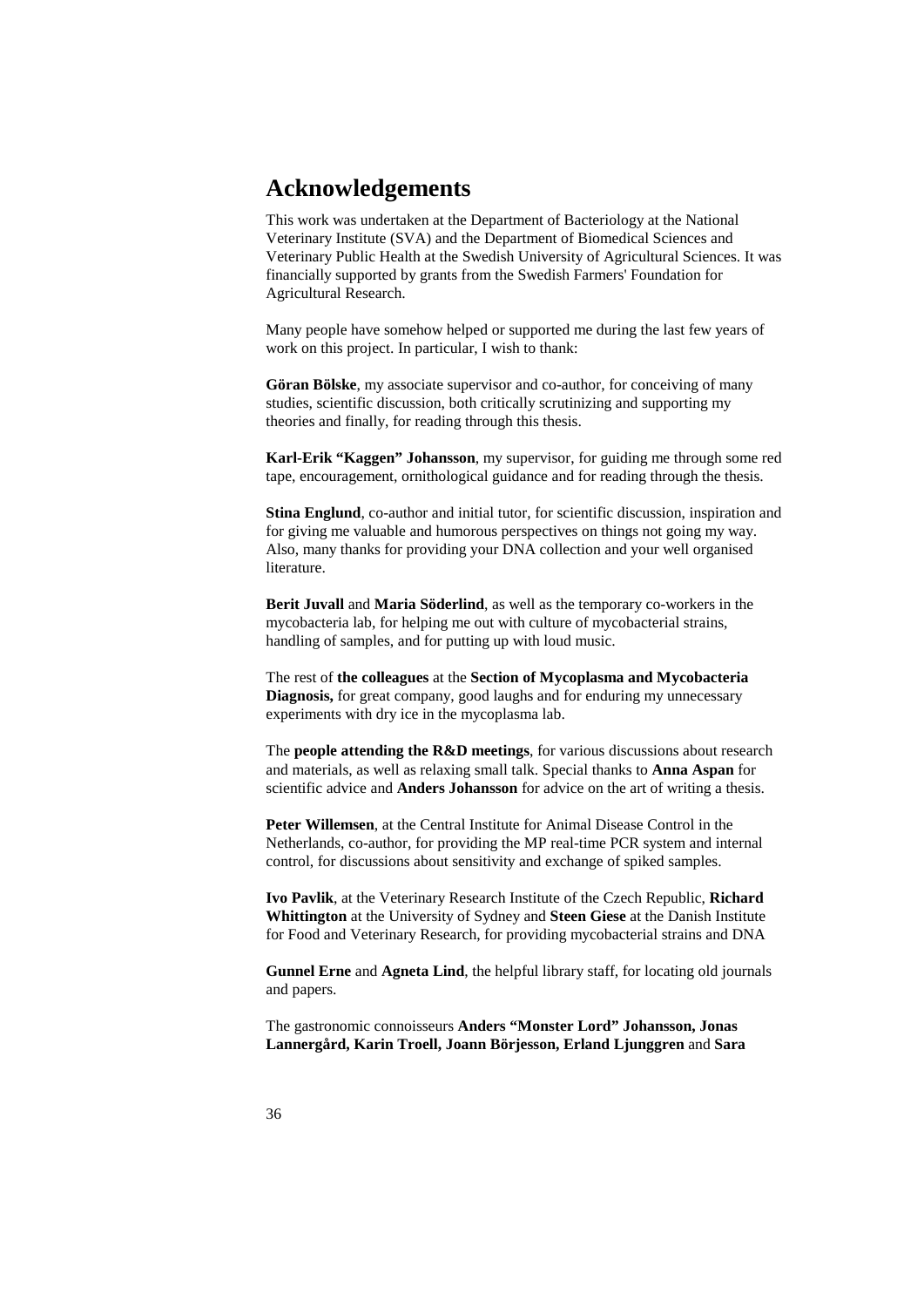**Ehrs**, who had their lunches with me at Kronken every now and then, for uttered absurdities, shared anecdotes and laughs. **Anders**, the most bizarre of all, have a blast in Switzerland! **Karin**, thanks for many great discussions about life and all be a good mother (I know you will!).

**Stefan Jernstedt** and **Joann**, for stimulating and refreshing discussions on music, movies, philosophy and various oddities. **Sara Johansson**, office roomie, for discussions on PCR and stock trading (!), and for never complaining about my constant music.

Also, many thanks to the rest of the people at the department, for making both work and fika-breaks enjoyable!

**Mum and Dad**, for always believing in me, for support and care, and for passing on their interest in science to me. My sister **Tina** and her family **Micke, Lucas** and **Simon**, for always being positive, hospitable and fun and relaxing to spend time with!

**Sofie**, for your love, music, smile, encouragement, your spirits and empathetic nature. You're my best friend!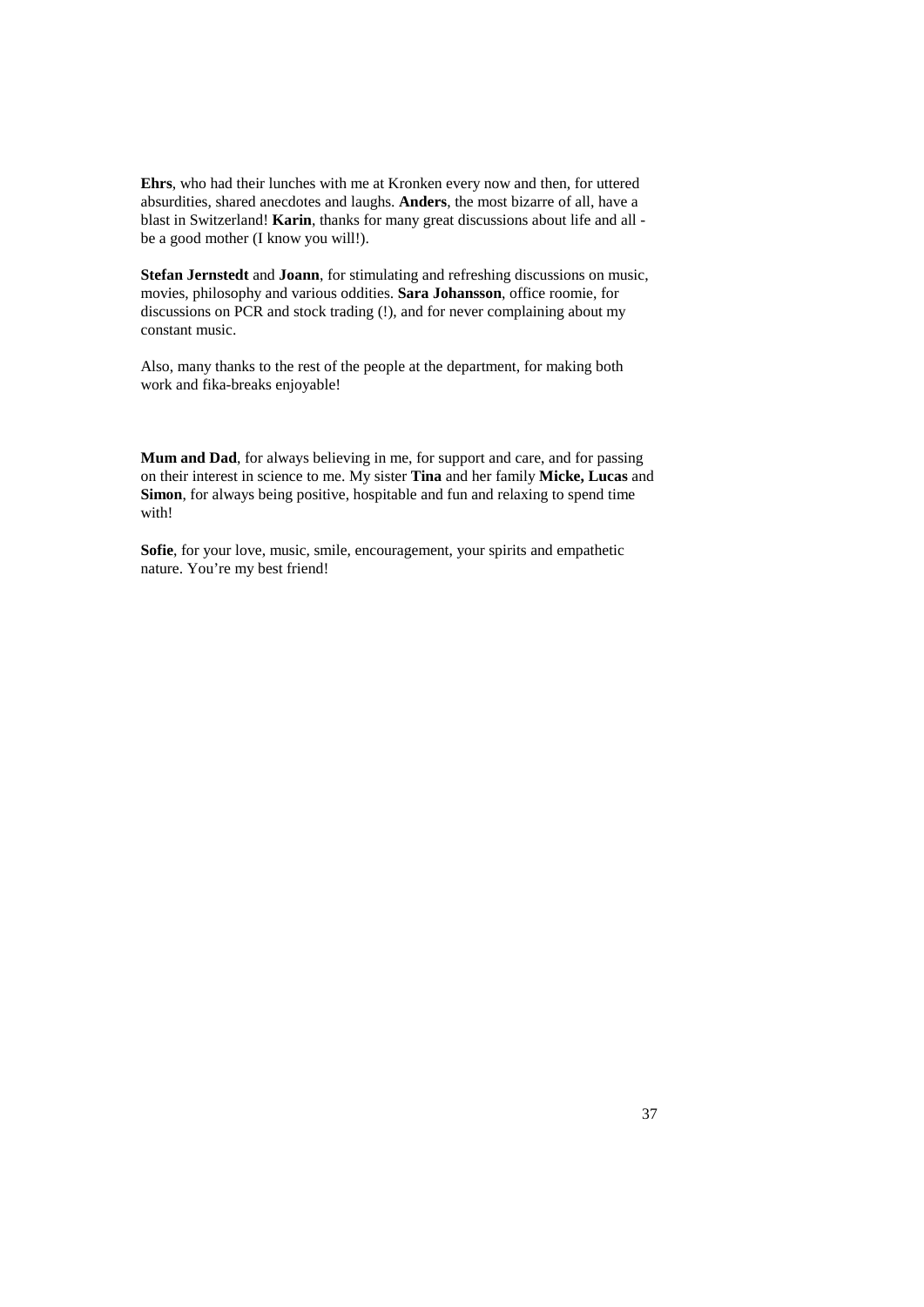The friendly cow all red and white, I love with all my heart:<br>She gives me cream with all her might; to eat with apple tart.

Robert Louis Stevenson (1850 - 1894)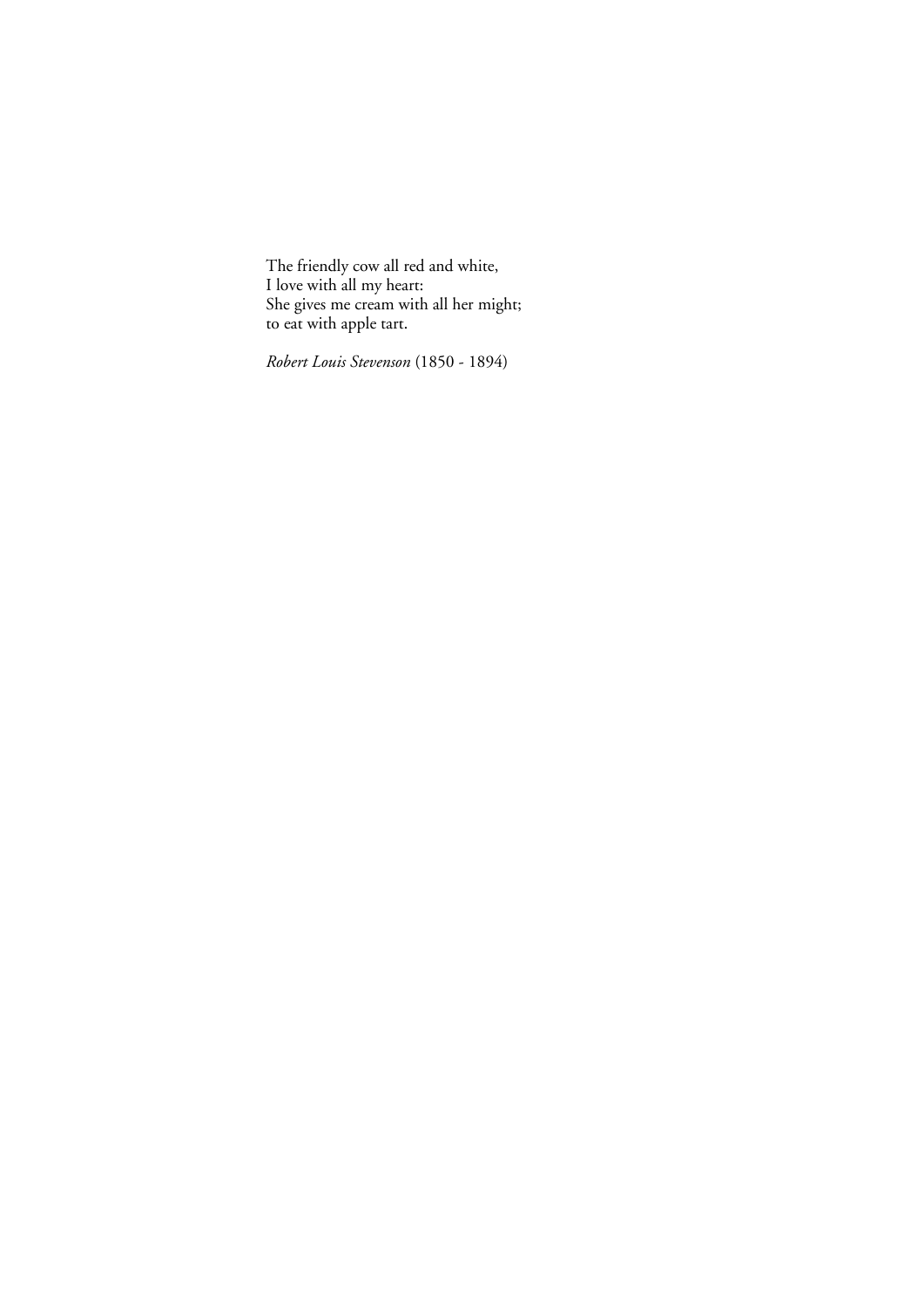$\mathbf I$ 

 $\cdot$ 

 $\begin{array}{c} \hline \end{array}$ 

 $\begin{array}{|c|c|} \hline \quad \quad & \quad \quad & \quad \quad \\ \hline \quad \quad & \quad \quad & \quad \quad \\ \hline \quad \quad & \quad \quad & \quad \quad \\ \hline \end{array}$ 

 $\blacklozenge$ 

 $\blacksquare$ 

 $\clubsuit$ 

 $\Box$ 

 $\Box$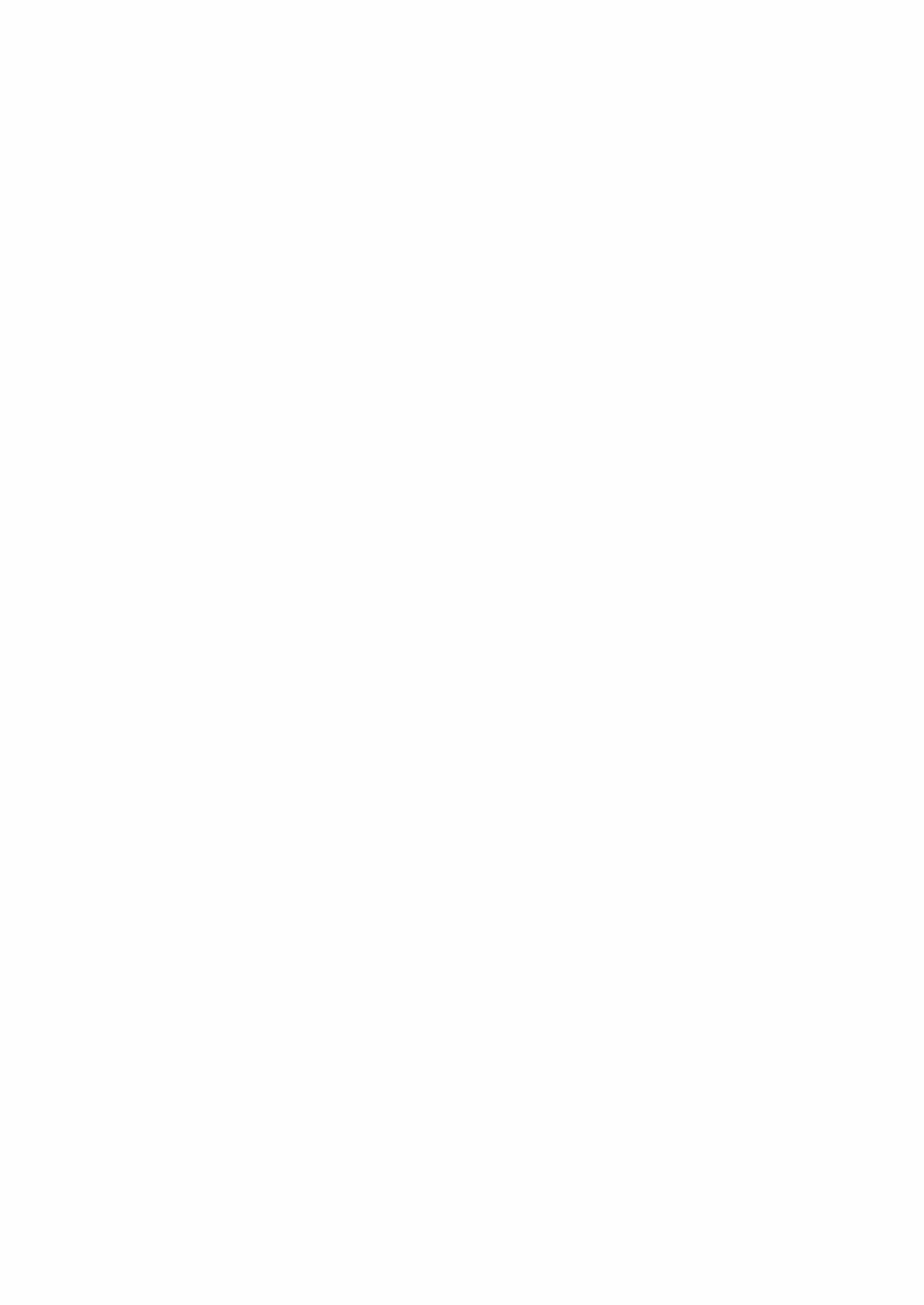### ORIGINAL ARTICLE

# Sensitive detection of Mycobacterium avium subsp. paratuberculosis in bovine semen by real-time PCR

D. Herthnek<sup>1</sup>, S. Englund<sup>1</sup>, P.T.J. Willemsen<sup>2</sup> and G. Bölske<sup>1</sup>

1 National Veterinary Institute (SVA), Uppsala, Sweden

2 Central Institute for Animal Disease Control, Lelystad, The Netherlands

#### Keywords

#### Abstract

detection, diagnostics, IS900, Johne's disease, Mycobacterium avium subsp. paratuberculosis, paratuberculosis, real-time PCR, semen.

#### Correspondence

Göran Bölske, National Veterinary Institute (SVA), Department of Bacteriology, SE-751 89 Uppsala, Sweden. E-mail: goran.bolske@sva.se

2005/1446: received 14 December 2004, revised and accepted 18 October 2005

doi:10.1111/j.1365-2672.2006.02924.x

#### Aims: To develop a fast and sensitive protocol for detection of Mycobacterium avium subsp. paratuberculosis (MAP) in bovine semen and to make a critical evaluation of the analytical sensitivity.

Methods and Results: Processed semen was spiked with known amounts of MAP. Semen from different bulls as well as semen of different dilutions was tested. The samples were treated with lysing agents and beadbeating and the DNA was extracted with phenol and chloroform. Real-time PCR with a fluorescent probe targeting the insertion element IS900 detected as few as 10 organisms per sample of 100  $\mu$ l semen. PCR-inhibition was monitored by inclusion of an internal control. Pre-treatment with immunomagnetic separation was also evaluated, but was not shown to improve the overall sensitivity.

Conclusions: Real-time PCR is a sensitive method for detection of MAP in bovine semen. Lysis by mechanical disruption followed by phenol and chloroform extraction efficiently isolated DNA and removed PCR-inhibitors.

Significance and Impact of the Study: The high sensitivity of the applied method allows reliable testing of bovine semen used for artificial insemination to prevent the spread of Johne's disease, caused by MAP.

#### Introduction

ª 2006 The Authors

Paratuberculosis, a chronic enteric disease in ruminants also known as Johne's disease, is caused by Mycobacterium avium subsp. paratuberculosis (MAP) (Chiodini et al. 1984). At the later stage of its slow development, it causes weight loss, diarrhoea and death. Considerable economic losses for farmers throughout the world are caused by loss of milk production and by the necessary actions taken when the disease is detected (Kennedy and Benedictus 2001). MAP has also been associated with Crohn's disease by detection of the bacteria in human intestinal biopsy specimens (Bull et al. 2003), though not proven to be the causative agent of the disease (Hermon-Taylor et al. 2000; Harris and Lammerding 2001). The risk that MAP may infect humans makes control of Johne's disease of yet greater importance.

The main route for introduction of MAP infection into a herd is animal trade. Due to the long incubation period and shortcomings in the available test methods there is a great risk of introducing the disease with purchased animals despite serological and/or 'agent testing' before introduction.

There is an opinion that a way to reduce the risk to introduce MAP in the herd is to import bovine semen instead of bulls for breeding purposes. However, MAP has been isolated from the semen and the reproductive organs of infected bulls (Larsen and Kopecky 1970; Larsen et al. 1981; Ayele et al. 2004; Buergelt et al. 2004; Glawischnig et al. 2004), but whether semen can transmit the disease via uterus is not fully investigated (Eppleston and Whittington 2001). Although semen should be taken only from healthy bulls, these may carry MAP without showing any clinical symptoms and there is thus a risk of the semen being infected.

As a precaution, semen-donor bulls should be tested regarding MAP. According to the SCAHAW opinion (Anon 2004), it is recommended to perform repeated herd

Journal compilation  $\circledcirc$  2006 The Society for Applied Microbiology, Journal of Applied Microbiology 100 (2006) 1095–1102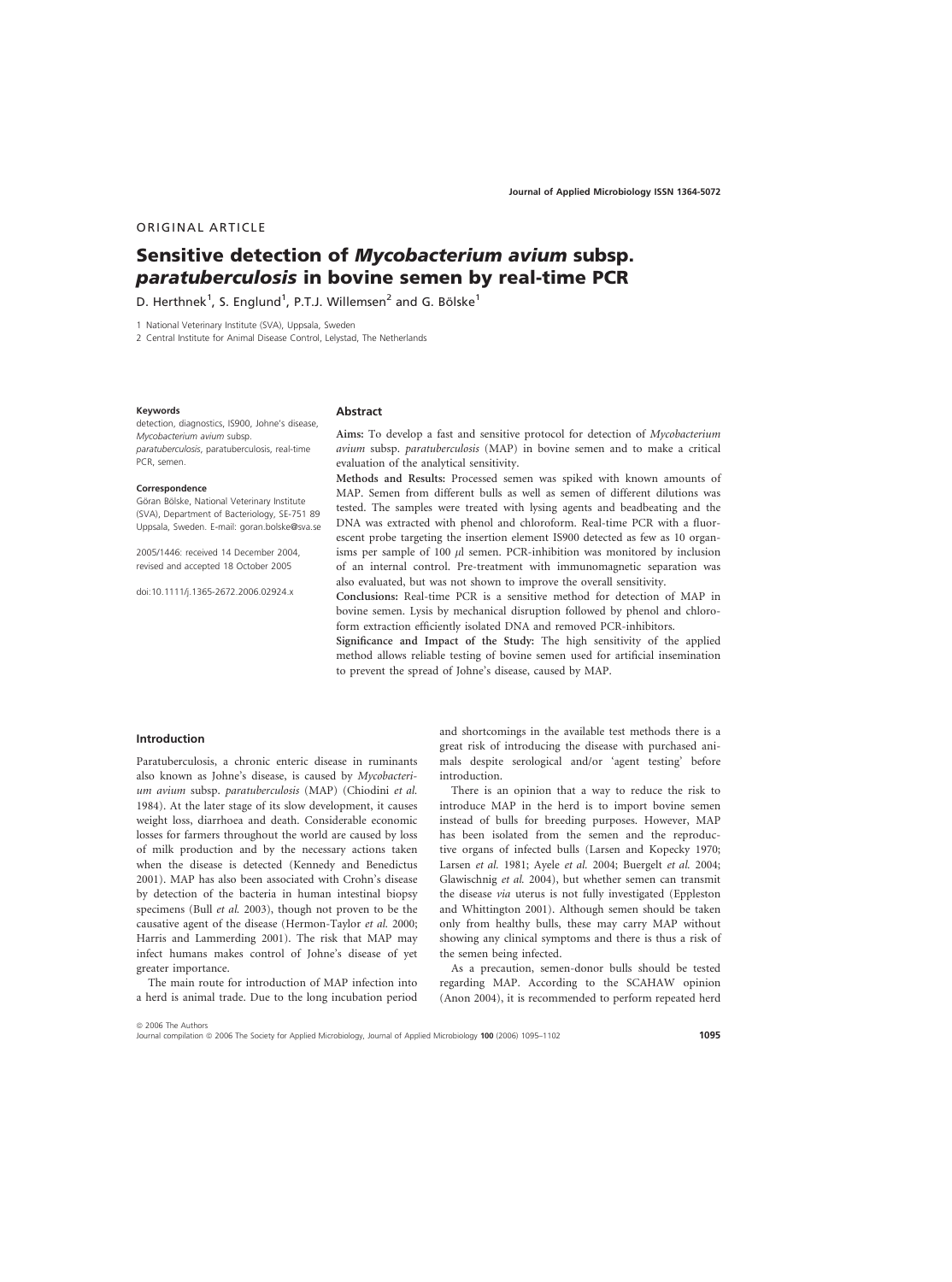tests for the bull's herd of origin or to test the bull himself after the lay-off period of approximately 4 years. However, a fast, sensitive and specific method to test semen for MAP would be useful to further decrease the risk of certified herds becoming infected. This is of special interest in those cases when the donor bull is no longer alive for further tests and when no other material is available for testing.

Extraction of genomic DNA and detection of speciesspecific sequences by PCR has proven to be a fast and specific method for identification of pathogens. Since primary culture of MAP may take up to 12–16 weeks (Whipple et al. 1991), the rapidity of detection by PCR is of particular importance. In our study, the use of realtime PCR to detect MAP in semen was evaluated and the analytical sensitivity was determined. The target gene was the insertion sequence IS900, regarded as unique to MAP (Green et al. 1989; Moss et al. 1991). Different pre-treatment methods were investigated and compared, one of which was Immunomagnetic Separation (IMS), previously shown to work well with milk samples (Grant et al. 1998; Khare et al. 2004). The potential presence of PCR-inhibitors, previously reported to be a problem when analysing semen (van Engelenburg et al. 1993; Guerin et al. 1995), was monitored in all experiments.

#### Materials and methods

#### Bacterial strains and growth conditions

Mycobacterium avium subsp. paratuberculosis (ATCC 19698, American Type Culture Collection, Rockville, MD, USA) was cultured on slopes of Löwenstein-Jensen-medium supplemented with mycobactin  $(4 \text{ mg } l^{-1})$ , Allied Monitor, Fayette, MO, USA) in  $CO_2$ -incubator at 37°C for 8–12 weeks. Several large colonies of MAP were resuspended in 1 ml sterile water in a microtube. The tube was centrifuged for 20 s at 3000  $g$  to pellet aggregated material. Care was taken not to disturb the loose pellet while transferring the bulk of the still cloudy supernatant to a new tube. This suspension was pelleted by centrifugation for 5 min at 8000  $\boldsymbol{g}$  and then resuspended in 1 ml sterile water. This washing procedure was repeated twice to ensure a low level of free DNA in the suspension. The suspension was diluted 10-fold and the bacterial density was determined by manual counting in a Bürker-chamber (0.01 mm, Assistent, Sondheim/Rhön, Germany) with a phase-contrast microscope (Olympus, Tokyo, Japan). The suspension was diluted to  $10^8$  organisms ml<sup>-1</sup> and serially diluted to 10 or 100 organisms  $ml^{-1}$ . To determine the viability of the bacteria, 100  $\mu$ l from dilutions with  $10^2 - 10^6$  organisms  $ml^{-1}$  were cultured on slopes of Löwenstein–Jensenmedium supplemented with mycobactin in air at 37°C for up to 4 months. CFU was counted and compared with the

number of organisms counted in Bürker-chamber. Dilutions with  $10^4 - 10^6$  organisms ml<sup>-1</sup> were also spread on slopes without mycobactin for control of identity.

#### Evaluation of the bacterial washing

MAP was cultured and harvested as described above and aggregated material was discarded. The bacterial suspension was washed 4 times by centrifugation for 5 min at 5000  $g$  and resuspension of the pellet in 1 ml of sterile <sup>5000</sup> g and resuspension of the pellet in 1 ml of sterile water. The supernatant was sampled for measurement of free MAP-DNA after each centrifugation.

#### Preparation of spiked semen

Bovine semen was prepared in three ways:

i Processed frozen semen from six bulls (Svensk Avel, Skara, Sweden), previously extended 10- to 20-fold in Triladyl (Minitüb Abfüll-und Labortechnik, Tiefenbach, Germany), was blended to even out individual differences in semen constitution. Ten microlitres of diluted bacterial suspension was mixed with 90  $\mu$ l semen to obtain spiked samples of  $100 \mu l$  containing serial 10-fold dilutions of  $1-10^6$  organisms and stored at  $-20^{\circ}$ C.

ii Processed semen from five bulls was spiked separately with 100 organisms per sample of 100  $\mu$ l.

iii Raw semen (provided by Department of Obstetrics and Gynaecology, Swedish University of Agricultural Sciences, Uppsala, Sweden) was diluted two-fold in Triladyl to 1 : 2, 1 : 4, 1 : 8 and 1 : 16 semen. Raw and diluted semen was spiked with 100 organisms per sample of 100  $\mu$ l.

#### Immunomagnetic separation

The coating procedure of the magnetic Dynabeads (Dynal, Smestad, Norway) was performed as previously described (Grant et al. 1998) with polyclonal rabbit anti-MAP IgG (provided by I.R. Grant, diluted 1 : 10). To obtain uncoated Dynabeads suitable for comparison with the coated ones, beads were treated as above but with buffer free of antibodies. The IMS step was performed as described by Grant (Grant et al. 2000), but instead of milk, 100  $\mu$ l of spiked processed semen was used.

#### Extraction of DNA

Eight hundred microlitres of lysis buffer  $(2 \text{ mmol } l^{-1})$ EDTA,  $400 \text{ mmol } l^{-1}$  NaCl,  $10 \text{ mmol } l^{-1}$  Tris–HCl pH 8.0, 0.6% SDS) containing 20 µg proteinase K (Sigma– Aldrich, St. Louis, MO, USA) was added to the immunomagnetic beads used in the IMS-step or to a sample of 100  $\mu$ l spiked semen and incubated overnight at  $37^{\circ}$ C with shaking at 600 rev min<sup>-1</sup> in a Thermomixer

ª 2006 The Authors

1096 Journal compilation ª 2006 The Society for Applied Microbiology, Journal of Applied Microbiology 100 (2006) 1095–1102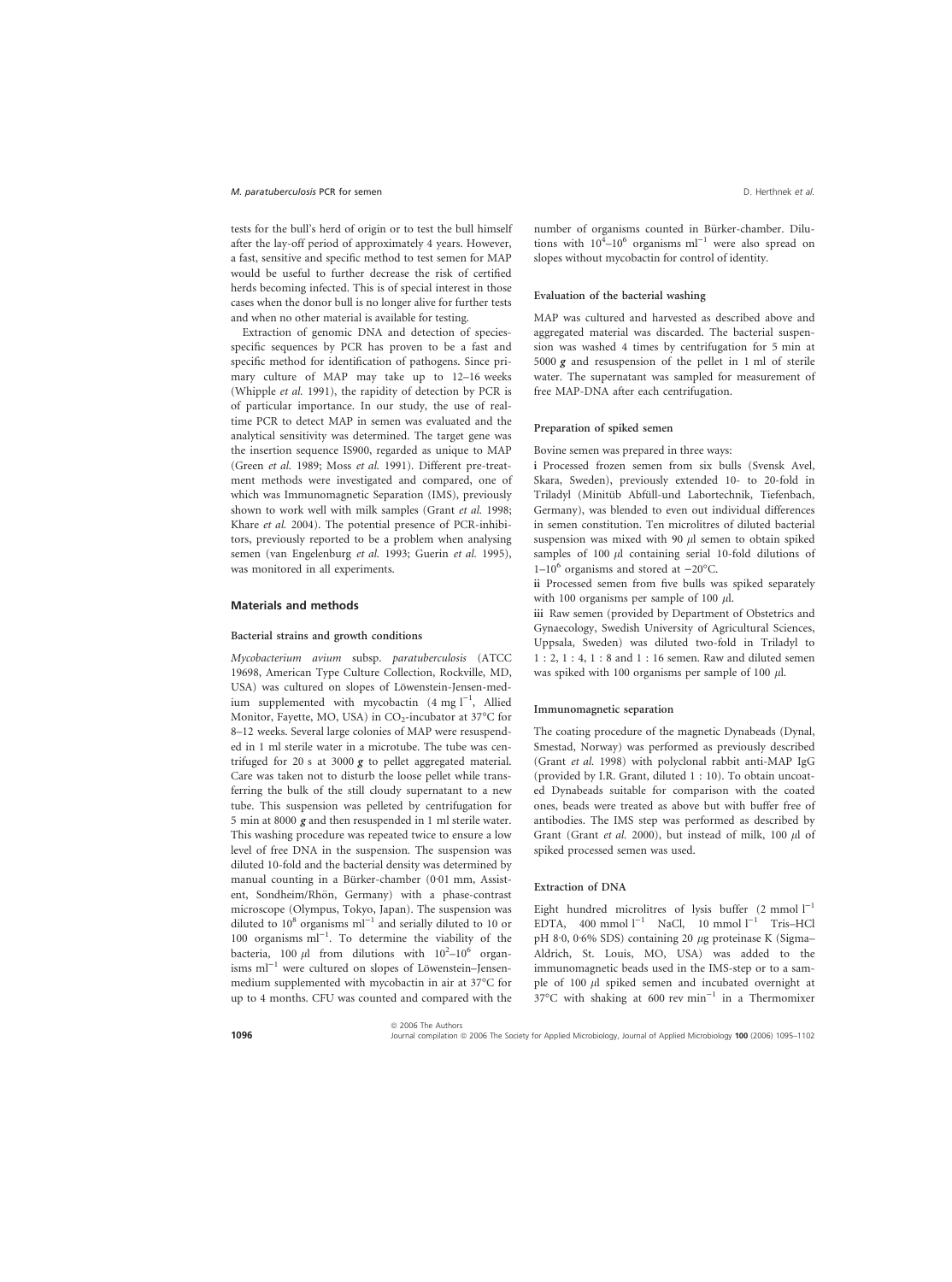(Eppendorf, Hamburg, Germany). The samples were transferred to beadbeating-tubes containing  $200 \mu l$  of beads (0.1 mm Zirconia/silica beads, BioSpec Products Inc., Bartlesville, OK, USA) and run in a beadbeating-machine (BioSpec Products) for 60 s and put on ice to settle for 10 min. Five hundred microlitres of phenol (Sigma– Aldrich) was added to each tube, vortexed 20 s and centrifuged for 10 min at 10 000 g. The upper phase was transferred to a new screw-cap tube. An equal volume of chloroform : isoamylalcohol (24 : 1) was added. Vortexing and centrifugation was performed as in the previous step. The upper phase was transferred to a new tube and 0.6 volumes of isopropanol were added. The DNA was precipitated at  $-20^{\circ}$ C for 30 min. The tubes were centrifuged for 10 min at 14 000 g. The supernatants were discarded and the pellets washed once with ice-cold 70% ethanol. The tubes were centrifuged for 5 min at  $14000 g$  and the remaining liquid was removed with a pipette. The DNA pellets were left to air dry for 15 min and then resuspended in 50 µl sterile Dnase/Rnase free water (Sigma–Aldrich).

#### Real-time PCR

The primer pair MPF/MPR and IS900-specific probe were designed using the Primer Express software (PE Applied Biosystems) (Willemsen et al. 1999).

In order to monitor the inhibition of the PCR reaction, a mimic IS900 template was developed and used as an internal control. The construction is illustrated in Fig. 1. In an IS900 region, defined by the primers P90A (5'dTTCTTGAAGGGTGTTCGGGGCCGTCG-3') and P11 (5'dGCTGCGCGTCGTCGTTAATAACCATGCAG-3') (Moss et al. 1992), the two fragments flanking the target site of the IS900-specific probe were amplified using the primers (i) P90A and R (5¢-dAGTGTATACCCAGCAGACGA-CCACGCCGACGT-3') and (ii) P11 and F (5'-dGC-TAAGCTTGTGGCACAACCTGTCTGGGCGGG-3'). The fragments, containing the primer-binding sites for MPF and MPR, were ligated to a synthetic ds-oligo, obtained by annealing ss-oligos 5¢-dATACGTCGTCTAAGTCCGAT-TCA-3¢ and 5¢-dAGCTTGAATCGGACTTAGACGACGT-3', and inserted into the vector pGEM-T (Promega, Madison, WI, USA) resulting in the plasmid pWIC9.

The 21  $\mu$ l PCR-mixture comprised 6.625  $\mu$ l H<sub>2</sub>O (Sigma-Aldrich), 2·0  $\mu$ l glycerol (Sigma-Aldrich), 2·5  $\mu$ l 10× PCR-buffer II (Applied Biosystems, Foster City, CA, USA), 5·0  $\mu$ l MgCl<sub>2</sub> (25 mmol l<sup>-1</sup>, Applied Biosystems), 2·0  $\mu$ l GeneAmp $\circledR$  dNTP with UTP (2.5 mmol  $I^{-1}$  dA, C, GTP, 5 mmol  $l^{-1}$  dUTP, Applied Biosystems), 0.75  $\mu$ l primer MPF (10 pmol  $\mu$ l<sup>-1</sup>, 5'-dCCGCTAATTGAGAGATGCGA-TT-3'), 0.75  $\mu$ l primer MPR (10 pmol  $\mu$ l<sup>-1</sup>, 5'-dCCA-GACAGGTTGTGCCACAA-3'), 0.5 µl IS900-specific probe  $(10 \text{ pmol }\mu\text{l}^{-1}, 5'$ -6-FAM-dACCTCCGTAACCGTCATTG-

TCCAGATCA-BHQ-1-3'),  $0.5 \mu l$  mimic-specific probe  $(10 \text{ pmol }\mu\text{l}^{-1}, 5'$ -ROX-dGAATCGGACTTAGACGACGT-ATACCCAGCAG-BHQ-2-3'), 0.125 µl AmpliTaq Gold® (5 U  $\mu$ l<sup>-1</sup>, Applied Biosystems) and 0.25  $\mu$ l AmpErase® (Uracil N-glycosylase, 1 U  $\mu$ l<sup>-1</sup>, Applied Biosystems). The addition of glycerol allowed freezing of the PCR-mixture. Two microlitres of template DNA and  $2 \mu$ l of mimic molecule pWIC9 (150 fg  $\mu$ l<sup>-1</sup>) were added to each reaction tube, except for the PCR-negative controls. DNA extracted from ATCC 19698 was included in triples of 10, 100 and 1000 MAP-genomes as standard controls.

The real-time PCR reaction was performed on a Rotor-Gene 3000 (Corbett Research, Mortlake, Australia) with the following program:  $50^{\circ}$ C 2 min,  $95^{\circ}$ C 10 min, repeat  $95^{\circ}$ C 15 s and  $60^{\circ}$ C 1 min 45 times. The results were analysed with the Rotor-Gene software Version 5.0 and the built in analytical tools Dynamic Tube Normalization and Slope Correction. Real-time PCR curves of normalized fluorescence for FAM crossing a threshold value (T) of 0.01 at less than 40 cycles were considered positive, as long as the curves had a normal and expected shape. FAM-negative curves with a positive corresponding ROXcurve (i.e. a positive mimic-signal) were considered as true negatives, otherwise inhibition was suspected.

#### Results

#### Sensitivity

Beadbeating and phenol/chloroform extraction performed directly on extended semen samples yielded a high sensitivity. As few as 10 organisms per 100  $\mu$ l sample were detected with real-time PCR (Fig. 2). Lower levels of spiked semen could not be detected. From the number of CFU on cultures of the washed MAP, used for spiking the semen (data not shown), it follows that the Bürkerchamber counted stock solution of  $10^9$  organisms ml<sup>-</sup> contained  $2.6 \times 10^7$  CFU ml<sup>-1</sup>. Similar relations between CFU and manual count (viability) were observed when preparing MAP for other experiments. However, viability could occasionally be as low as 0.1% and as high as 5%.

#### Semen from separate bulls

No major difference in PCR-signal could be found between samples of spiked extended semen from the five individual bulls. They all yielded similar Ct-values, as shown in Table 1.

#### Semen of different dilutions

All samples of raw semen diluted in Triladyl 1 : 2 and more, spiked with 100 organisms per 100  $\mu$ l sample, were

ª 2006 The Authors

Journal compilation  $\circledcirc$  2006 The Society for Applied Microbiology, Journal of Applied Microbiology 100 (2006) 1095–1102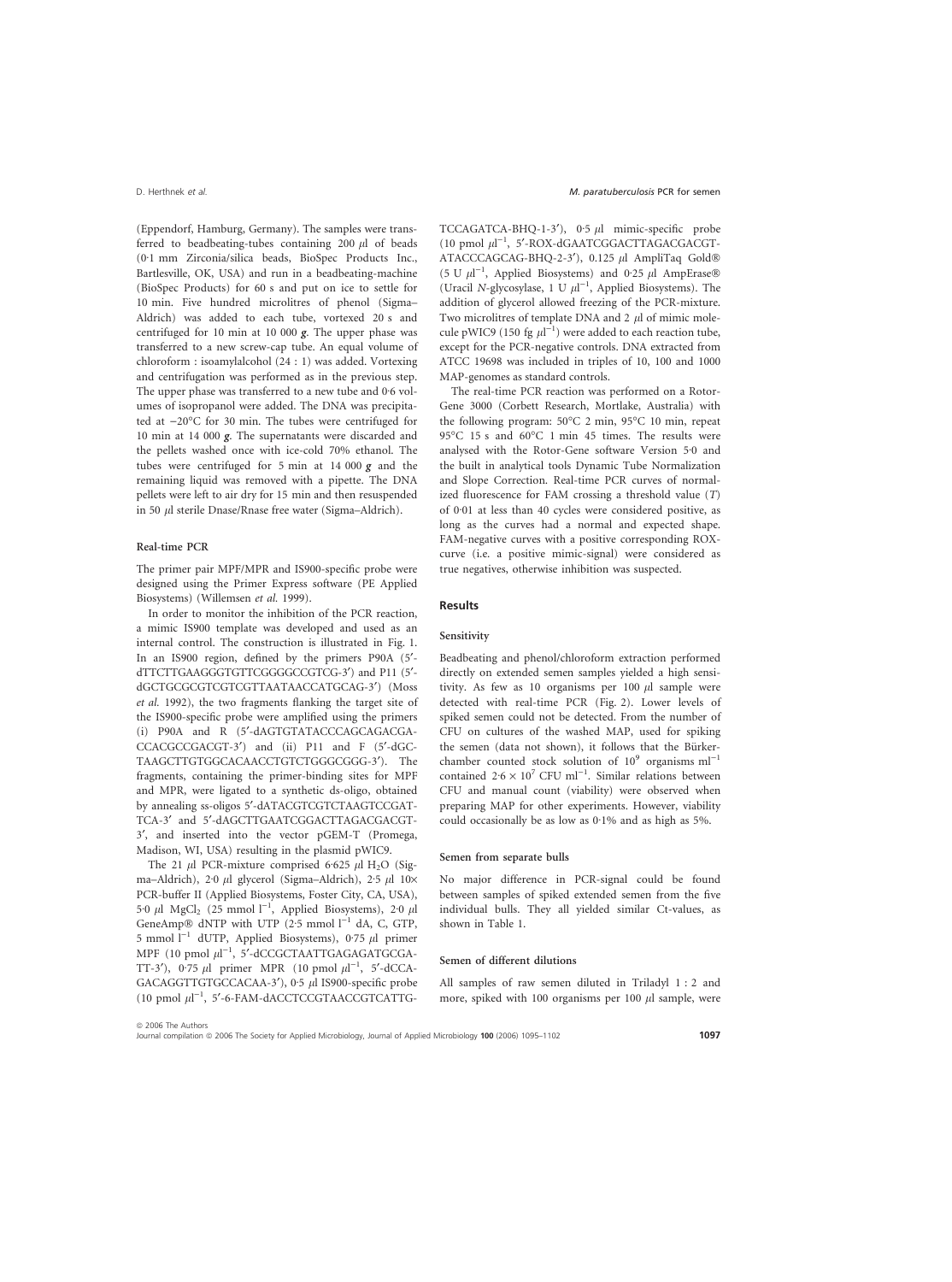M. paratuberculosis PCR for semen D. Herthnek et al.

5′-TGATCTGGACAATGACGGTTACGGAGGT-3′ IS900 probe (complement) P90A  $\diagup$  F R P11 PCR product using p90A and R PCR product using F and p11 + Synthetic oligo + Ligation ////// 5′-CTGCTGGGTATACGTCGTCTAAGTCCGATTC-3′ mimic (complement) PCR with P90A/P11 ligation in pGEM-T  $\overline{III}$ For use with MPF/MPR as pWIC9 mimic template .<br>3308 br

Figure 1 Construction of IS900-PCR internal control (mimic template) for real-time PCR. Two fragments flanking the target site of the IS900-specific probe were amplified by separately using primers P90 and R for one fragment and primers P11 and F for the other, thereby introducing terminal restriction enzyme sites AccI and HindIII, respectively. After enzymatic digestion, a synthetic ds-oligo was ligated to the two fragments and subsequently inserted into the vector pGEM-T, resulting in the internal control plasmid pWIC9.

found positive and yielded similar Ct-values in the realtime PCR reaction. As shown in Fig. 3, only the spiked undiluted semen yielded higher Ct-values or fell out of the range of detection, suggesting that the semen should be diluted at least 1 : 2 to yield reliable results with this method.

#### Immunomagnetic separation

The application of IMS prior to beadbeating did not yield a sufficient sensitivity. The minimum number of organisms that could be detected was  $10^6$  per 100  $\mu$ l sample (data not shown). Immunomagnetic beads coated with secondary antibodies did not yield a considerably stronger PCR-signal than uncoated beads. When coated and uncoated beads were used on  $100 \mu l$  samples spiked with

10<sup>6</sup> organisms, the uncoated beads caught bacteria that after extraction yielded the Ct-values  $37.2$ ,  $36.5$  and  $37.5$ in the real-time PCR, while coated beads resulted in the Ct-values  $35.9$  and  $36.7$  and one negative.

#### Spiking procedure

Manual counting of the bacteria was more reproducible and reliable than counting CFU when spiking semen for measuring sensitivity as shown by the low and variable viability rates. Moreover, washing of the bacterial suspension prior to the spiking experiments was shown to be necessary to avoid overestimation of the extraction efficiency caused by free DNA. Table 2 shows how washing of the bacteria could drastically reduce the amount of free DNA in suspension. Two or three washes were found to

ª 2006 The Authors

1098 **Journal compilation @ 2006 The Society for Applied Microbiology, Journal of Applied Microbiology 100 (2006) 1095–1102**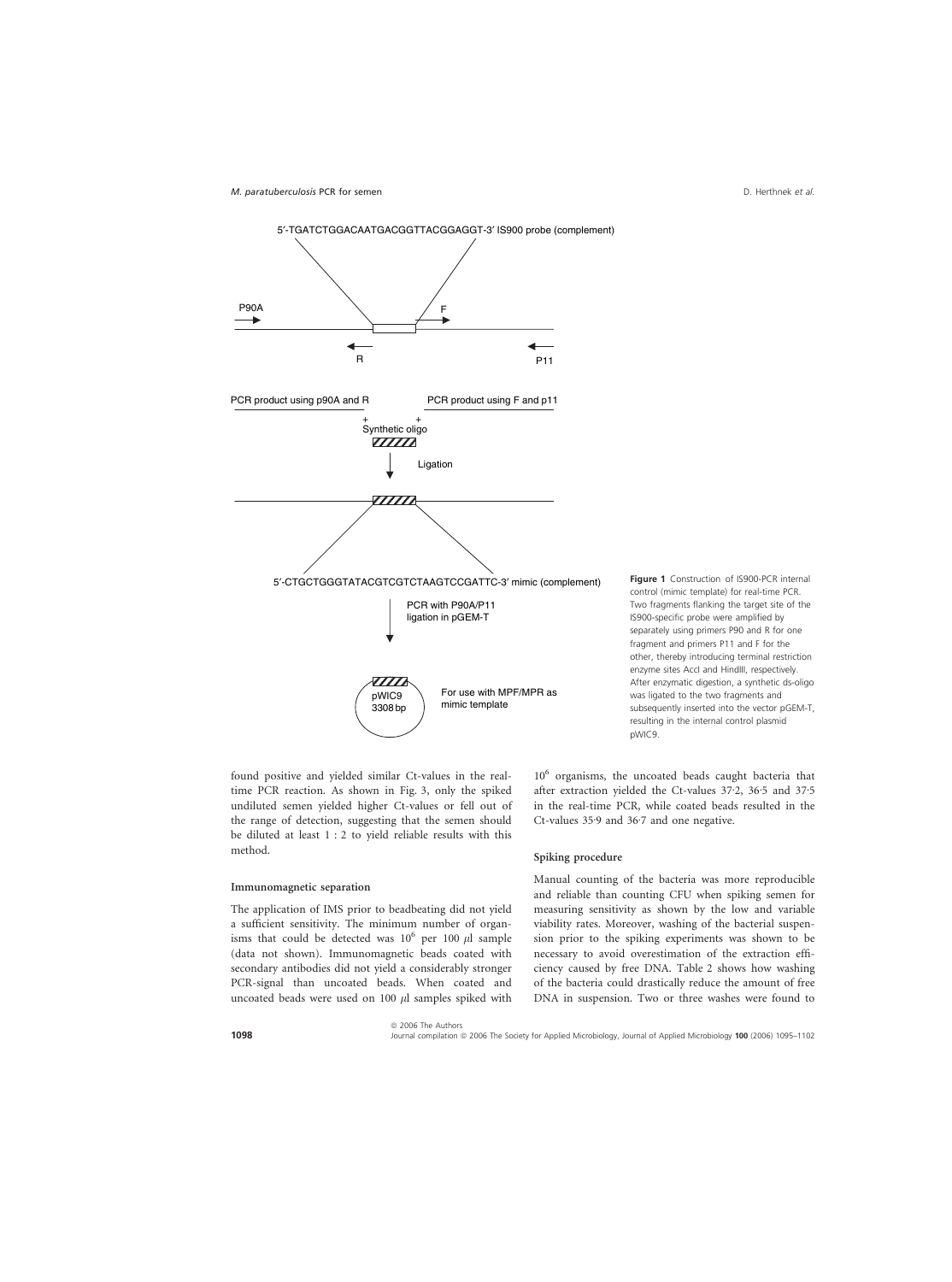

Figure 2 Real-time PCR analysis for MAP isolated from spiked processed bovine semen. The clusters of normalized fluorescence curves, labelled A–D, correspond to template from samples of 100  $\mu$ l spiked with  $10^4$ ,  $10^3$ ,  $10^2$  and  $10^1$  organisms, respectively. The Ct-values are defined as the cycle numbers where the curves intersect a threshold set at  $-2$ .

Table 1 Real-time PCR analysis of MAP isolated from spiked processed semen from five individual bulls

| Bull           | Ct range*     |
|----------------|---------------|
|                | $33.6 - 35.2$ |
| $\mathcal{P}$  | $33.4 - 34.8$ |
| 3              | $32.5 - 34.6$ |
| $\overline{4}$ | $33.3 - 35.0$ |
| 5              | $33.2 - 34.2$ |

\*Threshold  $T = 0.01$ ;  $n = 4$ .



Figure 3 Average Ct values from real-time PCR analysis of MAP isolated from raw and diluted bovine semen. The dilutions made prior to spiking with 100 organisms per 100  $\mu$ l were 1 : 16, 1 : 8, 1 : 4, 1 : 2 and raw, undiluted. All six replicates (triplicates of samples and duplicates of PCR-reactions) from each dilution yielded approximately the same Ct. Only four out of six replicates from the raw spiked semen were detected. The error bars represent the Ct range.

#### D. Herthnek et al. **M. paratuberculosis PCR for semen** M. paratuberculosis PCR for semen

Table 2 Real-time PCR analysis of the supernatant of centrifuged suspensions of MAP after 0–4 washing steps with sterile water

| No. of washes | Ct values* |
|---------------|------------|
|               | 17.9, 18.1 |
|               | 22.6, 22.8 |
| $\mathcal{P}$ | 27.1, 27.2 |
| 3             | 27.6, 27.6 |
|               | 28-4, 28-4 |
|               |            |

\*Threshold  $T = 0.01$ .

be sufficient. Overall, the applied method of separating, washing and counting MAP for spiking was shown to be reliable.

#### Discussion

A fast and sensitive PCR-test would help to monitor MAP in semen prior to artificial insemination. Although the application of PCR-tests for MAP in semen has been reported (Ayele et al. 2004; Buergelt et al. 2004), the analytical sensitivity has not previously been evaluated. We have developed a protocol that includes beadbeating, phenol and chloroform extraction and real-time PCR. Particular care was taken not to overestimate the sensitivity of the tests in the evaluation study. Because of reported presence of PCR inhibitors in the seminal fluid (van Engelenburg et al. 1993; Guerin et al. 1995), an internal amplification control was developed and used in the PCR-mixture. Real-time PCR was chosen as it has several advantages over traditional PCR. It is more sensitive, allows for quantification and decreases the risk of contamination in the laboratory by making it unnecessary to open tubes with PCR-product. Quantification is useful in the development of the extraction method and for determining the degree of infection in a sample.

The best results were achieved by the direct method, where beadbeating was performed on the material without preceding attempts to separate the bacteria from the semen. This was shown to work surprisingly well, considering that from 10 extracted genomes from the weakest sample, a maximum of 0.4 genomes were actually transferred to the PCR-reaction (2  $\mu$ l of 50  $\mu$ l DNA). The high sensitivity was probably possible due to the fact that each MAP genome contains 15–20 copies of the IS900 element (Moss et al. 1991). With lower levels of MAP in spiked semen, the probability of at least one IS900 element to occur in the PCR tube is quite low. Even so, we tested samples of 100  $\mu$ l spiked with one organism in a separate experiment and found that the rate of detection was very low (data not shown).

The sensitivity of IMS-PCR performed on spiked semen was not as good as expected. Others have claimed

Journal compilation  $\circledcirc$  2006 The Society for Applied Microbiology, Journal of Applied Microbiology 100 (2006) 1095–1102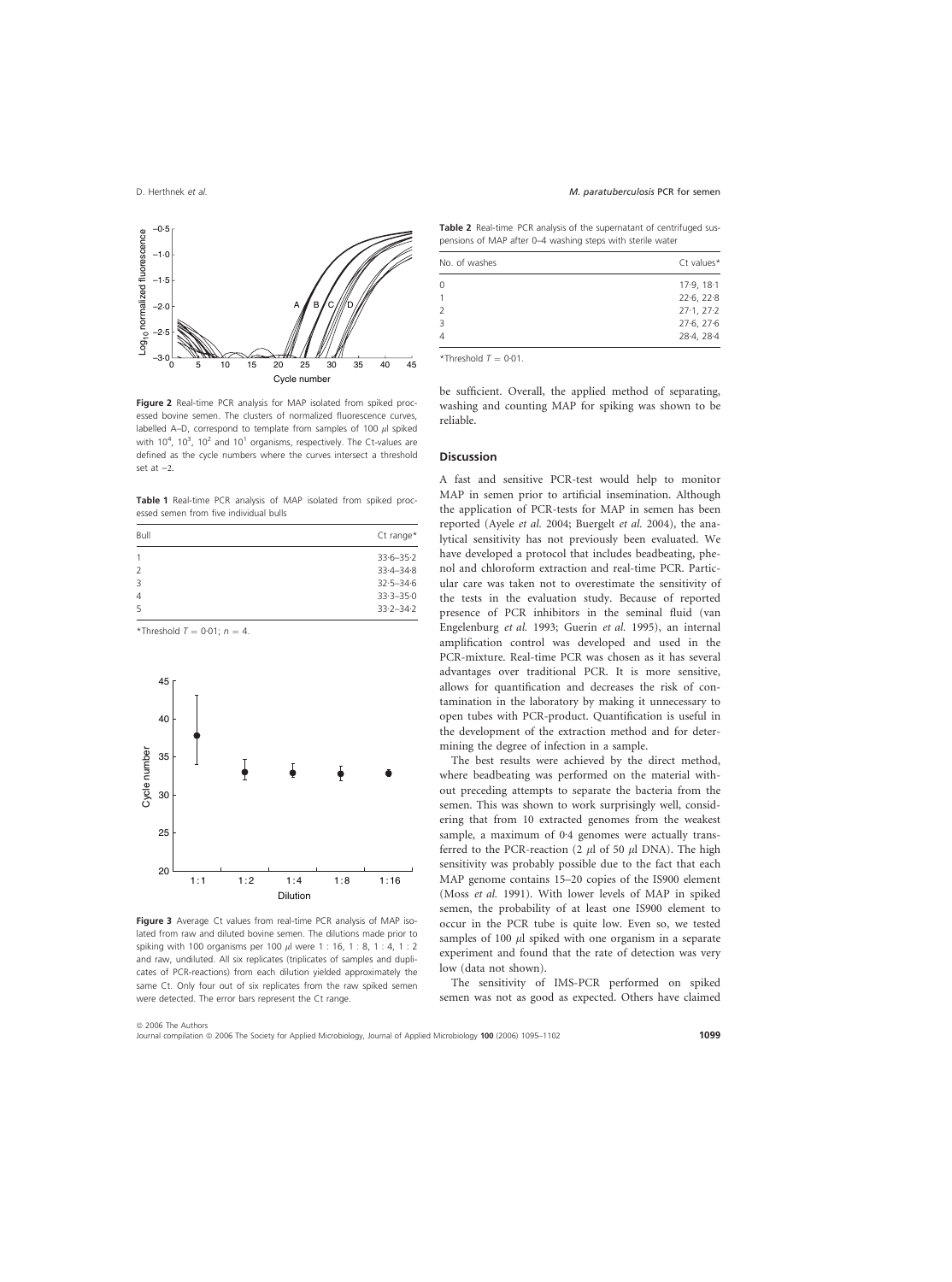#### M. paratuberculosis PCR for semen D. Herthnek et al.

to get high sensitivity of detection of MAP or other pathogens by using IMS-PCR on milk and faeces (Zhang and Weintraub 1998; Grant et al. 2000; Khare et al. 2004). However, judging from our experiments, IMS–PCR did not improve the sensitivity on this material. It may instead be more appropriate to use IMS when rescuing bacteria from highly PCR-inhibiting samples in which the bacteria are more abundant. Furthermore, several parallel comparisons with Dynabeads not coated with a secondary antibody showed that the effect of the antibody was very small, suggesting that the transfer of bacteria was largely due to nonspecific sticking to the surface of the beads.

In many articles about detection of MAP or other bacterial pathogens, CFU  $ml^{-1}$  is used as a measure of sensitivity (Grant et al. 2000; Odumeru et al. 2001; Vansnick et al. 2004). However, in this study we have shown that this is not appropriate for molecular detection, as CFU accounts only for viable bacteria. Viability will depend on the age of the cultures and the growth will vary in different media. In addition, one CFU may correspond to many more than one organism, since MAP tends to aggregate. To avoid the problem with uncertainty in the number of detectable genomes when preparing spiked samples, dispersed organisms were separated from clumps by light centrifugation, and then manually counted in Bürker-chamber. Comparison with culture on Löwenstein–Jensen medium shows that the number of CFU was often between 0.1 and 5% of the actual number of inoculated organisms. This should be kept in mind when comparing sensitivities stated in the present paper with sensitivities stated in CFU  $ml^{-1}$ .

During the work on the direct approach without the IMS step, a background signal independent of lysing agents and beadbeating was detected by real-time PCR. This signal was present in analysed supernatant even of hard-centrifuged suspensions of organisms and it was concluded that solutions of resuspended colonies contained a considerable amount of free DNA that could cause overly optimistic results in the evaluation of extraction methods. This further supports the theory that  $CFU$  ml<sup>-1</sup> is an inappropriate measure of sensitivity for molecular detection methods. The effect of simple washing of the bacteria by pelleting and resuspension in sterile water was evaluated by measuring the amount of free DNA in the supernatant after each centrifugation for four washes. Real-time PCR showed that the supernatant of the unwashed bacteria contained high levels of free MAP-DNA that were drastically reduced by washing (Table 2). Possibly, continuous release of free DNA from the surface of broken cells etc., made it impossible to completely eliminate the presence of free DNA. Adding three washing steps of the bacteria to the spiking procedure in subsequent experiments was considered sufficient to reduce the amount of free DNA to a minimum. This ensures that successful lysing of the bacteria will be required for detection of MAP DNA in spiked samples.

Although PCR offers many advantages over culture and immunological methods, there are some disadvantages of which a serious one is the problem with PCR-inhibition, also reported to complicate molecular detection in semen. Several methods to remove PCR-inhibiting components in semen have been suggested (von Beroldingen et al. 1991; Santurde et al. 1996; Manterola et al. 2003). To monitor PCR-inhibition in the present study, an internal amplification control was constructed. A small amount of a mimic molecule, consisting of a plasmid with primer binding sites identical to the ones targeting IS900, was added to all samples. By using two differently labelled probes, we could distinguish between the IS900 amplicons (FAM-labelled) and the mimic amplicons (ROX-labelled). If a sample was a true negative, the mimic alone was amplified. The results showed that PCR-inhibition was not a problem for the application of this method.

Since the exact degree of extension in the processed semen was unknown, an inhibition study was done to find out if inhibition of the real-time PCR would occur in raw and less diluted semen. Both the large amount of sperm DNA and other substances in the semen could potentially inhibit the PCR-reaction (van Engelenburg et al. 1993) or somehow disturb the extraction process. The results showed no signs of inhibition or other problems with detection of MAP, as long as the semen was extended at least 1 : 2 with Triladyl. This indicates that it should be possible to increase sensitivity further by testing raw semen instead of processed samples. The large amount of background DNA in the semen may even enhance the sensitivity by acting as a carrier for the target DNA. This has previously been suggested to be the case when extracting DNA from foods (Dickinson et al. 1995).

Processed semen from five different bulls was spiked individually and analysed to investigate whether the constitution of semen from separate individuals would vary enough to cause a difference in PCR-signal. No such difference could be found in this limited experiment, indicating that semen could be regarded as a uniform material. However, the Ct of these reactions, shown in Table 1, differ from the average Ct of the samples spiked with the same amount of MAP, shown in Fig. 2, by 3.6 cycles. Apart from being due to slight differences in spiking procedure, extraction and PCR-mixture, a major contributor to this divergence is the general difference in Ct-levels between real-time PCR runs. In the diagnostic application, the Ct-values should be standardised against the positive control to minimise the effect of this variation.

Although several properties of spiked semen were investigated with regard to detection, spiked samples still

ª 2006 The Authors

1100 Journal compilation ª 2006 The Society for Applied Microbiology, Journal of Applied Microbiology 100 (2006) 1095–1102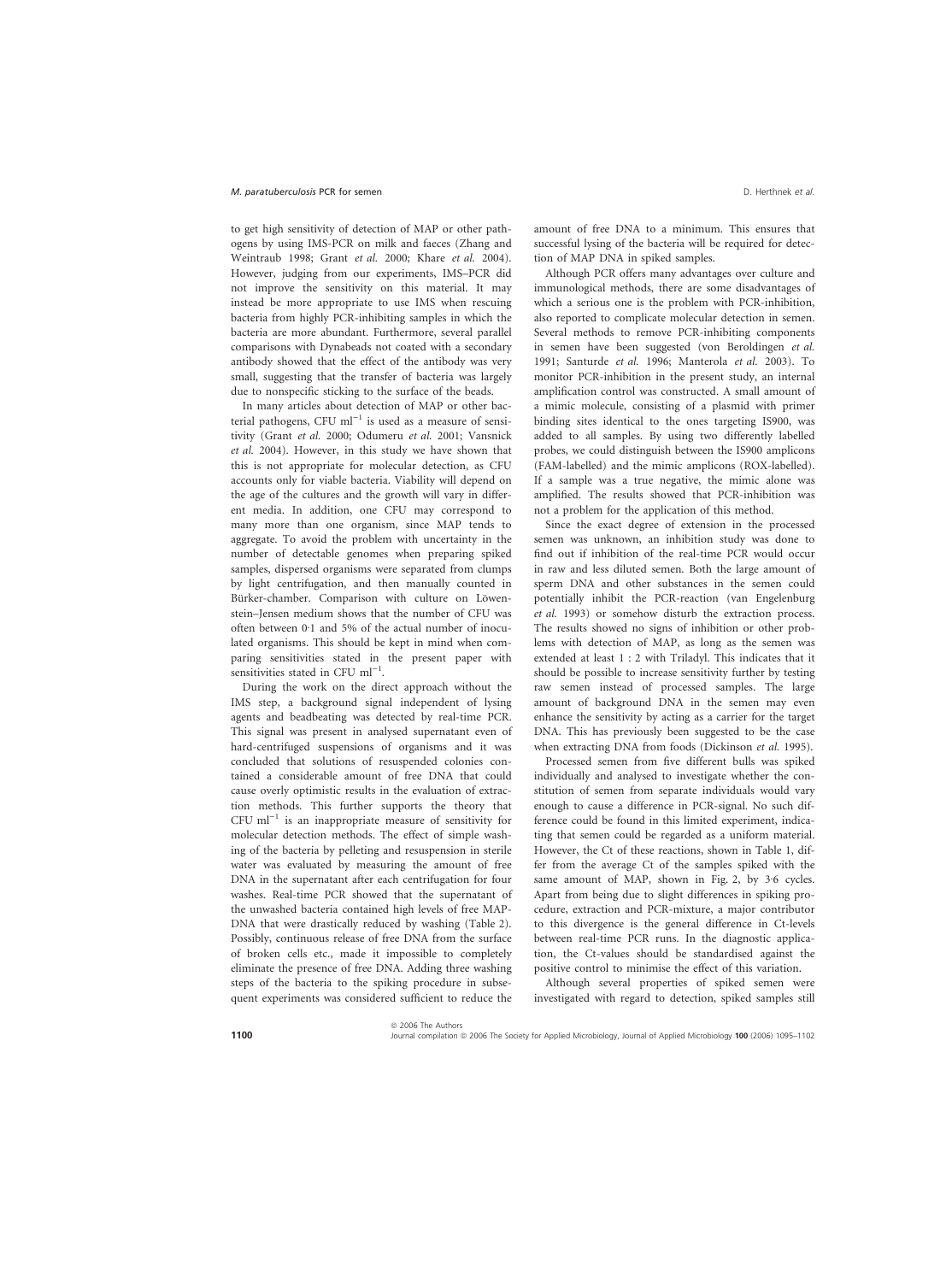might differ in some respect from field samples. The study would therefore benefit from including semen samples from infected bulls. Regrettably, such samples are not easily obtained. As the cattle in Sweden are practically free from paratuberculosis, there has been no infected Swedish bull from which to obtain semen. Even in countries with a high prevalence of paratuberculosis there are great difficulties to get semen samples from infected semen-donor bulls, as reflected by the sparse reports in the literature, where the infected semen samples tested came from very few infected bulls.

Many PCR-systems used to identify MAP target sites not entirely specific for the IS900 (Cousins et al. 1999; Englund et al. 2002). Therefore, a positive IS900 PCR result should be confirmed by using an additional PCR-system targeting another MAP-specific gene, for instance f57 (Poupart et al. 1993). Another approach is to sequence a long IS900-product amplified with nested PCR (Bull et al. 2003).

With real-time PCR it was possible to detect 10 accurately counted MAP bacteria per 100  $\mu$ l semen, which is at least as good as culture. Even though it cannot be ruled out that naturally infected semen in some respect differs from spiked semen, it is most likely that the latter closely resembles field samples.

The prevalence and amount of MAP in semen from infected bulls is not known, and it can therefore not be estimated how effective this PCR on semen could be for diagnosis or screening of paratuberculosis in bulls. The practical use of this test is in first place to reduce the risk of transmission of MAP via semen. Especially when the bulls have not been adequately tested for paratuberculosis, this PCR method can be used on a batch of semen to ascertain that it is free from MAP, i.e. contains less than 10 organisms per dose.

#### Acknowledgements

We thank Berit Juvall for making sure there were always fresh cultures of MAP available for spiking. This study was supported by grants from the Swedish Farmers' Foundation for Agricultural Research.

#### References

- Anon (2004) Opinion of the Scientific Panel on Animal Health and Welfare on a request from the Commission related to the risk of transmission of Mycobacterium avium subsp. paratuberculosis via bovine semen. The EFSA Journal 110, 1–59.
- Ayele, W.Y., Bartos, M., Svastova, P. and Pavlik, I. (2004) Distribution of Mycobacterium avium subsp. paratuberculosis in organs of naturally infected bull-calves and breeding bulls. Vet Microbiol 103, 209–217.

# D. Herthnek et al. **M. paratuberculosis PCR** for semen

- Buergelt, C.D., Donovan, G.A. and Williams, J.E. (2004) Identification of Mycobacterium avium subspecies paratuberculosis by polymerase chain reaction in blood and semen of a bull with clinical paratuberculosis. Intern J Appl Res Vet Med 2, 130–134.
- Bull, T.J., McMinn, E.J., Sidi-Boumedine, K., Skull, A., Durkin, D., Neild, P., Rhodes, G., Pickup, R. et al. (2003) Detection and verification of Mycobacterium avium subsp. paratuberculosis in fresh ileocolonic mucosal biopsy specimens from individuals with and without Crohn's disease. J Clin Microbiol 41, 2915–2923.
- Chiodini, R.J., van Kruiningen, H.J. and Merkal, R.S. (1984) Ruminant Paratuberculosis (Johne's disease): the current status and future prospects. Cornell Vet 74, 218-262.
- Cousins, D.V., Whittington, R., Marsh, I., Masters, A., Evans, R.J. and Kluver, P. (1999) Mycobacteria distinct from Mycobacterium avium subsp. paratuberculosis isolated from the faeces of ruminants possess IS900-like sequences detectable IS900 polymerase chain reaction: implications for diagnosis. Mol Cell Probes 13, 431–442.
- Dickinson, J.H., Kroll, R.G. and Grant, K.A. (1995) The direct application of the polymerase chain reaction to DNA extracted from foods. Lett Appl Microbiol 20, 212-216.
- Englund, S., Bölske, G. and Johansson, K.E. (2002) An IS900like sequence found in a Mycobacterium sp. other than Mycobacterium avium subsp. paratuberculosis. FEMS Microbiol Lett 209, 267–271.
- Eppleston, J. and Whittington, R.J. (2001) Isolation of Mycobacterium avium subsp paratuberculosis from the semen of rams with clinical Johne's disease. Aust Vet J 79, 776-777.
- Glawischnig, W., Awad-Masalmeh, M., Khaschabi, D. and Schonbauer, M. (2004) Detection of Mycobacterium avium subsp. *paratuberculosis* from the testicles of a clinically infected breeding animal. Berl Munch Tierarztl Wochenschr 117, 136–139.
- Grant, I.R., Ball, H.J. and Rowe, M.T. (1998) Isolation of Mycobacterium paratuberculosis from milk by immunomagnetic separation. Appl Environ Microbiol 64, 3153-3158.
- Grant, I.R., Pope, C.M., O'Riordan, L.M., Ball, H.J. and Rowe, M.T. (2000) Improved detection of Mycobacterium avium subsp. *paratuberculosis* in milk by immunomagnetic PCR. Vet Microbiol 77, 369–378.
- Green, E.P., Tizard, M.L.V., Moss, M.T., Thompson, J., Winterbourne, D.J., McFadden, J.J. and Hermon-Taylor, J. (1989) Sequence and characteristics of IS900, an insertion element identified in human Crohn's disease isolate of Mycobacterium paratuberculosis. Nucleic Acids Res 17, 9063–9073.
- Guerin, C., Allietta, M., Guerin, B. and Thibier, M. (1995) The use of gene amplification for the detection of the Aujeszky's disease virus in the sperm of boars (french). Vet Res 26, 140–144.
- Harris, J.E. and Lammerding, A.M. (2001) Crohn's disease and Mycobacterium avium subsp. paratuberculosis: current issues. J Food Prot 64, 2103–2110.

#### ª 2006 The Authors

Journal compilation  $\circledcirc$  2006 The Society for Applied Microbiology, Journal of Applied Microbiology 100 (2006) 1095–1102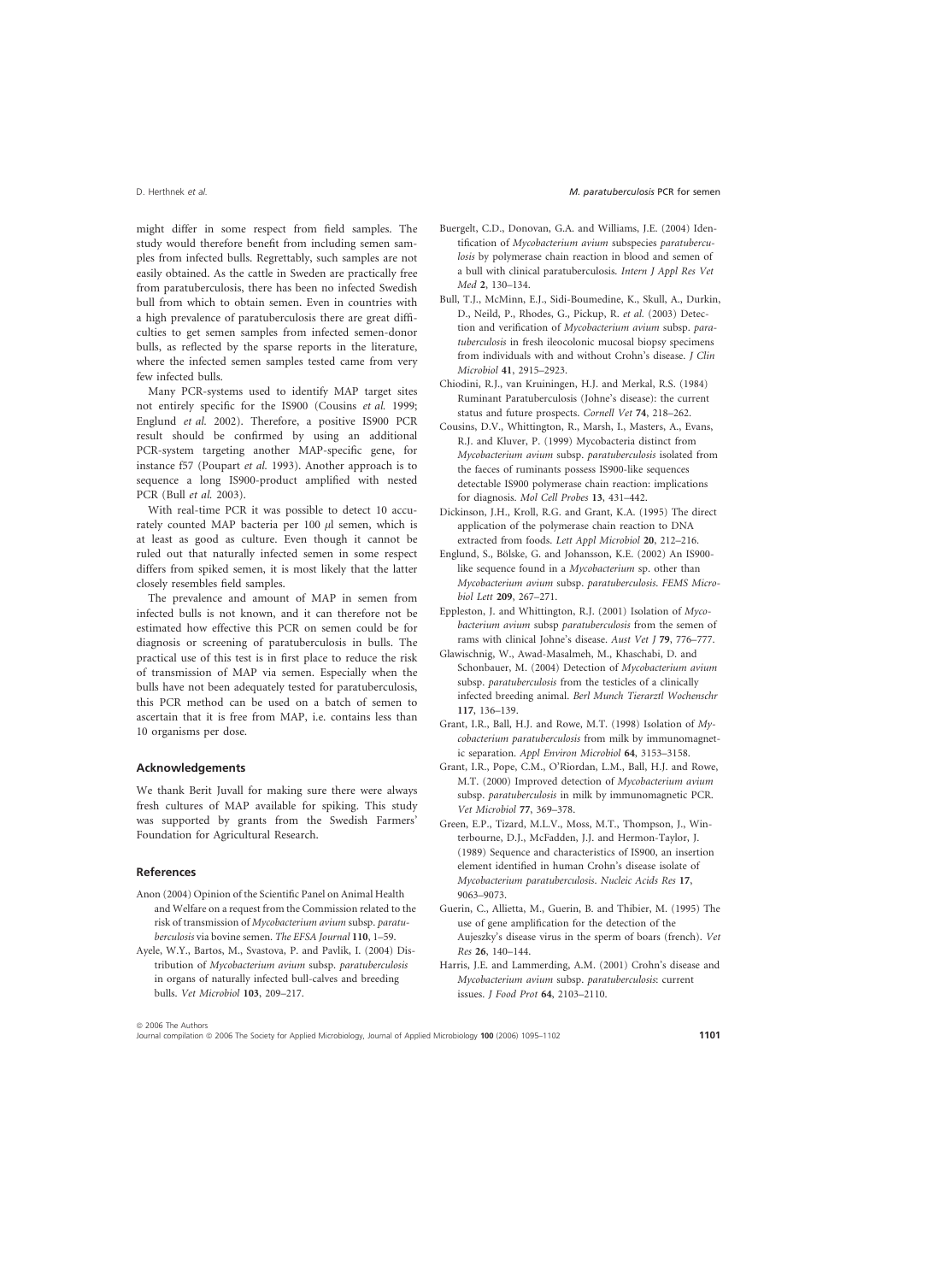#### M. paratuberculosis PCR for semen D. Herthnek et al.

- Hermon-Taylor, J., Bull, T.J., Sheridan, J.M., Cheng, J., Stellakis, M.L. and Sumar, N. (2000) Causation of Crohn's disease by Mycobacterium avium subspecies paratuberculosis. Can J Gastroenterol 14, 521–539.
- Kennedy, D.J. and Benedictus, G. (2001) Control of Mycobacterium avium subsp. paratuberculosis infection in agricultural species. Rev Sci Tech 20, 151–179.
- Khare, S., Ficht, T.A., Santos, R.L., Romano, J., Ficht, A.R., Zhang, S., Grant, I.R., Libal, M. et al. (2004) Rapid and sensitive detection of Mycobacterium avium subsp. paratuberculosis in bovine milk and feces by a combination of immunomagnetic bead separationconventional PCR and real-time PCR. J Clin Microbiol 42, 1075–1081.
- Larsen, A.B. and Kopecky, K.E. (1970) Mycobacterium paratuberculosis in reproductive organs and semen of bulls. Am J Vet Res 31, 255–258.
- Larsen, A.B., Stalheim, O.H., Hughes, D.E., Appell, L.H., Richards, W.D. and Himes, E.M. (1981) Mycobacterium paratuberculosis in the semen and genital organs of a semendonor bull. J Am Vet Med Assoc 179, 169-171.
- Manterola, L., Tejero-Garces, A., Ficapal, A., Shopayeva, G., Blasco, J.M., Marin, C.M. and Lopez-Goni, I. (2003) Evaluation of a PCR test for the diagnosis of Brucella ovis infection in semen samples from rams. Vet Microbiol 92, 65–72.
- Moss, M.T., Green, E.P., Tizard, M.L., Malik, Z.P. and Hermon-Taylor, J. (1991) Specific detection of Mycobacterium paratuberculosis by DNA hybridisation with a fragment of the insertion element IS900. Gut 32, 395–398.
- Moss, M.T., Sanderson, J.D., Tizard, M.L., Hermon-Taylor, J., El-Zaatari, F.A., Markesich, D.C. and Graham, D.Y. (1992) Polymerase chain reaction detection of Mycobacterium paratuberculosis and Mycibacterium avium subsp silvaticum in long term cultures from Crohn's disease and control tissues. Gut 33, 1209–1213.
- Odumeru, J., Gao, A., Chen, S., Raymond, M. and Mutharia, L. (2001) Use of the bead beater for preparation of Myco-

bacterium paratuberculosis template DNA in milk. Can J Vet Res 65, 201–205.

- Poupart, P., Coene, M., van Heuverswyn, H. and Cocito, C. (1993) Preparation of specific RNA probe for detection of Mycobacterium paratuberculosis and diagnosis of Johne's disease. J Clin Microbiol 31, 1601-1605.
- Santurde, G., Da Silva, N., Villares, R., Tabares, E., Solana, A., Bautista, J.M. and Castro, J.M. (1996) Rapid and high sensitivity test for direct detection of bovine herpesvirus-1 genome in clinical samples. Vet Microbiol 49, 81–92.
- van Engelenburg, F.A., Maes, R.K., van Oirschot, J.T. and Rijsewijk, F.A. (1993) Development of a rapid and sensitive polymerase chain reaction assay for detection of bovine herpesvirus type 1 in bovine semen. J Clin Microbiol 31, 3129–3135.
- Vansnick, E., De Rijk, P., Vercammen, F., Geysen, D., Rigouts, L. and Portaels, F. (2004) Newly developed primers for the detection of Mycobacterium avium subspecies paratuberculosis. Vet Microbiol 100, 197–204.
- von Beroldingen, C.H., Blake, E.T., Higuchi, R., Sensabaugh, G.F. and Erlich, H.A. (1991) In PCR Technology: Principles and Applications for DNA Amplification, Vol. 1 ed. Erlich, H.A. pp. 209–223. New York: W.H. Freeman & Co.
- Whipple, D.L., Callihan, D.R. and Jarnagin, J.L. (1991) Cultivation of Mycobacterium paratuberculosis from bovine fecal specimens and a suggested standardized procedure. J Vet Diagn Inves 3, 368–373.
- Willemsen, P.T.J., Bakker, D., Damman, M., Eger, A. and van Zijderveld, F.G. (1999) An error in the reported IS900 nucleotide sequence affects the proposed expression of ORF2 (Hed) and the detection of M. a paratuberculosis using the polymerase chain reaction. In: Sixth International Colloquium on Paratuberculosis eds Manning, E.J.B. and Collins, M.T. pp. 466–471. Madison, WI, USA: International Association for Paratuberculosis.
- Zhang, G. and Weintraub, A. (1998) Rapid and sensitive assay for detection of enterotoxigenic Bacteroides fragilis. J Clin Microbiol 36, 3545–3548.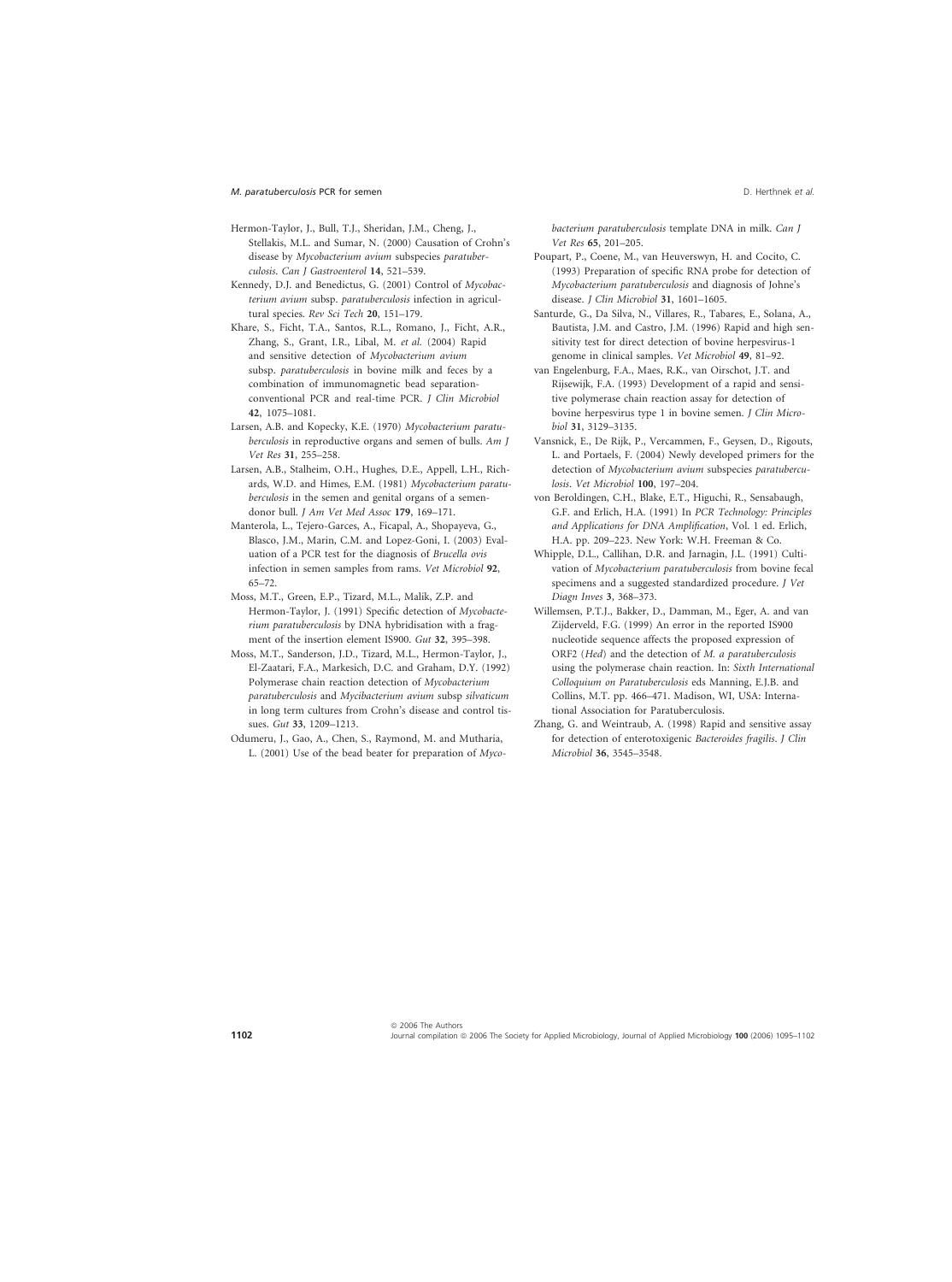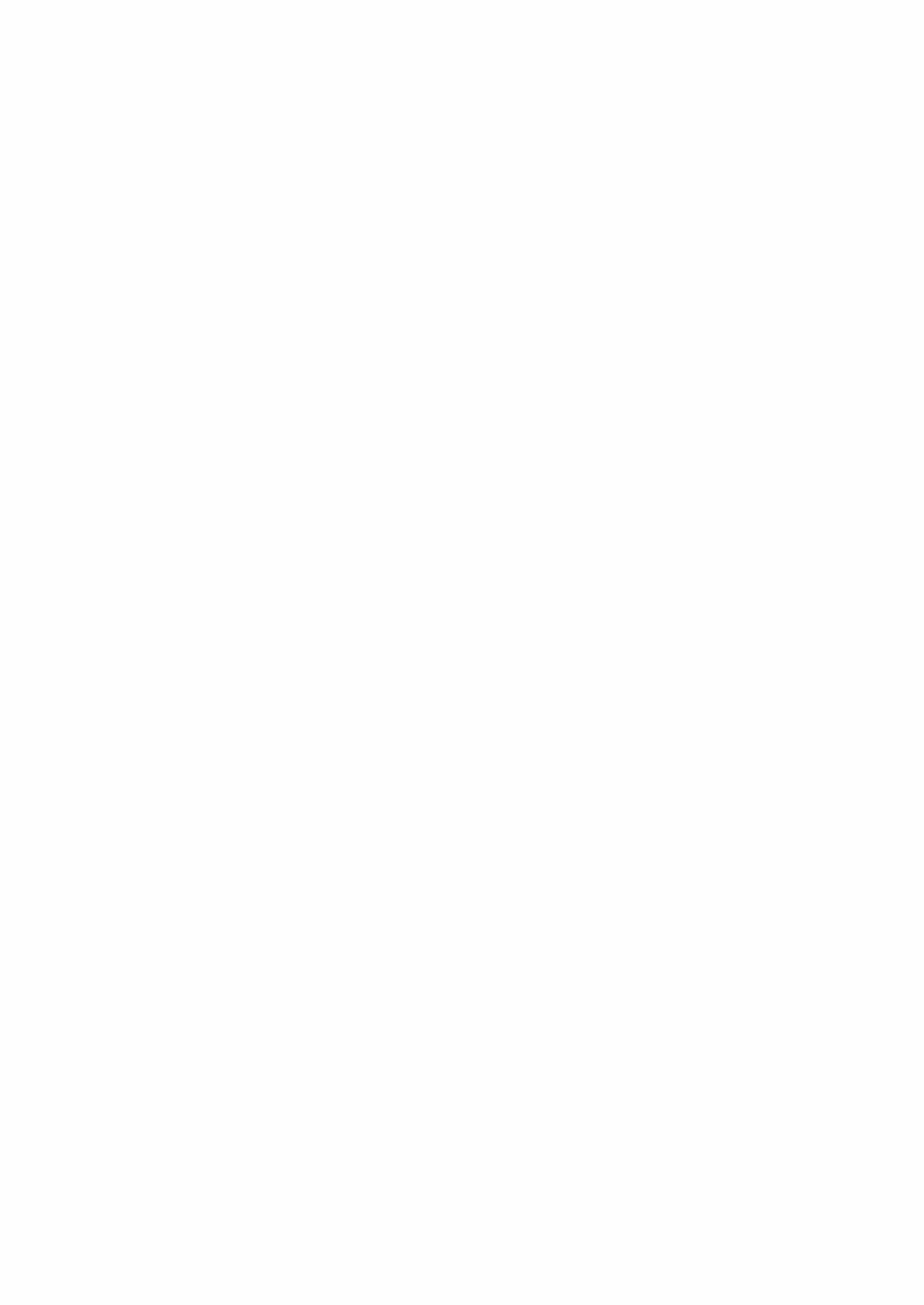# **New PCR systems to confirm real-time PCR detection of** *Mycobacterium avium* **subsp.** *paratuberculosis*

David Herthnek<sup>1</sup> and Göran Bölske<sup>1\*</sup>

<sup>1</sup> National Veterinary Institute (SVA), Department of Bacteriology, 751 89 Uppsala, Sweden

\*Corresponding author

Email addresses:

DH: david.herthnek@sva.se GB: goran.bolske@sva.se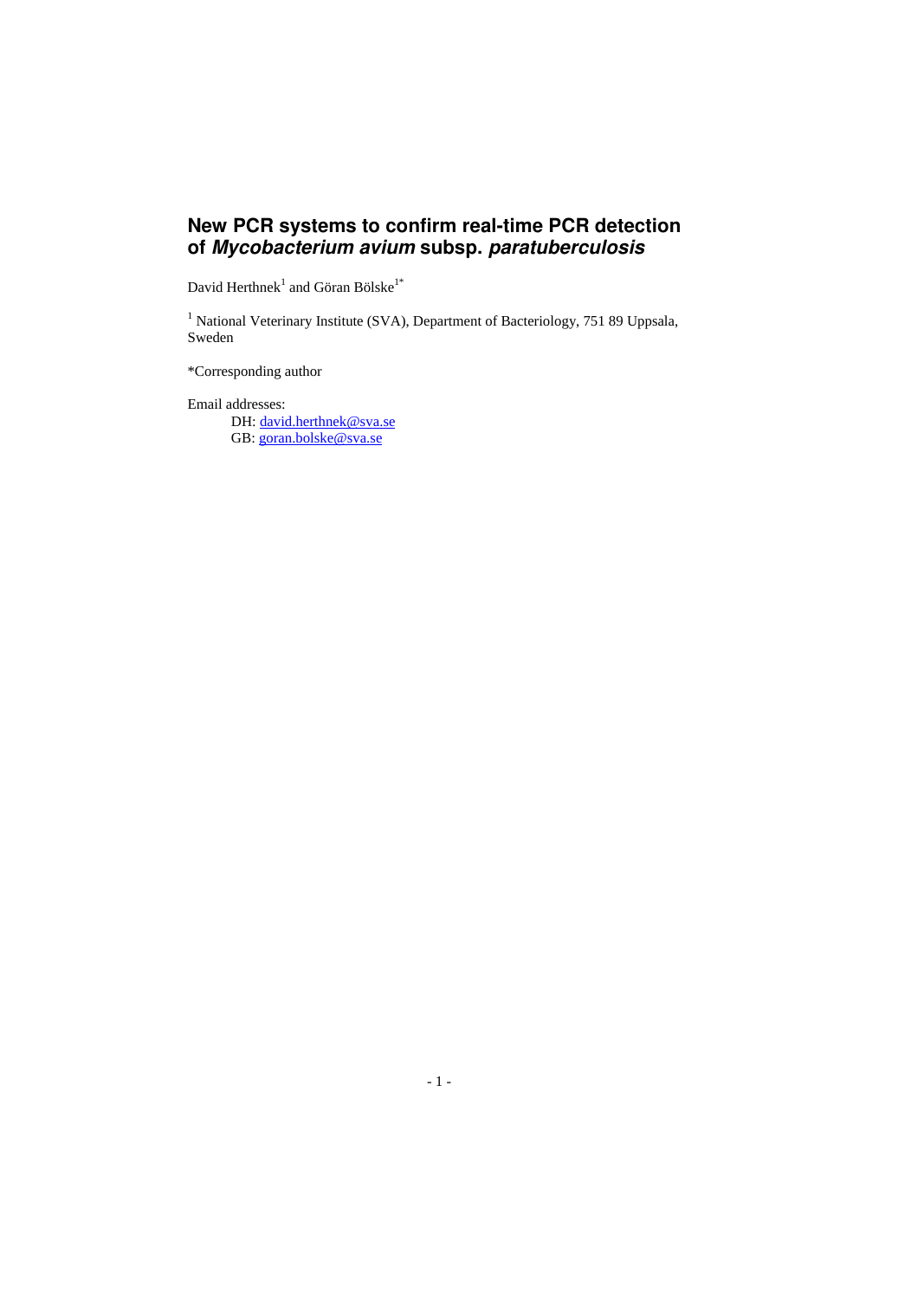# **Abstract**

## **Background**

Johne's disease, a serious chronic form of enteritis in ruminants, is caused by *Mycobacterium avium* subsp. *paratuberculosis* (MAP). As the organism is very slow growing and fastidious, several PCR-based methods for detection have been developed, based mainly on the MAP-specific gene IS900. However, because this gene is similar to genes in other mycobacteria, there is a need for sensitive and reliable methods to confirm the presence of MAP. As described here, two new realtime PCR systems on the IS900 gene and one on the F57 gene were developed and carefully validated on 267 strains and 58 positive clinical faecal and tissue samples.

#### **Results**

Our confirmatory PCR systems on IS900 were found sensitive and specific, only yielding weak false positive reactions in two strains. The PCR system on F57 was shown to be entirely specific for MAP and only slightly less sensitive than our primary IS900-system. DNA from both naturally and artificially infected faeces that tested positive with our primary system could be confirmed with all new systems, except one weakly infected sample that proved negative on F57.

#### **Conclusions**

We recommend using the newly constructed DH3 PCR system on the F57 gene as the primary confirmatory test for PCR positives, but if it should fail due to its lower sensitivity, then the DH1 and DH2 PCR systems should be used.

# **Background**

Paratuberculosis (Johne's disease) is caused by *Mycobacterium avium* subsp. *paratuberculosis* (MAP). It is a ubiquitous chronic enteric wasting disease of ruminants, though in Sweden the disease is rare or absent, thanks to successful control measures in the past. It is regarded as an exotic disease and falls under the Swedish Epizootic Act, which means that in an event of an outbreak, measures must be taken promptly to combat the disease and to trace the origin of the outbreak [1, 2]. When a positive case is identified, consequences for the farmer are grave and it is usually deemed necessary to slaughter the whole herd.

In the Swedish Paratuberculosis Control Program and in most of the Swedish surveillances undertaken to monitor freedom from paratuberculosis, detection is based on culture. During the culture procedure, suspected colonies are picked and identified as MAP by PCR. Other characteristics of the colony isolate act to confirm the identification made with PCR, namely acid-fast staining (acid-fast bacilli), growth characteristics (small, slow-growing) and dependence on mycobactin. The PCR methods generally used to identify and detect MAP are based on IS900, an insertion sequence considered specific for MAP [3-6]. IS900 is a 1,451 bp segment that lacks inverted terminal repeats and does not generate direct repeats in target DNA [7]. It belongs to the same family of insertion sequences as IS901, IS902, and IS1110, described in *M. avium* subsp. *avium*, *M. avium* subsp. *silvaticum*, and *M. avium* subsp. *avium*, respectively [8-10].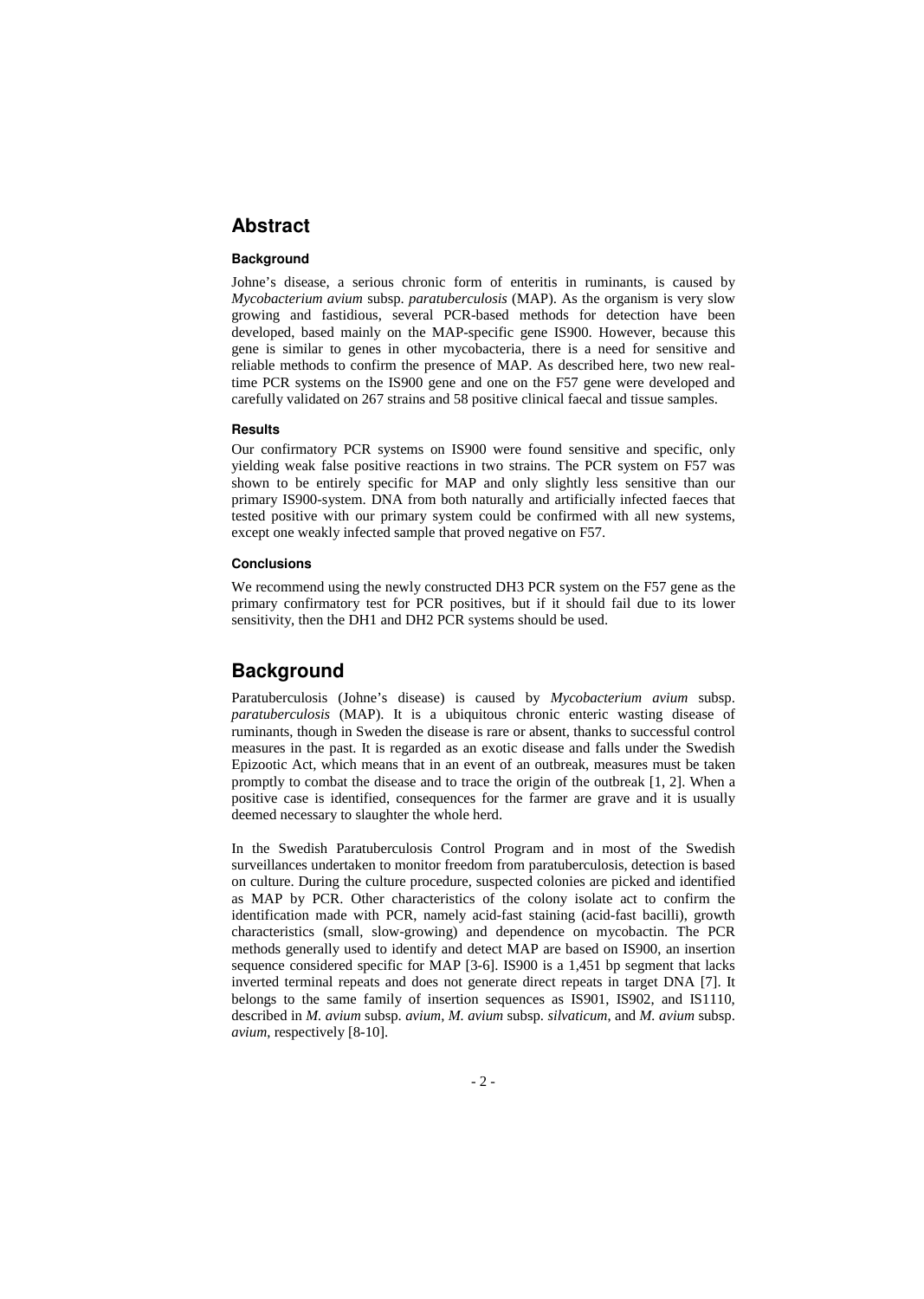PCR based on IS900 has been used for direct detection of MAP, without primary culture, from milk, faecal specimens, semen, and human intestinal tissue [11-16]. Apart from being the method of choice when speed is a priority, direct PCR is also preferred when MAP is difficult or impossible to cultivate [17].

However, as IS900-like genes have been found in other unrelated *Mycobacterium* species, it is evident that the PCR systems used for IS900 are not completely specific for MAP [18-20]. In a recent investigation, a nested PCR on IS900 was shown to elicit false positive reactions from several mycobacterial strains [21]. It is therefore desirable to use alternative PCR systems to confirm a positive IS900 PCR for MAP*.* This is useful when PCR identification cannot be confirmed by conventional culturebased methods, as is the case with direct PCR and PCR identification of growth in liquid cultures [22, 23].

In the present paper, two new real-time PCR systems targeting other parts of IS900 and one real-time PCR targeting the F57 gene, specific for MAP [24], were developed and evaluated as confirming tests on strains and clinical samples, found positive with our standard IS900 PCR.

# **Results**

### **Specificity**

All MAP strains and isolates proved positive in the primary PCR system and were confirmed by all three confirmatory systems, as shown in Table 1. Listed in Table 2 are a variety of other mycobacteria, as well as a few other bacterial strains, that were tested with all four real-time PCR systems. With the primary PCR system, strain 2333 proved positive, as previously reported [20]. An isolate of *Mycobacterium avium* subsp. *avium* from a Swedish horse and a *Mycobacterium cubicae*-related isolate from cat gave weak positive reactions (i.e. high CT values) with the IS900 systems DH1 and DH2, respectively. All the other strains tested negative. The F57 system DH3 gave no false positive reactions.

### **Direct PCR on faecal samples**

The procedure of first detecting MAP (or noting PCR inhibition) with the primary system, then confirming positives with the three other new systems, worked well with clinical samples. When inhibitors were still present, a dilution of the DNA or a new preparation of the original sample would usually solve the problem. When the sample produced a positive signal with the primary system, the same result was obtained with the confirmatory systems. However, as shown in Table 3, for 12 of 58 positive samples, re-runs with additional replicates had to be performed on the F57 in order to pick up the dispersed DNA, and for one weak culture-negative sample, DH3 failed to confirm the presence of MAP.

MAP could be detected in the spiked faeces using the primary system at a spiking level of  $10<sup>4</sup>$  organisms/g and readily confirmed at the same concentration by all three confirmatory systems without requiring re-runs.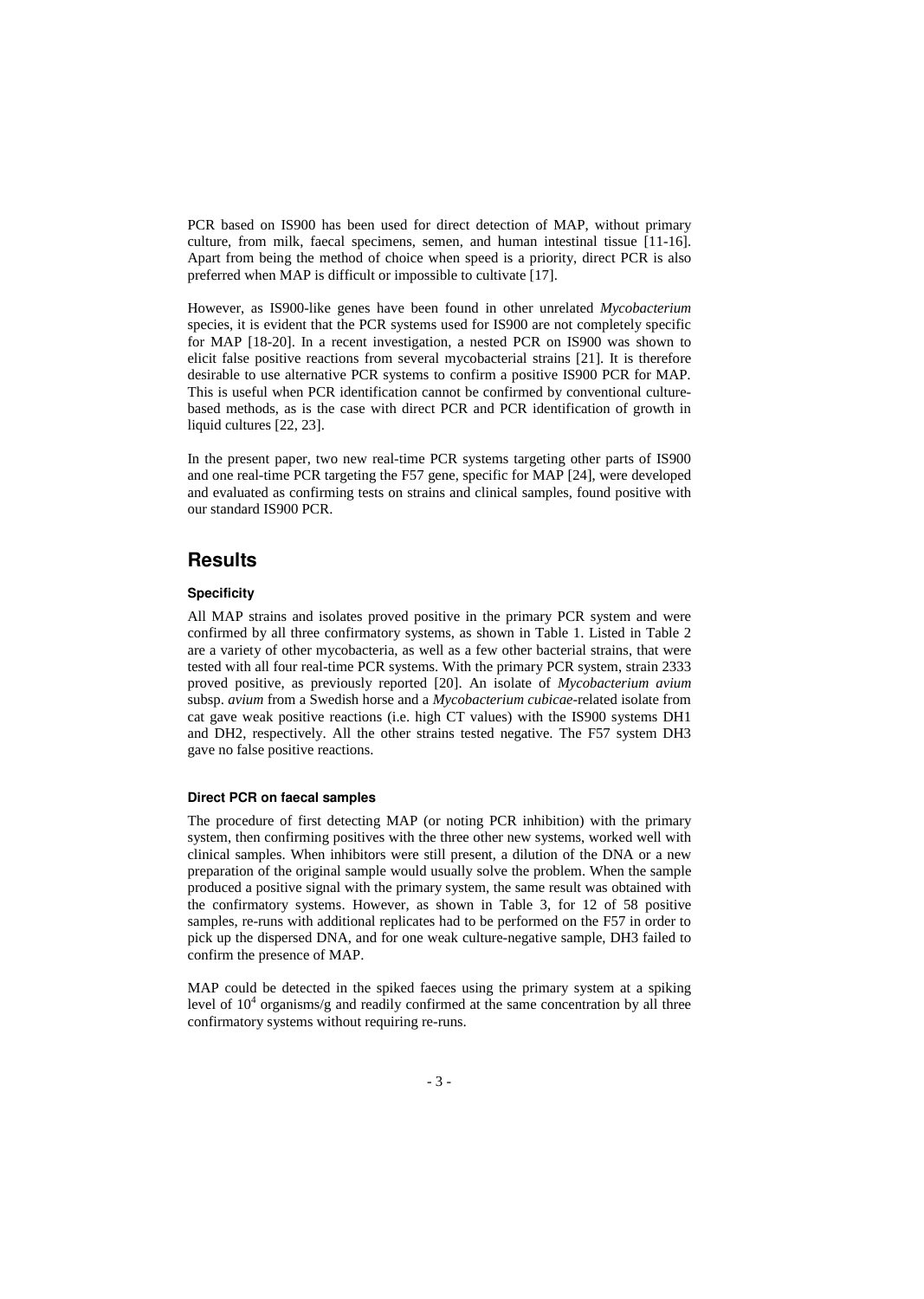### **Sensitivity on pure DNA**

The IS900 systems MP, DH1, DH2 and the F57 system DH3 yielded positive signals from DNA suspensions with the concentrations 0.1, 0.1, 0.3 and 1 MAP genomes/ $\mu$ l respectively.

# **Discussion**

Real-time PCR is a sensitive method for detection that eliminates the need to open the tubes when analysing the product, a stage in other PCR techniques that often constitutes a risk of cross-contamination. In particular, the sensitive method nested PCR involves a great risk of contaminating other samples when the product from its first reaction is being transferred to the second. Another advantage of real-time PCR is that the use of probes enhances the specificity of the reaction, as an additional match with the target DNA will be required for a positive signal.

To confirm PCR positives for MAP, one of the most extensively used methods is sequencing of a part of the IS900 [25-27]. However, with current generally available technology, sequencing may not be the most practical method. To obtain a successful sequencing reaction, a relatively large amount of pure amplicon is needed, which weakly infected samples might not yield. Furthermore, sequencing is a laborious and expensive method [28], not suitable for confirmation of numerous positive samples. The sensitivity of real-time PCR makes it easy to use the original template DNA in reactions targeting other sites on IS900 or on other genes. Only when the template contains minute traces of MAP DNA or is slightly PCR inhibiting, can problems arise, as discussed below.

The two systems DH1 and DH2 were selected on the basis of minimal sequential similarity to related IS elements in other mycobacteria, such as the IS900 equivalent in strain 2333 [20], and minimal self-complementarity. It appears that the sequential similarity to strain 2333 predominates among the first 450 base pairs of IS900, which is also the area in which most of the systems suggested by the Primer3 software are found. Most previously described probe-based real-time PCR systems on the IS900 gene are also located there and thus, they have little or no possibility to discriminate against 2333 [29-32]. Many potential systems could therefore be excluded, after which DH1 and DH2 were selected from the remaining oligos. In contrast to the IS900, the F57 has no known similarities to genes on other related organisms, which made the task of selecting suitable oligos for the F57 less complicated.

It may appear simpler to change the primary system to one of the new systems, as they seem to be more specific than the MP system, but it should be noted that it is not certain that each of the other systems alone is entirely specific either. When using only one of the other systems, there is instead a risk of cross-reactions with other, unknown organisms having similarities in other parts of the MAP genome. The four systems eliminate many potential false positives by complementing each other, covering different parts of the  $IS900 - or$ , as for the DH3, a part of the F57 gene. However, the DH3 together with the primary system would probably be sufficiently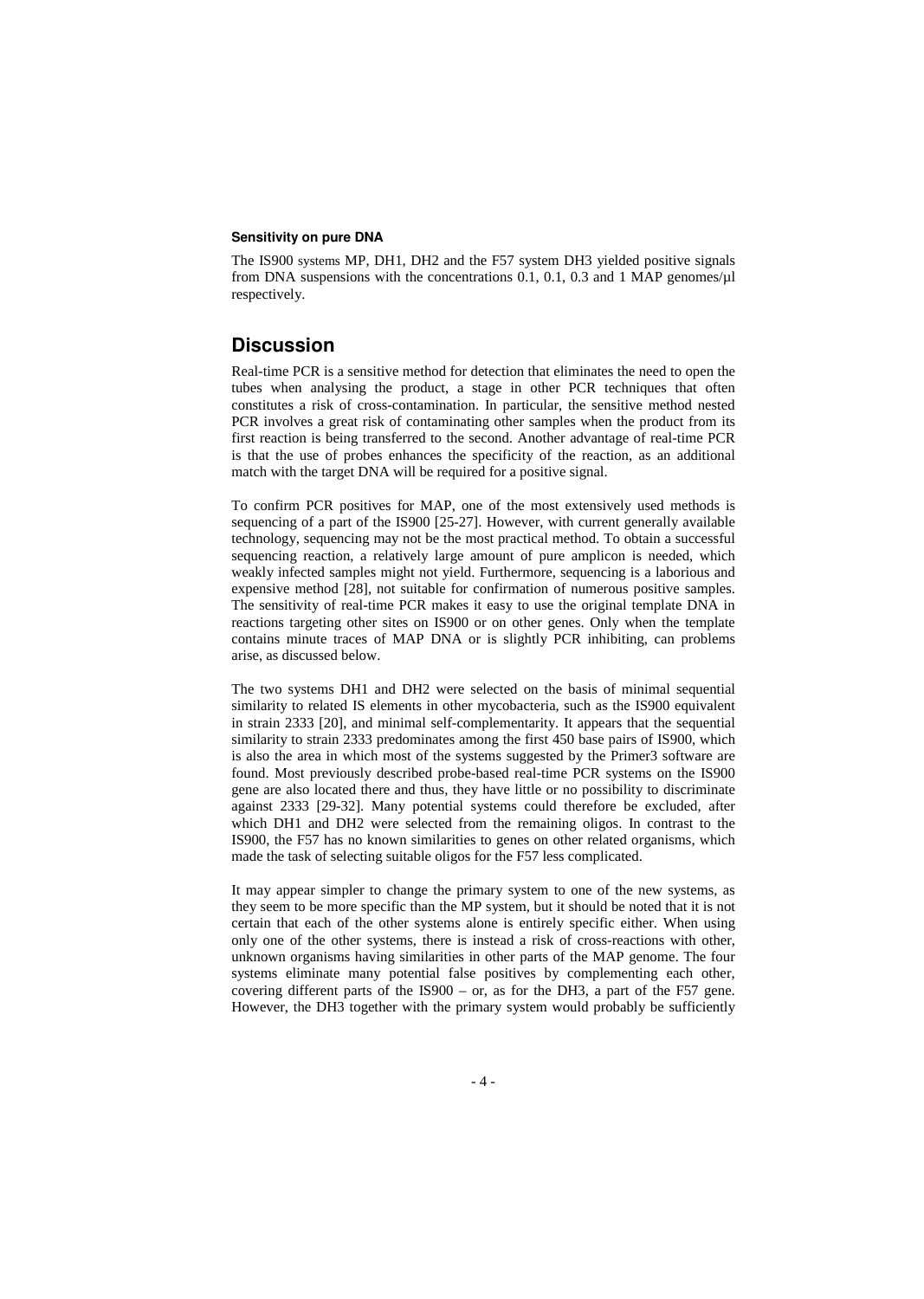specific for the routine application, where DH1 and DH2 only need to be used if DH3 fails, as discussed below.

Previously published works on systems targeting F57 [33-35] have reported specificity for MAP and application of their systems on altogether 95 strains of MAP and 188 other strains. Our system DH3, targeting F57, was also entirely specific when applied to 112 strains of MAP and 155 other strains. It is however less sensitive than the systems on IS900, as there are 15 to 20 copies of the IS900 in the MAP genome [3] – and specifically 17 copies in strain K-10 [36]. This is consistent with the results of our sensitivity tests. A suspension of 0.1 MAP genomes/μl contains about 1.7 IS900 elements/μl. Since real-time PCR has been reported capable of detecting a single copy of the target gene [37-39], the successful detection of MAP in 2 to 2.5 μl of this suspension was expected. As there is only one single copy of F57 in the MAP genome, the template volume had to contain at least 1 genome for successful detection. In fact, at such low concentrations, the probability of detection drops well below 100% if an insufficient volume is tested. Use of Poisson distribution shows a 63% theoretical probability of at least 1 genome observed in 1 μl at a concentration of 1 genome/μl. In 2.5 μl of template, the probability of the same is 92% and when duplicates are run, it increases to 99.3%. Similarly, one can show that the probability of finding at least one IS900 in duplicates of 2 μl of the above-mentioned suspension  $(0.1 \text{ genomes}/\mu\text{l})$  is 99.9%. In reality however, any detection system is less than optimal and an occasional target copy may be lost in the process, which is why one must expect lower probability of detection at these low concentrations. DNA extracted from clinical samples may be highly complex and impure and have a slightly inhibitory effect on the PCR reaction in weak samples, even when a positive internal control indicates that inhibition should not be a problem.

In theory, the confirmatory systems could be combined and optimized to work as one single multiplex confirmatory PCR. Nevertheless, the systems were kept separate, as competition of reagents can occur in a multiplex system, thus lowering its sensitivity [40, 41].

If a clinical sample proves positive with the primary system, yet any of the three confirmatory systems shows negative, an investigation into the cause of this divergence must be undertaken. If the primary system elicited a strong signal and all laboratory errors can be excluded, the likelihood is that the result was false positive, produced by some other mycobacterial strain. In that case, it would probably be of interest to further investigate this strain! The other possibility is of course that the negative system is *not* sensitive to all MAP strains, in spite of our extensive testing.

However, when the positive signal is very weak, there may be several reasons why some of the confirmatory systems show negative. Because the genomes are sparse and attenuated in weak samples, a positive signal may be the outcome of low probability, thus impairing reproducibility. The confirmatory systems must then be employed again, this time using more replicates. In particular, the DH3 system on F57 will have a very low probability of detection at such concentrations. In rare cases, when even repeated analyses with additional replicates yield negative results, one will have to do without confirmation with F57 and instead take other aspects into account when judging the sample as true or false positive. In fact, it was notable that the F57 system could confirm the weakest detected level of spiked faeces  $(10^4 \text{ organisms/g})$  at the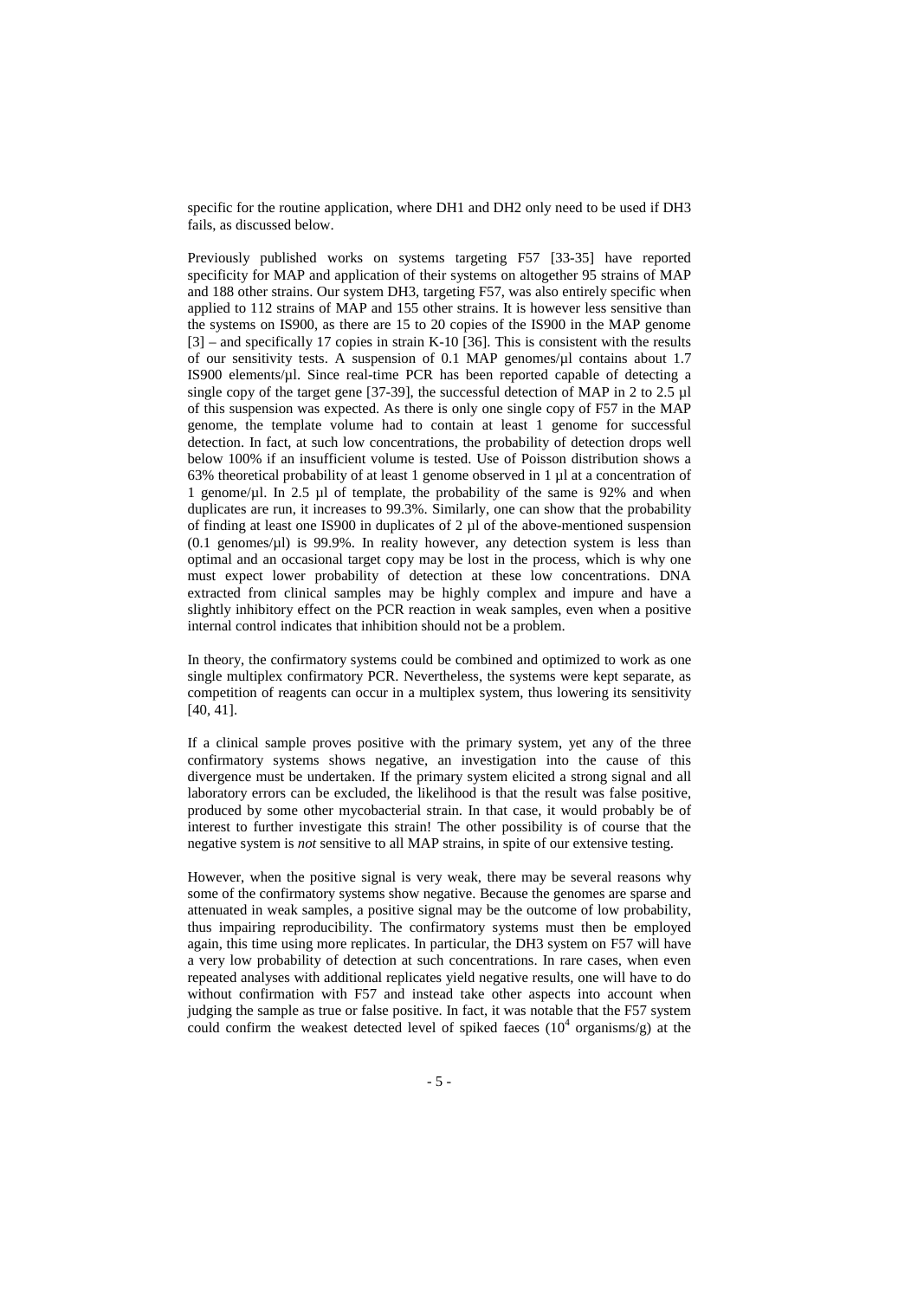first attempt. This was probably because the weaker concentration  $(10^3 \text{ organisms/g})$ was very close to the detection level. It yielded a few weak signals, but with unacceptably high CT values. Another considered explanation for occasional failure of any of the systems DH1-3 to confirm the primary system was that they might be more sensitive to inhibition than was the primary system, containing the internal control plasmid, especially as the confirmatory systems were developed with the use of a template volume of 2.5 μl instead of 2 μl. However, no such difference in robustness has yet been shown by the authors, and it is therefore assumed that they are equally sensitive to inhibition. Ultimately, when trying to confirm a positive test, one must be certain that a weak signal in one single system is not due to laboratory contamination.

The false reactions given by the *Mycobacterium avium* strain originating from horse and the *Mycobacterium cubicae*-related isolate from cat are most likely not a problem, as they were much weaker than would be expected when using template from a resuspended colony. A high CT value by confirmation of a normal-sized colony should alert the investigator that a cross-reaction or a contamination might have occurred. In contrast, when higher CT values are expected, as when direct-PCR is performed on clinical samples, these strains are unlikely to yield positive signals. But if they still do, the remaining systems will show them to be false.

# **Conclusions**

After validation on several mycobacterial strains and on faecal and tissue samples, our new confirmatory systems were found to be both sensitive and reliable. We recommend using the DH3 PCR on the F57 gene as the primary confirmatory test on PCR positives, but if it fails due to its lower sensitivity, then the DH1 and DH2 PCR systems can be used.

# **Methods**

#### **Laboratory strains, growth conditions and extraction of genomic DNA**

MAP strains were cultured for 8 weeks on modified Löwenstein-Jensen medium with mycobactin (4 mg/l, Allied Monitor, Fayette, MO, USA). Other mycobacterial strains were cultured on Löwenstein-Jensen medium at 37° or 30°C for up to 6 weeks.

Laboratory strains and their various origins are shown in Tables 1 and 2. The following MAP strains have defined RFLP subtypes: strain Telford 9.2 (RFLP type *S1*) from R.J. Whittington and strains 5001-1425 (RFLP type *B-C12*), P1850/1/97 *(A-C10*), 17 *(Z-C18*), M211 *(H-C1*), 5TSD *(B-C17*), 93/433 *(B-C19*), P1611-15 *(B-C13),* 4064 (*B-C1*), 1038 (*B-C12*), 6/922 (*B-C2*), 6256 (*D-C12*), 7954 (*B-C16*) 25071 (*B-C13*), 9602 (*E-C1*), 9944 (*E-C1*), K126 (*B-C17*), 6042 (*D-C12*), M212 (*B-C2),* from I. Pavlik. Isolates of MAP (*n*=20) from Sweden have been RFLP typed as *B-C1.* 

Purified MAP-DNA was obtained from ATCC 19698 (American Type Culture Collection, Rockville, MD, USA) by beadbeating with zirconia/silica beads (0.1 mm, BioSpec Products, Inc., Bartlesville, OK, USA) and phenol/chloroform extraction. However, less pure DNA for confirmation of identity with real-time PCR was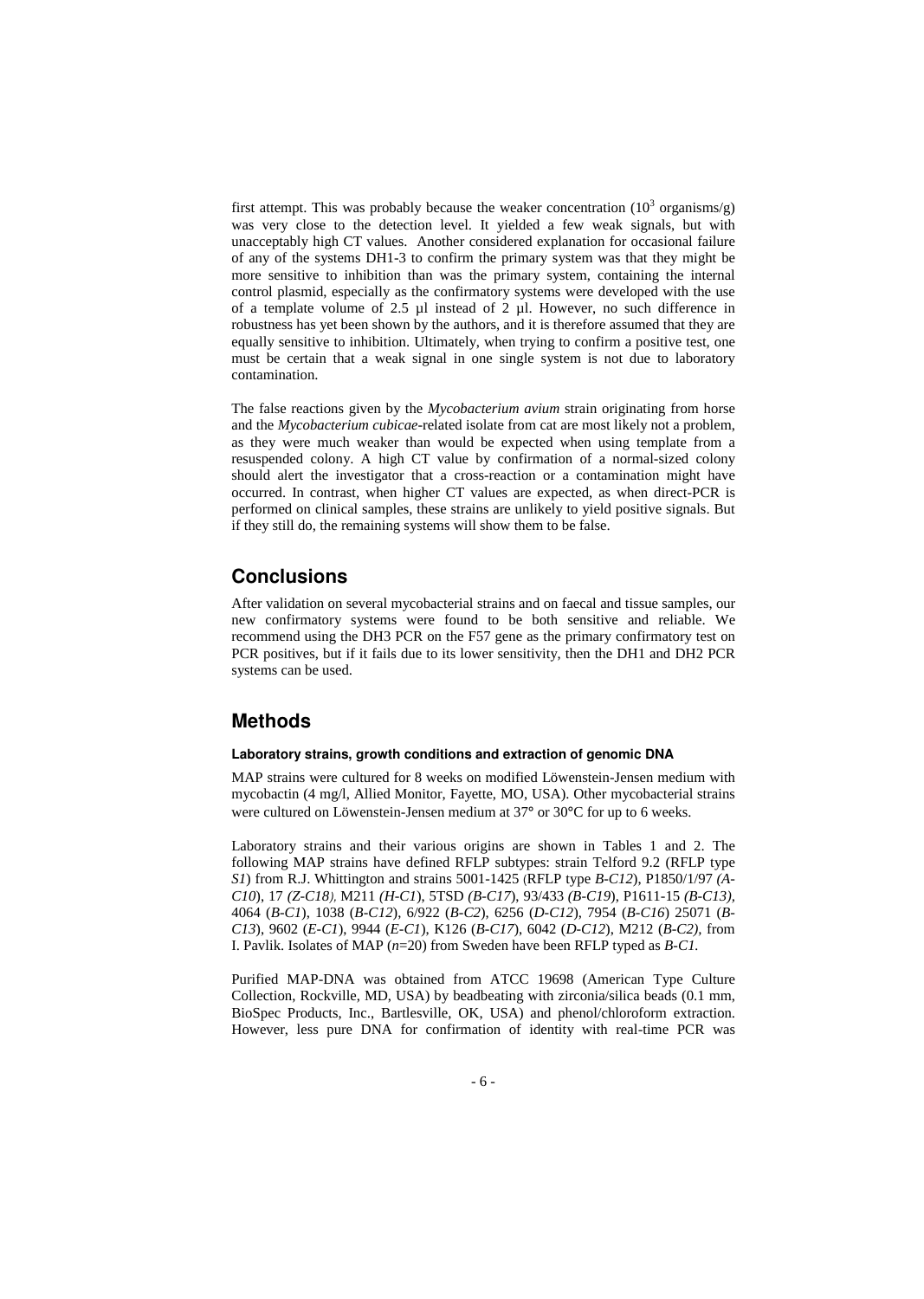obtained by centrifugation of resuspended MAP colonies, heat-killed at 99°C for 10 min.

#### **Field isolates**

Single colonies, suspected to be MAP*,* were isolated from faecal cultures on modified Löwenstein-Jensen medium [42] or on Herrolds Egg Yolk medium, both supplemented with mycobactin (Table 1). Other mycobacterial isolates, obtained from the TB laboratory at SVA, had been isolated on Löwenstein-Jensen, Stonebrink, or Middlebrook medium (Table 2).

### **Direct-PCR on faeces**

Template DNA for direct testing with real-time PCR was extracted from bovine faeces. The protocol involved lysing of the bacteria by beadbeating with zirconia/silica beads and purification of the lysate with a modified QIAamp protocol (QIAamp DNA Stool Mini Kit, Qiagen). Samples were obtained from External Quality Assessments from USA, Denmark and the Czech Republic. Some Swedish clinical samples as well as artificially contaminated faeces were also tested. The latter was spiked with different dilutions of dispersed MAP bacteria, washed free of excessive free DNA and carefully quantified in a microscope as previously described [16] to avoid overestimation of the analytical sensitivity. The final concentrations of MAP in the spiked faeces were  $10^2 - 10^7$  organisms/g.

### **Real-time PCR based on IS900 and F57**

Our primary real-time PCR system used to detect MAP in the samples was the previously described MP system [16], which includes an internal control for indication of PCR inhibition. When positive, the presence of MAP was confirmed with three newly constructed systems: two based on IS900 and one based on the F57 gene. The free on-line primer design software Primer3 [43] was used to find potential primers and probes. From these, the two systems DH1 and DH2 were selected on IS900 and DH3 on F57. Candidate sequences were compared with other known genes using the BLAST Sequence Analysis Tool to check for incidental similarities. Selected oligos are listed in Table 4.

The PCR mixture comprised 6.625 μl  $H_2O$  (Sigma-Aldrich) in the case of the primary MP system and 8.625 μl H<sub>2</sub>O in the confirmatory systems, 2.0 μl glycerol (Sigma-Aldrich), 2.5 μl 10x PCR-buffer II (Applied Biosystems, Foster City, CA, USA), 5.0 μl MgCl<sub>2</sub> (25 mmol/l, Applied Biosystems), 2.0 μl GeneAmp® dNTP with UTP (2.5 mmol/l dA, C, GTP, 5 mmol/l dUTP, Applied Biosystems), 0.75 μl forward primer (10 pmol/μl), 0.75 μl reverse primer (10 pmol/μl), 0.5 μl MAP-specific probe (10 pmol/μl), 0.5 μl mimic-specific probe (10 pmol/μl) in the case of the primary MPsystem, 0.125 μl AmpliTaq Gold® (5 U/μl, Applied Biosystems) and 0.25 μl AmpErase® (Uracil N-glycosylase, 1 U/μl, Applied Biosystems). The addition of glycerol allowed freezing of the PCR mixture. In the case of the MP system, 2 μl of template DNA and 2 μl of mimic molecule pWIC9 (150 fg/μl) [16] were added to each reaction tube, except for the PCR-negative controls. In the case of the confirmatory systems, no mimic molecule but 2.5 μl of template DNA was added.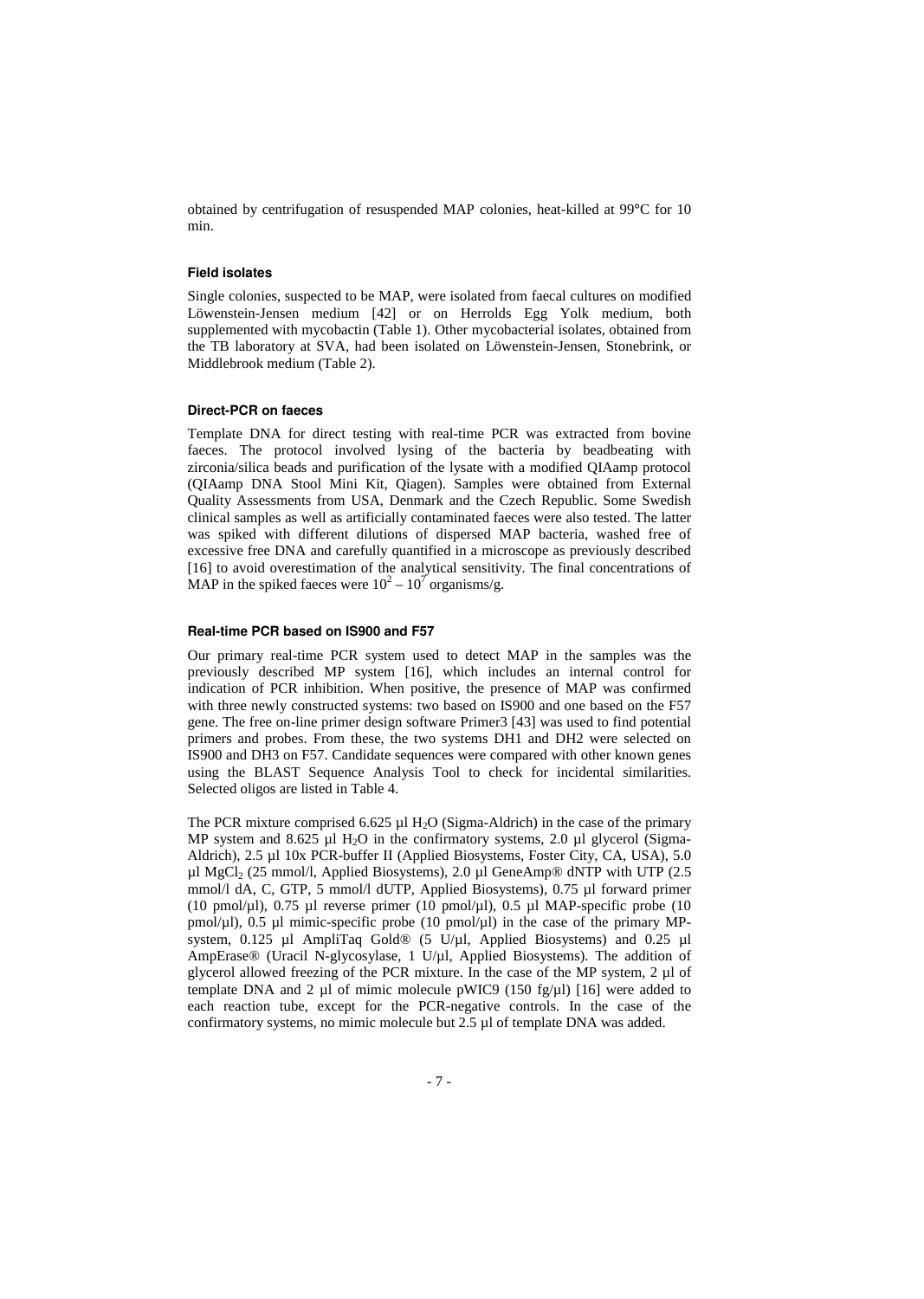The real-time PCR reaction was performed on a Rotor-Gene 3000 (Corbett Research, Mortlake, Australia) with the following program: 50ºC 2 min, 95ºC 10 min, repeat 95ºC 15 s and 60ºC 1 min, 45 times. The results were analysed with the Rotor-Gene software versions 5 and 6 and the built-in analytical tools Dynamic Tube Normalisation and Slope Correction. Real-time PCR curves of normalized fluorescence for FAM crossing a threshold value (T) of 0.01 at less than 40 cycles were considered positive, as long as the curves had a normal and expected shape. FAM-negative curves with a positive corresponding ROX curve (i.e. a positive mimic signal) were considered as true negatives; otherwise, inhibition was suspected. DNA extracted directly from faeces was run in duplicates.

If a slightly infected clinical sample yielded positive results with all systems except the DH3 on the F57, additional runs were performed; first with five replicates, then if still negative, with 15 replicates.

#### **Sensitivity test on pure DNA**

The concentration of purified MAP-DNA was determined with NanoDrop (Wilmington , DE, USA) and low, specific concentrations were obtained by serial dilution. At the lowest concentrations (less than 100 genomes per μl) the DNA was diluted in half-multiples of ten  $(10^{0.5})$  for better resolution of the sensitivity measurement. Real-time PCR was run in duplicates on DNA suspension ranging from  $10^{-1.5}$  (~0.03) to  $10^3$  MAP genomes per µl with all four PCR systems described in Table 4.

# **Authors' contributions**

DH participated in the design of the study, designed the PCR systems, carried out the laboratory work and drafted the manuscript. GB conceived of the study, participated in its design and coordination and helped to draft the manuscript. All authors read and approved the final manuscript.

# **Acknowledgements**

We wish to thank Berit Juvall and Maria Söderlind for culture of mycobacterial strains and Stina Englund for valuable discussion and for providing her mycobacterial DNA collection. We are also grateful to Ivo Pavlik, Richard Whittington, Sigrun Nilsen, Steen Giese and Norma Arrigoni for providing mycobacterial strains or DNA. This study was supported by grants from the Swedish Farmers' Foundation for Agricultural Research.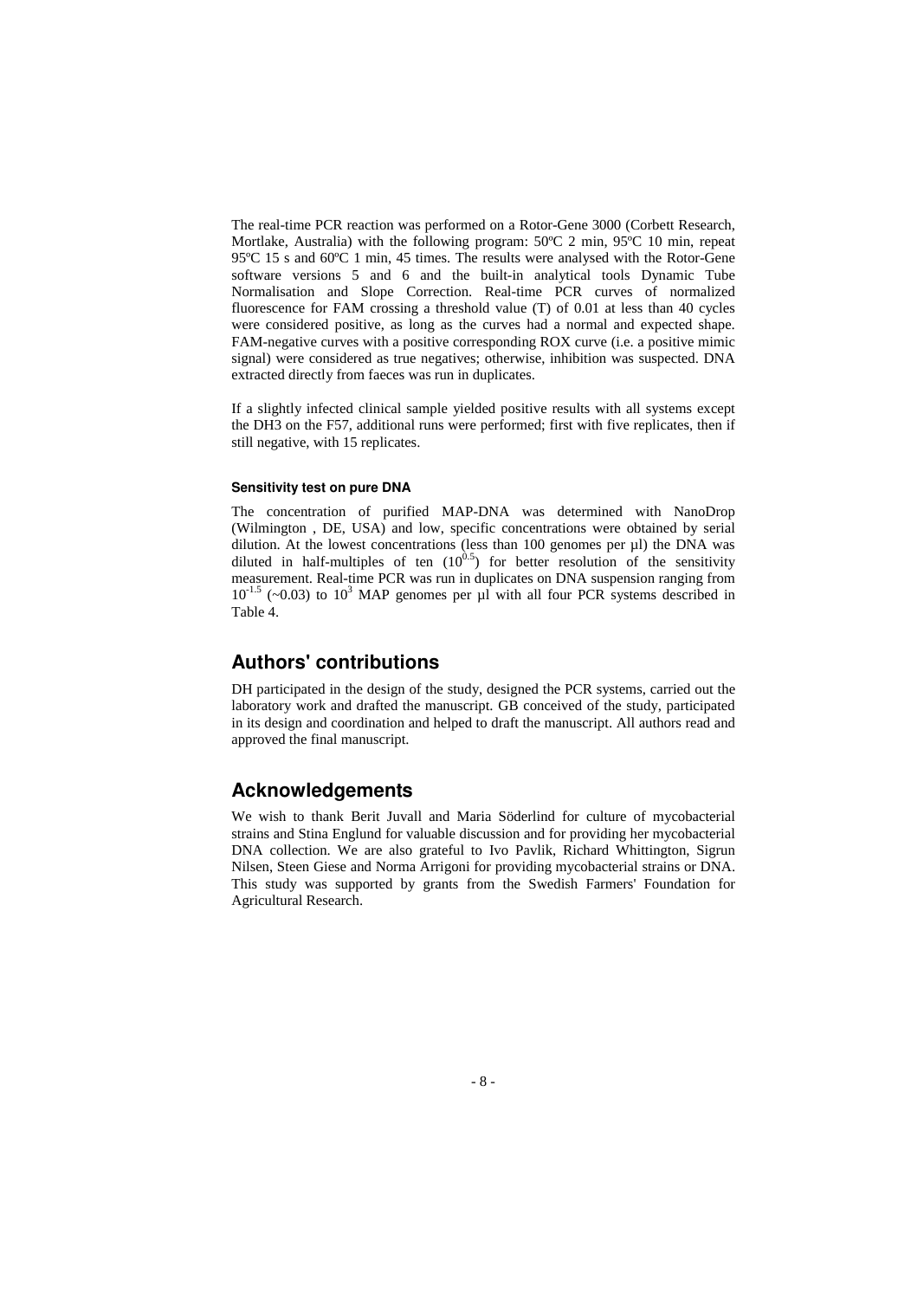# **References**

- $1.$ D Viske, B Larsson, A Engvall, G Bölske: Paratuberculosis in Sweden. In: Fifth International Colloquium on Paratuberculsis, 1996; Madison, Wisconsin, USA. 143-146.
- $2.$ S Sternberg, A Holmström, D Viske, JÅ Robertsson, G Bölske, B Larsson: Control programme for paratuberculosis in Swedish beef herds. In: Seventh International Colloquium on Paratuberculosis; 2002; Bilbao, Spain. 438-440.
- 3. MT Moss, EP Green, ML Tizard, ZP Malik, J Hermon-Taylor: Specific detection of Mycobacterium paratuberculosis by DNA hybridisation with a fragment of the insertion element IS900. Gut 1991, 32:395-8.
- $\overline{4}$ . PH Vary, PR Andersen, E Green, J Herman-Taylor, JJ McFadden: Use of highly specific DNA probes and the polymerase chain reaction to detect Mycobacterium paratuberculosis in Johne's disease. J of Clin Microbiol 1990, 28:933-937.
- 5. DS Millar, SJ Withey, MLV Tizard, JG Ford, J Hermon-Taylor: Solidphase hybridization capture of low-abundance target DNA sequences: application to the polymerase chain reaction detection of Mycobacterium paratuberculosis and Mycobacterium avium subsp. silvaticum. Analytical Biochemistry 1995, 226:325-330.
- 6. S Englund, A Ballagi-Pordany, G Bölske, KE Johansson: Single PCR and nested PCR with a mimic molecule for detection of Mycobacterium avium subsp. paratuberculosis. Diagn Microbiol Infect Dis 1999, 33:163-71.
- $\overline{7}$ . EP Green, MLV Tizard, MT Moss, J Thompson, DJ Winterbourne, JJ McFadden, J Hermon-Taylor: Sequence and characteristics of IS900, an insertion element identified in human Crohn's disease isolate of Mycobacterium paratuberculosis. Nucleic Acids Res 1989, 17:9063-9073.
- MT Moss, ZP Malik, ML Tizard, EP Green, JD Sanderson, J Hermon-8. Taylor: IS902, an insertion element of the chronic-enteritis-causing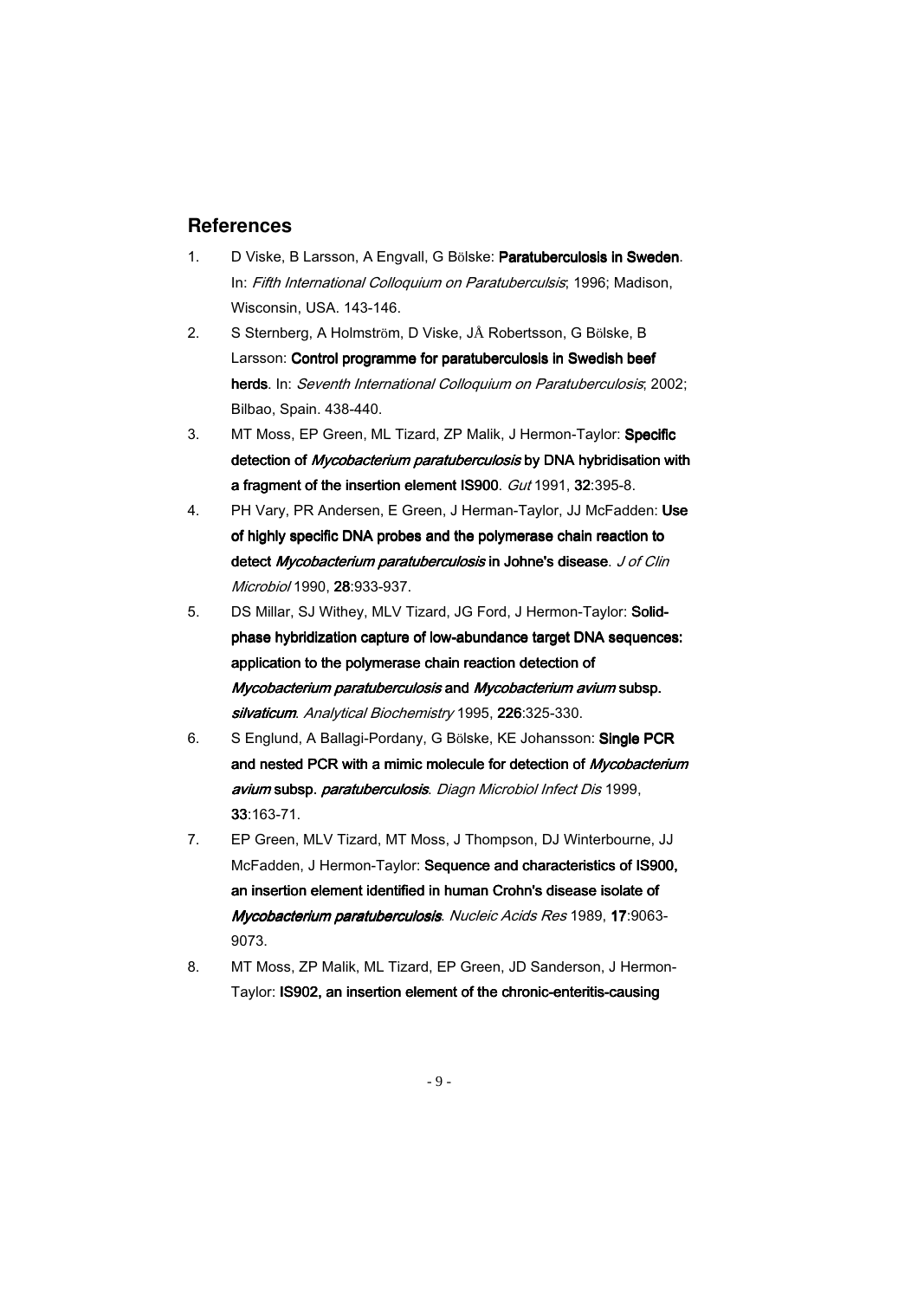Mycobacterium avium subsp. silvaticum. J Gen Microbiol 1992, 138:139-45.

- 9. ZM Kunze, S Wall, R Appelberg, MT Silva, F Portaels, JJ McFadden: IS 901, a new member of a widespread class of atypical insertion sequences, is associated with pathogenicity in Mycobacterium avium. Mol Microbiol 1991, 5:2265-2272.
- M Hernandez Perez, NG Fomukong, T Hellyer, IN Brown, JW Dale:  $10.$ Characterization of IS1110, a highly mobile genetic element from Mycobacterium avium. Mol Microbiol 1994, 12:717-24.
- $11.$ JD Sanderson, MT Moss, MLV Tizard, J Hermon-Taylor: Mycobacterium paratuberculosis DNA in Crohn's disease tissue. Gut 1992, 33:890-896.
- $12.$ D Millar, J Ford, J Sanderson, S Withey, M Tizard, T Doran, J Hermon-Taylor: IS 900 to detect Mycobacterium paratuberculosis in retail supplies of whole pasteurized cow's milk in England and Wales. Appl and Environ Microbiol 1996, 62:3446-3452.
- $13.$ S Khare, TA Ficht, RL Santos, J Romano, AR Ficht, S Zhang, IR Grant, M Libal, D Hunter, LG Adams: Rapid and sensitive detection of Mycobacterium avium subsp. paratuberculosis in bovine milk and feces by a combination of immunomagnetic bead separation-conventional PCR and real-time PCR. J Clin Microbiol 2004, 42:1075-81.
- $14.$ S Halldorsdottir, S Englund, SF Nilsen, I Olsaker: Detection of Mycobacterium avium subsp. paratuberculosis by buoyant density centrifugation, sequence capture PCR and dot blot hybridisation. Vet Microbiol 2002, 87:327-40.
- $15.$ Y Fang. WH Wu. JL Pepper, JL Larsen, SA Marras, EA Nelson, WB Epperson, J Christopher-Hennings: Comparison of real-time, quantitative PCR with molecular beacons to nested PCR and culture methods for detection of Mycobacterium avium subsp. paratuberculosis in bovine fecal samples. J Clin Microbiol 2002, 40:287-91.
- D Herthnek, S Englund, PT Willemsen, G Bölske: Sensitive detection of 16. Mycobacterium avium subsp. paratuberculosis in bovine semen by real-time PCR. J Appl Microbiol 2006, 100:1095-102.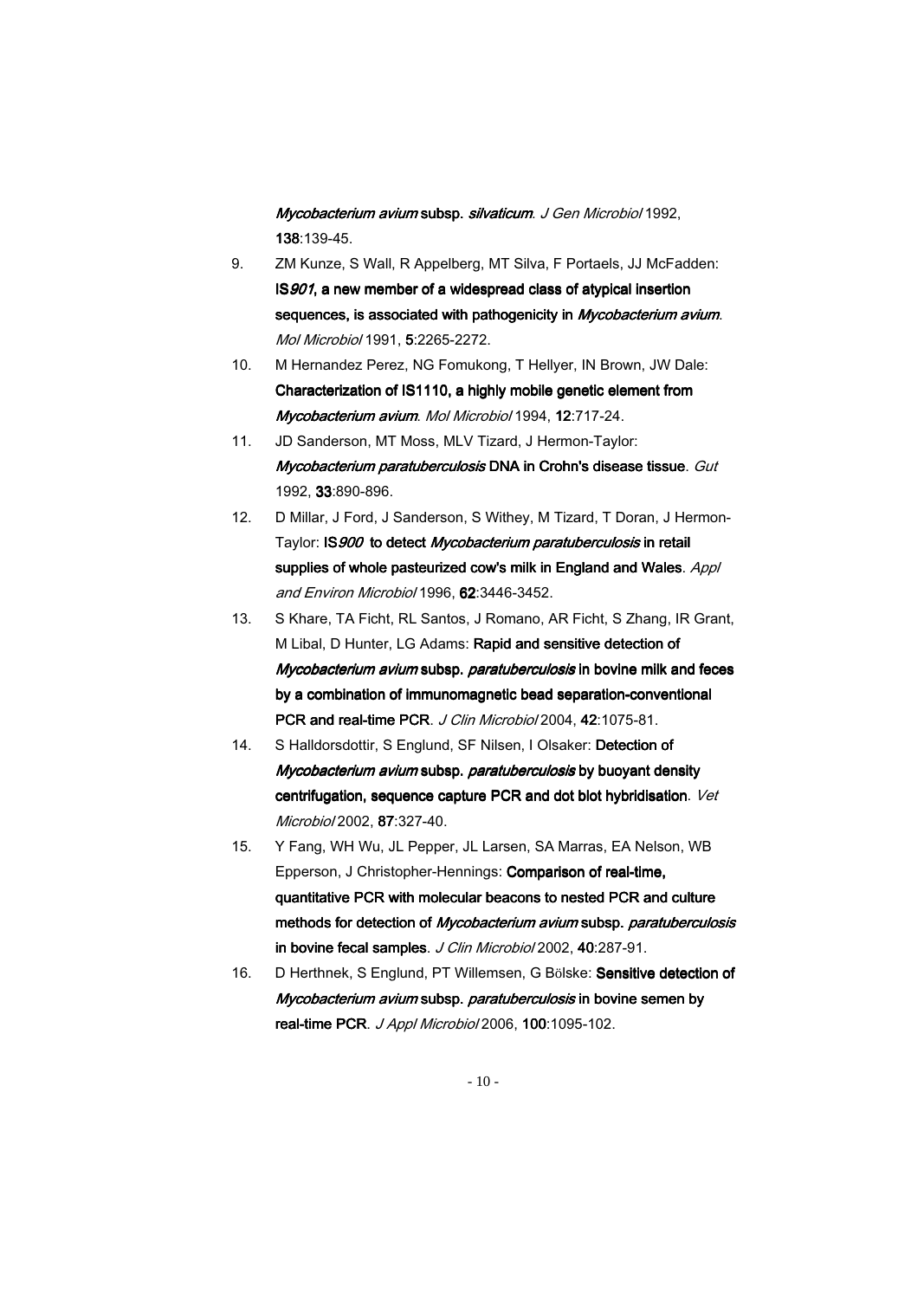- $17<sub>1</sub>$ J Hermon-Taylor, TJ Bull, JM Sheridan, J Cheng, ML Stellakis, N Sumar: Causation of Crohn's disease by Mycobacterium avium subspecies paratuberculosis. Can J Gastroenterol 2000, 14:521-39.
- R Taddei, I Barbeiri, ML Pacciarini, I Losini, G Cammi, GL Belletti, N 18. Arrigoni: (Abstract) IS900 false positive mycobacteria isolated from milk: implications for diagnosis. In: Eighth International Colloquium on Paratuberculosis; 2005; Copenhagen. 90.
- 19. DV Cousins, R Whittington, I Marsh, A Masters, RJ Evans, P Kluver; Mycobacteria distinct from Mycobacterium avium subsp. paratuberculosis isolated from the faeces of ruminants possess IS900like sequences detectable IS900 polymerase chain reaction: implications for diagnosis. Mol Cell Probes 1999, 13:431-42.
- 20. S Englund, G Bölske, KE Johansson: An IS900-like sequence found in a Mycobacterium sp. other than Mycobacterium avium subsp. paratuberculosis. FEMS Microbiol Lett 2002, 209:267-71.
- T Tasara, LE Hoelzle, R Stephan: Development and evaluation of a  $21.$ Mycobacterium avium subspecies paratuberculosis (MAP) specific multiplex PCR assay. Int J Food Microbiol 2005, 104:279-87.
- $22.$ MT Moss, JD Sanderson, MLV Tizard, J Hermon-Taylor, FAK El-Zaatari, DC Markesich, DY Graham: Polymerase chain reaction detection of Mycobacterium paratuberculosis and Mycibacterium avium subsp silvaticum in long term cultures from Crohn's disease and control tissues. Gut 1992, 33:1209-1213.
- 23. RJ Whittington, I Marsh, MJ Turner, S McAllister, E Choy, GJ Eamens, DJ Marshall, S Ottaway: Rapid detection of Mycobacterium *paratuberculosis* in clinical samples from ruminants and in spiked environmental samples by modified BACTEC 12B radiometric culture and direct confirmation by IS900 PCR. J Clin Microbiol 1998, 36:701-7.
- $24.$ P Poupart, M Coene, H van Heuverswyn, C Cocito: Preparation of specific RNA probe for detection of Mycobacterium paratuberculosis and diagnosis of Johne's disease. J Clin Microbiol 1993, 31:1601-1605.
- 25. TJ Bull, EJ McMinn, K Sidi-Boumedine, A Skull, D Durkin, P Neild, G Rhodes, R Pickup, J Hermon-Taylor: Detection and verification of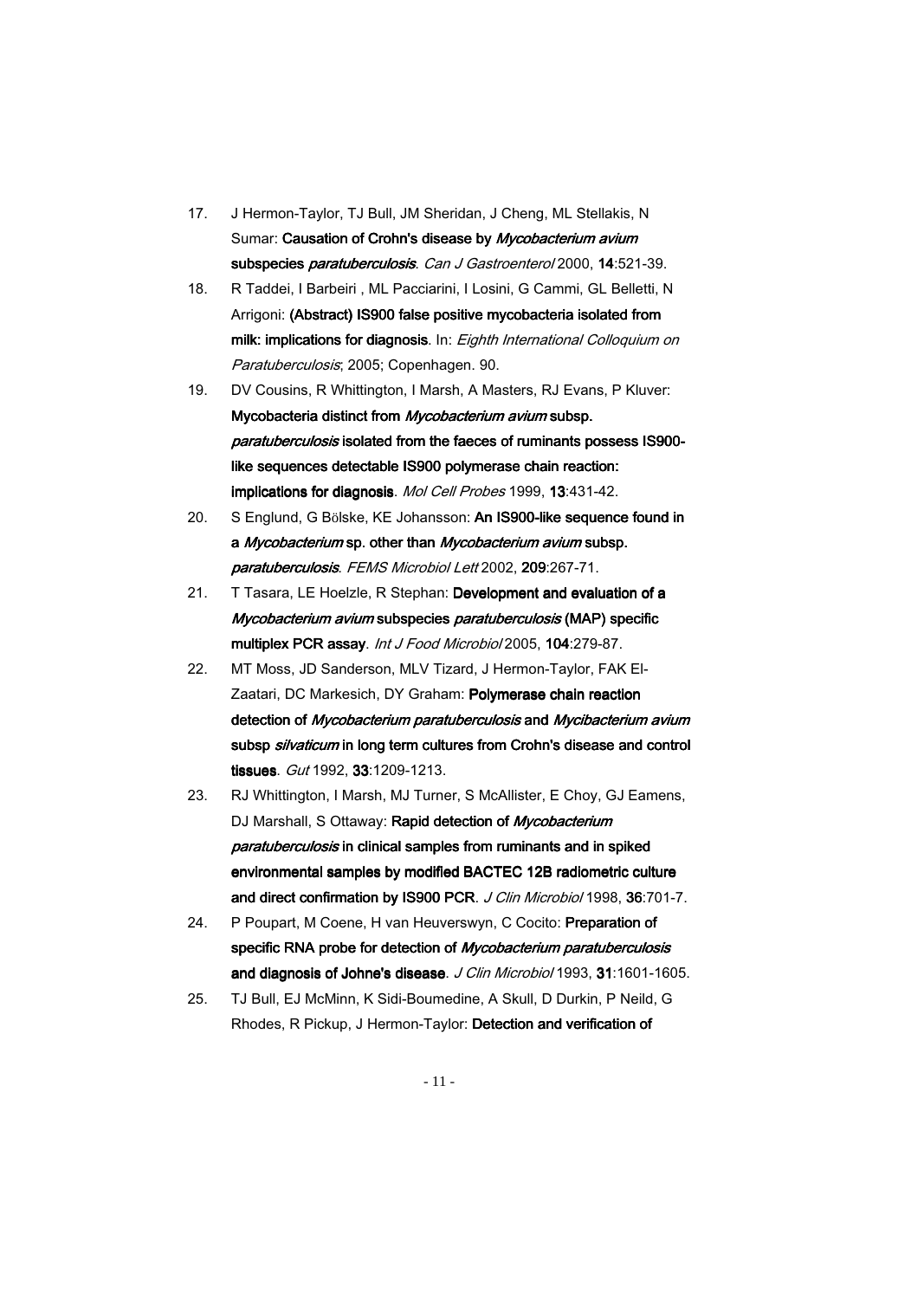Mycobacterium avium subsp. paratuberculosis in fresh ileocolonic mucosal biopsy specimens from individuals with and without Crohn's disease. J Clin Microbiol 2003, 41:2915-2923.

- 26. K Bogli-Stuber, C Kohler, G Seitert, B Glanemann, MC Antognoli, MD Salman, MM Wittenbrink, M Wittwer, T Wassenaar, T Jemmi, et al: Detection of Mycobacterium avium subspecies paratuberculosis in Swiss dairy cattle by real-time PCR and culture: a comparison of the two assays. J Appl Microbiol 2005, 99:587-97.
- 27. LA Sechi, AM Scanu, P Molicotti, S Cannas, M Mura, G Dettori, G Fadda, S Zanetti: Detection and Isolation of Mycobacterium avium subspecies *paratuberculosis* from intestinal mucosal biopsies of patients with and without Crohn's disease in Sardinia. Am J Gastroenterol 2005, 100:1529-36.
- 28. A van Belkum, M Struelens, A de Visser, H Verbrugh, M Tibayrenc: Role of genomic typing in taxonomy, evolutionary genetics, and microbial epidemiology. Clin Microbiol Rev 2001, 14:547-60.
- 29. D Rodriguez-Lazaro, M D'Agostino, A Herrewegh, M Pla, N Cook, J Ikonomopoulos: Real-time PCR-based methods for detection of Mycobacterium avium subsp. paratuberculosis in water and milk. Int J Food Microbiol 2005, 101:93-104.
- 30. SV Ravva, LH Stanker: Real-time quantitative PCR detection of Mycobacterium avium subsp. paratuberculosis and differentiation from other mycobacteria using SYBR Green and TaqMan assays. J Microbiol Methods 2005, 63:305-17.
- $31.$ J O'Mahony, C Hill: Rapid real-time PCR assay for detection and quantitation of Mycobacterium avium subsp. paratuberculosis DNA in artificially contaminated milk. Appl Environ Microbiol 2004, 70:4561-8.
- 32. SG Kim, SJ Shin, RH Jacobson, LJ Miller, PR Harpending, SM Stehman, CA Rossiter, DA Lein: Development and application of quantitative polymerase chain reaction assay based on the ABI 7700 system (TaqMan) for detection and quantification of Mycobacterium avium subsp. paratuberculosis. J Vet Diagn Invest 2002, 14:126-31.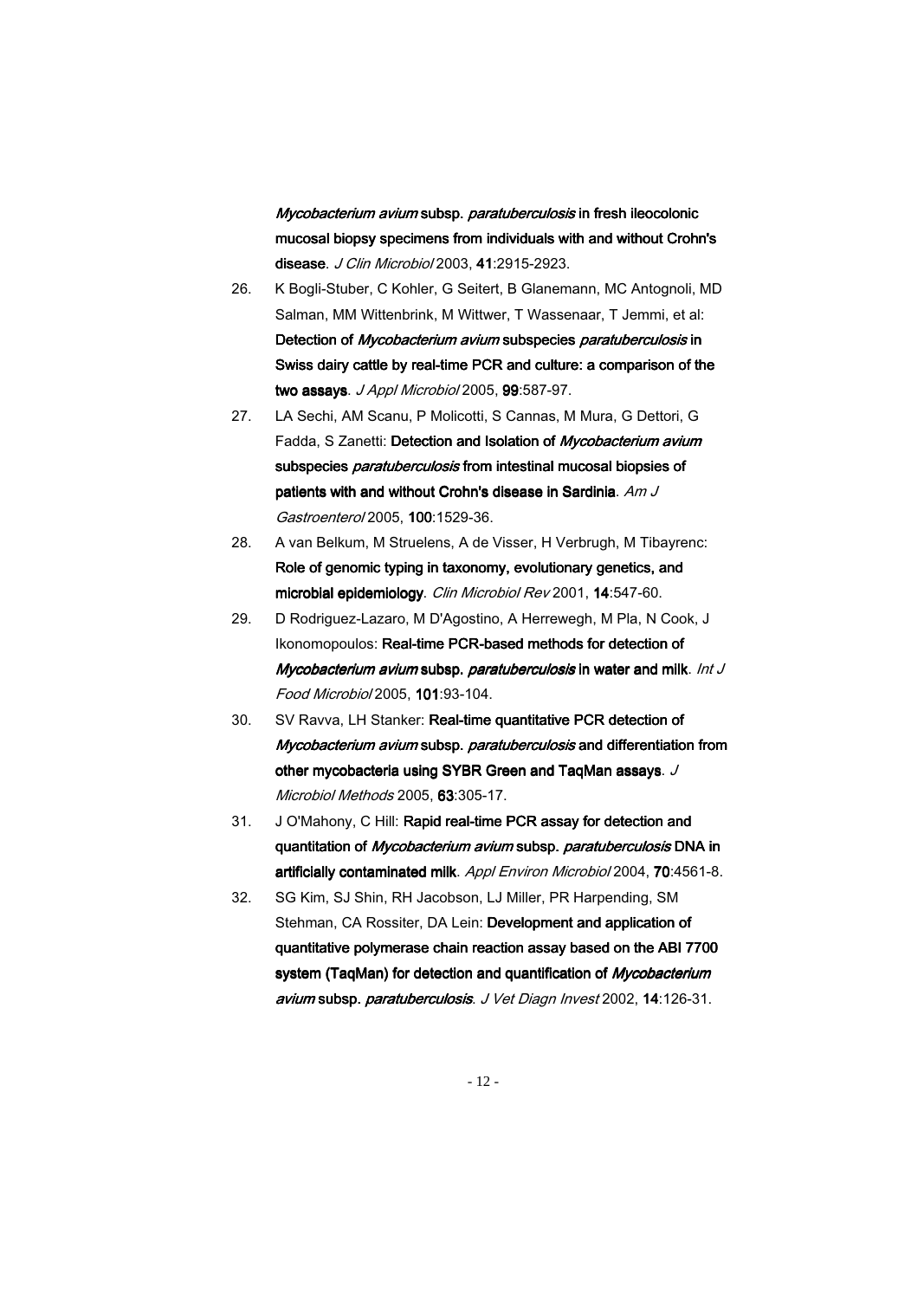- 33. C Coetsier, P Vannuffel, N Blondeel, JF Denef, C Cocito, JL Gala: Duplex PCR for differential identification of Mycobacterium bovis, M. avium, and M. avium subsp. paratuberculosis in formalin-fixed paraffinembedded tissues from cattle. J Clin Microbiol 2000, 38:3048-54.
- E Vansnick, P De Rijk, F Vercammen, D Geysen, L Rigouts, F 34. Portaels: Newly developed primers for the detection of Mycobacterium avium subspecies paratuberculosis. Vet Microbiol 2004, 100:197-204.
- 35. T Tasara, R Stephan: Development of an F57 sequence-based realtime PCR assay for detection of Mycobacterium avium subsp. paratuberculosis in milk. Appl Environ Microbiol 2005, 71:5957-68.
- 36. L Li, JP Bannantine, Q Zhang, A Amonsin, BJ May, D Alt, N Banerji, S Kanjilal, V Kapur: The complete genome sequence of Mycobacterium avium subspecies paratuberculosis. Proc Natl Acad Sci USA 2005, 102:12344-9.
- 37. S Patel, M Zuckerman, M Smith: Real-time quantitative PCR of Epstein-Barr virus BZLF1 DNA using the LightCycler. J Virol Methods 2003, 109:227-33.
- AK Dhar, MM Roux, KR Klimpel: Quantitative assay for measuring the 38. Taura syndrome virus and yellow head virus load in shrimp by real-time RT-PCR using SYBR Green chemistry. J Virol Methods 2002, 104:69-82.
- 39. S Palmer, AP Wiegand, F Maldarelli, H Bazmi, JM Mican, M Polis, RL Dewar, A Planta, S Liu, JA Metcalf, et al: New real-time reverse transcriptase-initiated PCR assay with single-copy sensitivity for human immunodeficiency virus type 1 RNA in plasma. J Clin Microbiol 2003, 41:4531-6.
- 40. M Rosenstraus, Z Wang, SY Chang, D DeBonville, JP Spadoro: An internal control for routine diagnostic PCR: design, properties, and effect on clinical performance. J Clin Microbiol 1998, 36:191-7.
- 41. GT Walker, JG Nadeau, PA Spears, JL Schram, CM Nycz, DD Shank: Multiplex strand displacement amplification (SDA) and detection of DNA sequences from Mycobacterium tuberculosis and other mycobacteria. Nucleic Acids Res 1994, 22:2670-7.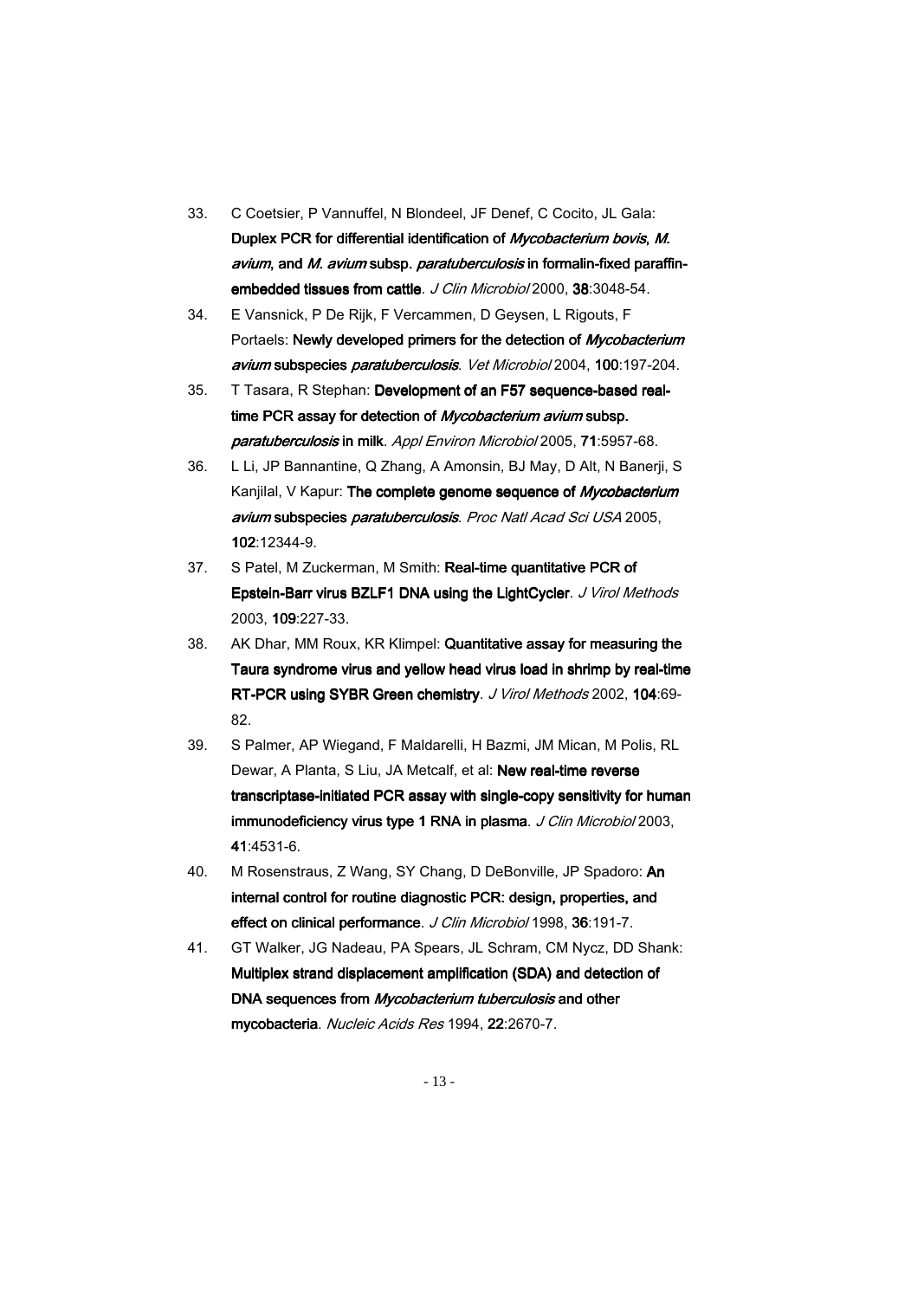- 42. JB Jørgensen: An improved medium for culture of Mycobacterium paratuberculosis from bovine faeces. Acta Vet Scand. 1982, 23:352-335.
- 43. S Rozen, H Skaletsky: Primer3 on the WWW for general users and for biologist programmers. Methods Mol Biol 2000, 132:365-86.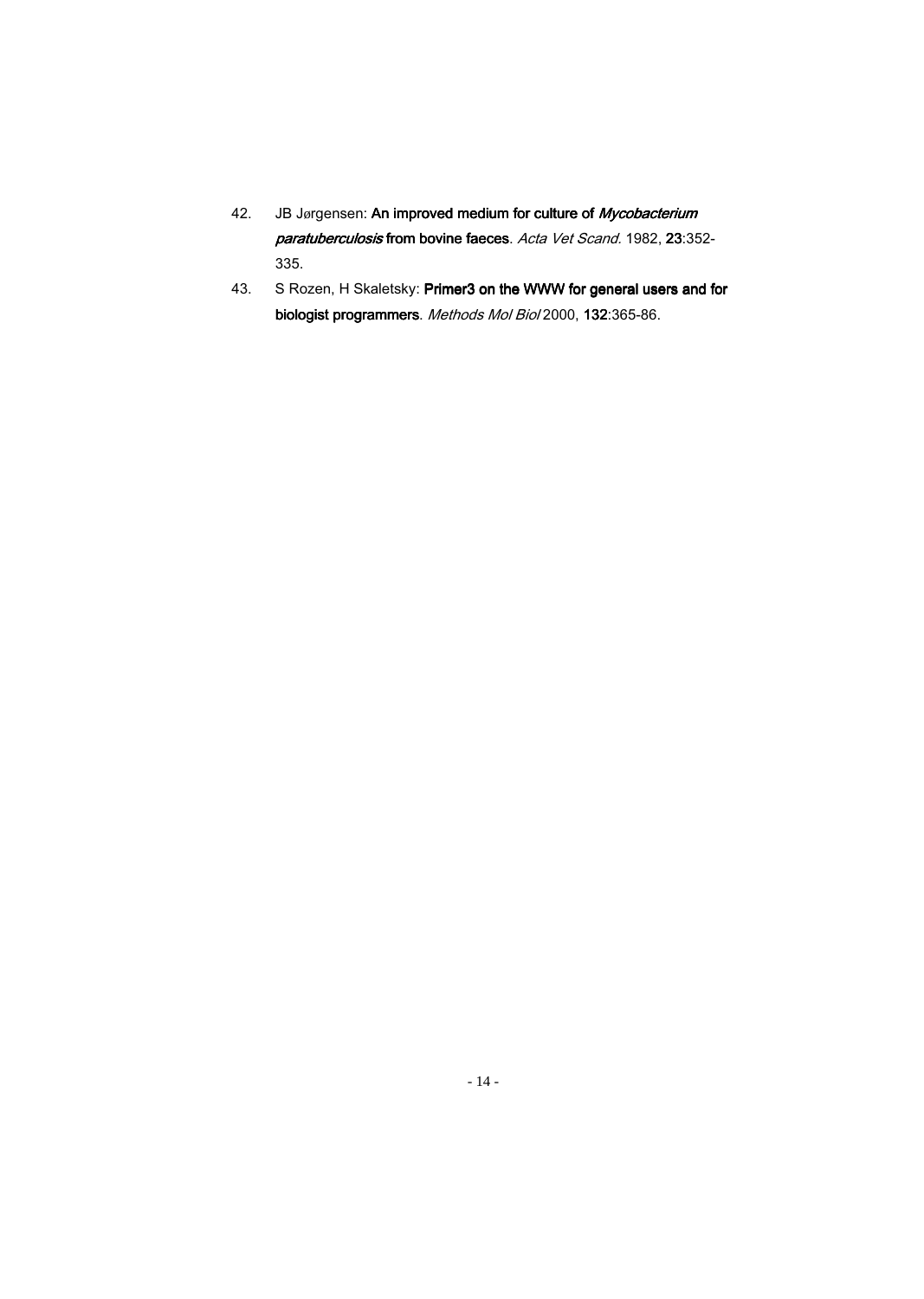# **Tables**

**Table 1: Strains of** *Mycobacterium avium* **subsp.** *paratuberculosis***, tested with the primary and confirmatory PCR systems.** 

| No. of samples Source |                              | Origin                    | <b>IS900 MP</b> | <b>IS900 DH1</b> | <b>IS900 DH2</b> | <b>F57 DH3</b> |
|-----------------------|------------------------------|---------------------------|-----------------|------------------|------------------|----------------|
| 77                    | Cattle                       | Various <sup>a</sup>      | $^{+}$          | $+$              | $\overline{+}$   |                |
| 19                    | Goat                         | Various <sup>b</sup>      | $^{+}$          | $+$              | $^{+}$           | $^{+}$         |
| 4                     | Sheep                        | Various <sup>c</sup>      | $^{+}$          | $+$              | $^{+}$           | $+$            |
|                       | Deer                         | Czech Rep.                | $+$             | $+$              | $^{+}$           | $+$            |
|                       | Human                        | <b>ATCC 49164</b>         | $+$             | $+$              | $+$              | $^{+}$         |
|                       | Human                        | <b>ATCC 43015</b>         | $+$             | $+$              | $+$              | $^{+}$         |
|                       | Cattle                       | <b>NCTC 8578</b>          | $^{+}$          | $+$              | $^{+}$           | $^{+}$         |
|                       | Human                        | Czech Rep.                | $+$             | $+$              | $\div$           | $\div$         |
|                       | Cattle                       | CIP 107488                | $+$             | $+$              | $\, +$           | $^{+}$         |
|                       | Cattle                       | ATCC $19698$ <sup>T</sup> | $+$             | $+$              | $+$              | $^{+}$         |
|                       | Unknown Various <sup>d</sup> |                           |                 |                  |                  |                |

a. Sweden (13), USA (28), Denmark (12), Czech Rep. (16), Switzerland (1), Norway (2), Slovak Rep. (2), Argentina (2), Great Britain (1)

b. Norway(16), UK (1), Greece (1), New Zeeland (1)

c. Australia (1), USA (1), Faroe Islands (1), Czech Rep. (1)

d. Denmark (4), Czech Rep.(1)

T. Type strain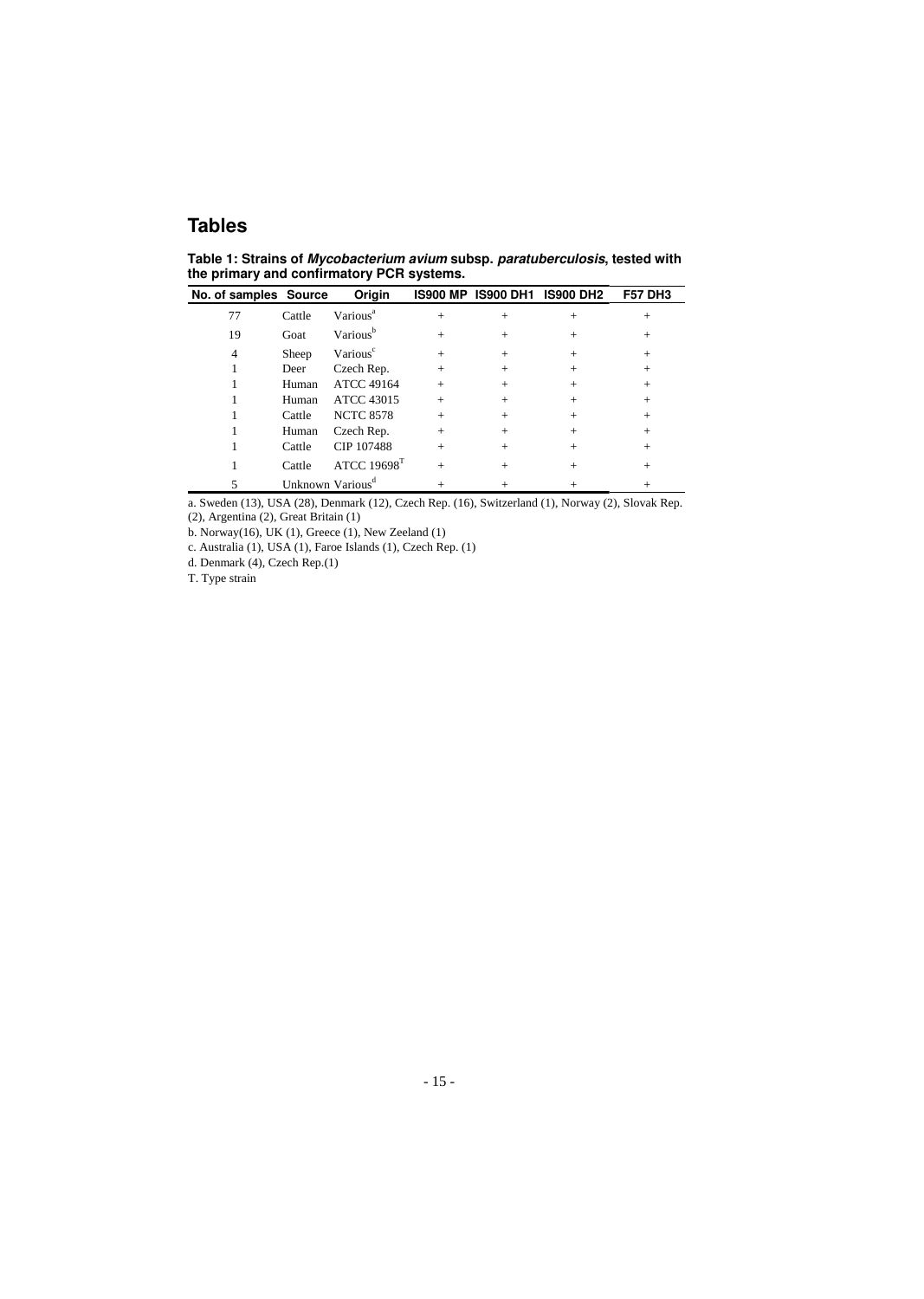| No. of<br><b>Samples</b> | <b>Species</b>                      | Source               | Origin                    | <b>MP</b>      | IS900 IS900 IS900<br>DH <sub>1</sub> | DH <sub>2</sub> | <b>F57</b><br>DH <sub>3</sub> |
|--------------------------|-------------------------------------|----------------------|---------------------------|----------------|--------------------------------------|-----------------|-------------------------------|
| 1                        | MAA <sup>a</sup>                    | Horse                | Sweden                    | $\overline{a}$ | $\ddot{}$                            | $\overline{a}$  | ÷,                            |
| $\mathbf{1}$             | <b>MAA</b>                          | Human                | <b>ATCC 35718</b>         |                | $\overline{a}$                       |                 |                               |
| 1                        | <b>MAA</b>                          | Domestic fowl        | <b>ATCC 25291T</b>        |                |                                      |                 |                               |
| 6                        | <b>MAA</b>                          | Various <sup>b</sup> | Various <sup>c</sup>      |                |                                      |                 |                               |
| 1                        | Mycobacterium species (strain 2333) | Cattle               | Sweden                    | $^{+}$         |                                      |                 |                               |
| $\mathbf{1}$             | Mycobacterium species <sup>d</sup>  | Cat                  | Sweden                    |                |                                      | $\ddot{}$       |                               |
| $\mathbf{1}$             | Mycobacterium kansasii              | Human                | ATCC $12478$ <sup>T</sup> |                |                                      |                 |                               |
| $\mathbf{1}$             | Mycobacterium smegmatis             | Cattle               | <b>GB</b>                 |                |                                      |                 |                               |
| $\mathbf{1}$             | Mycobacterium chelonei              | Cattle               | Sweden                    |                |                                      |                 |                               |
| $\mathbf{1}$             | Mycobacterium fortuitum             | Cattle               | Sweden                    |                |                                      |                 |                               |
| $\mathbf{1}$             | Mycobacterium bovis                 | Cattle               | Sweden                    |                |                                      |                 |                               |
| $\mathbf{1}$             | Mycobacterium bovis                 | Cattle               | ATCC $19210T$             |                |                                      |                 |                               |
| $\mathbf{1}$             | Mycobacterium silvaticum            | Dove                 | Sweden                    |                |                                      |                 |                               |
| $\mathbf{1}$             | Mycobacterium intracellulare        | Sparrow              | <b>ATCC 35767</b>         |                |                                      |                 |                               |
| $\mathbf{1}$             | Mycobacterium intracellulare        |                      | ATCC $13950$ <sup>T</sup> |                |                                      |                 |                               |
| $\mathbf{1}$             | Mycobacterium intracellulare        | Cattle               | <b>ATCC 35771</b>         |                |                                      |                 |                               |
| $\mathbf{1}$             | Mycobacterium scrofulaceum          | Human                | ATCC $19981$ <sup>T</sup> |                |                                      |                 |                               |
| 1                        | Mycobacterium gordonae              | Human                | ATCC $14470$ <sup>T</sup> |                |                                      |                 |                               |
| $\mathbf{1}$             | Mycobacterium marinum               | Guppy                | Sweden                    |                |                                      |                 |                               |
| $\overline{c}$           | Mycobacterium marinum               | Dolphin              | Sweden                    |                |                                      |                 |                               |
| $\mathbf{1}$             | Mycobacterium malmoense             | Human                | CIP $105775$ <sup>T</sup> |                |                                      |                 |                               |
| $\mathbf{1}$             | Mycobacterium celatum               | Human                | CIP 106109                |                |                                      |                 |                               |
| $\mathbf{1}$             | Mycobacterium flavescens            | Guinea pig           | CIP 104533                |                |                                      |                 |                               |
| $\mathbf{1}$             | Mycobacterium komossense            | Sphagnum moss        | $CIP$ 105293 $T$          |                |                                      |                 |                               |
| $\mathbf{1}$             | Mycobacterium marinum               | Saltwater fish       | CIP 104528 <sup>T</sup>   |                |                                      |                 |                               |
| $\mathbf{1}$             | Mycobacterium terrae                | Human                | CIP 104321 <sup>T</sup>   |                |                                      |                 |                               |
| $\mathbf{1}$             | Mycobacterium vaccae                | Cattle               | CIP 105934T               |                |                                      |                 |                               |
| $\mathbf{1}$             | Mycobacterium xenopi                | Toad                 | CIP 104035 <sup>T</sup>   |                |                                      |                 |                               |
| $\mathbf{1}$             | Mycobacterium species <sup>e</sup>  | Turtle               | Sweden                    |                |                                      |                 |                               |
| $\mathbf{1}$             | Mycobacterium porcinum              | Swine                | CIP 105392                |                |                                      |                 |                               |
| $\mathbf{1}$             | Mycobacterium porcinum              | Cattle               | Italy                     |                |                                      |                 | $\overline{\phantom{a}}$      |
| 1                        | Mycobacterium hiberniae             | Soil                 | CIP 104537                |                |                                      |                 |                               |
| $\mathbf{1}$             | Mycobacterium cookii                | Sphagnum moss        | <b>ATCC 49103</b>         |                |                                      |                 |                               |
| 110                      | Mycobacterium species               | Various <sup>f</sup> | Various <sup>g</sup>      |                |                                      |                 |                               |
| 1                        | Staphylococcus aureus               |                      | <b>ATCC 25923</b>         |                |                                      |                 |                               |
| $\mathbf{1}$             | Streptococcus dysgalactiae          | Cattle               | <b>CCUG 27436</b>         |                |                                      |                 |                               |
| 1                        | Streptococcus uberis                | Cattle               | <b>CCUG 27444</b>         |                |                                      |                 |                               |
| $\mathbf{1}$             | Escherichia coli                    |                      | ATCC 25922                |                |                                      |                 |                               |
| $\mathbf{1}$             | Arcanobacter pyogenes               | Cattle               | <b>CCUG 39326</b>         |                |                                      |                 |                               |
| $\mathbf{1}$             | Pseudomonas aeruginosa              | Human                | <b>CCUG 17619</b>         |                | Ξ                                    | ٠               |                               |
|                          |                                     |                      |                           |                |                                      |                 |                               |

**Table 2: Non-target strains, tested with the primary and confirmatory PCR systems.** 

a. *Mycobacterium avium* subspecies *avium*

b. Cat (1), Cattle (1), Deer (1), Sheep (3)

c. Sweden (3), Faroe Islands (1), Iceland (2)

d. *Mycobacterium kubicae-*related strain

e. *Mycobacterium nonchromogenicum*-related strain

f. Cattle (59), Sheep (23), Monkey (1), Deer (2), Buffalo (1), Horse (1), Elephant (3), Ciclide (1), Antelope (1), Alpaca (2), Environmental (1), Cell culture (1), Peat (1)

g. Sweden (82), Czech Republic (3), USA (11), Australia (2), Denmark (11), Great Britain (1)

T. Type strain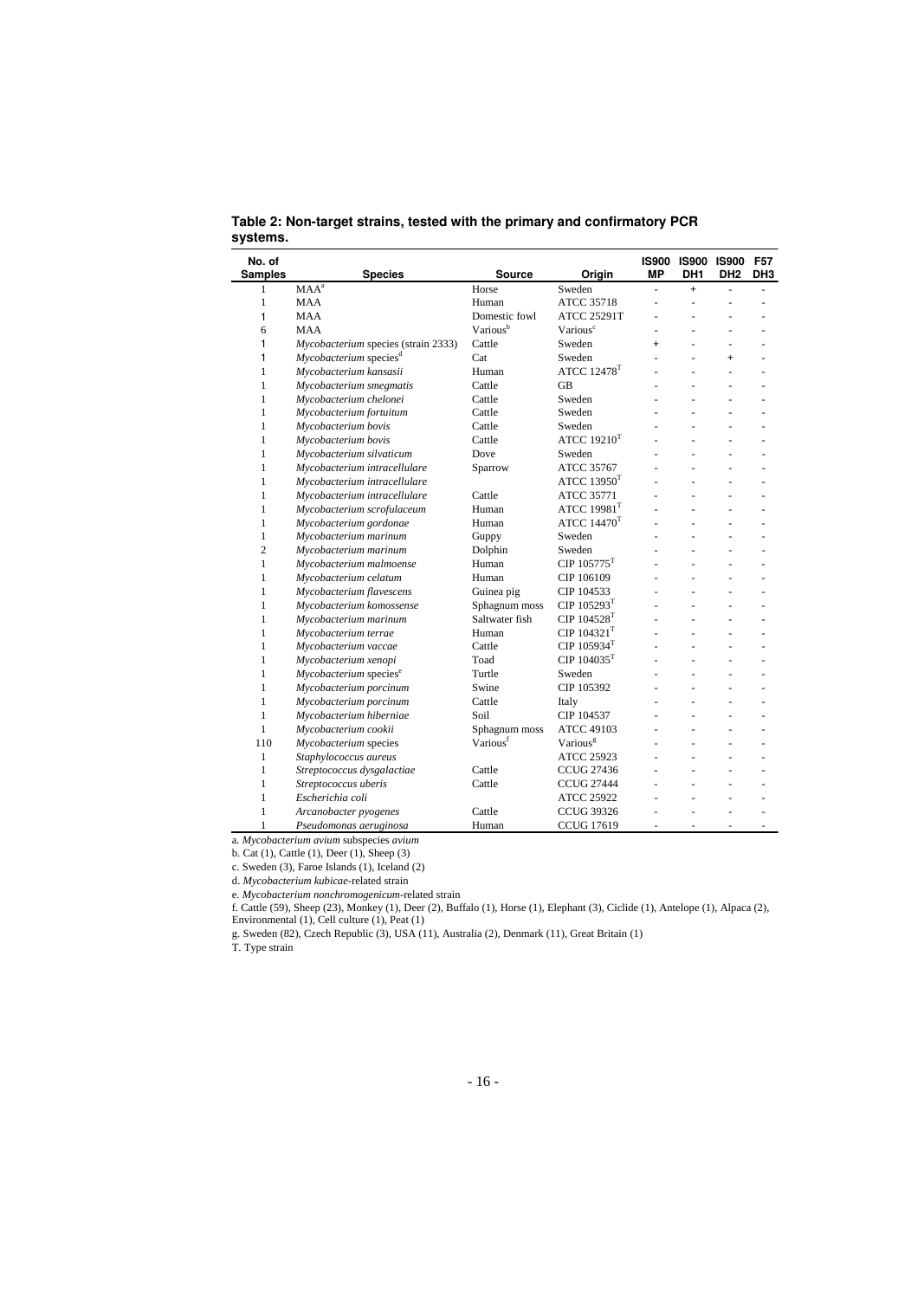| Table 3: Confirmation of samples of bovine feces, positive for MAP with the |  |
|-----------------------------------------------------------------------------|--|
| primary PCR.                                                                |  |

|                         |    |            | <b>Additional 5</b> | <b>Additional 20</b> |                     |
|-------------------------|----|------------|---------------------|----------------------|---------------------|
| <b>Samples</b>          | n  | Confirmed* | replicates†         | replicates:          | <b>F57 failures</b> |
| Culture-confirmed       | 49 |            |                     |                      |                     |
| Not culture-confirmed 9 |    |            |                     |                      |                     |

\* Confirmed by all three alternative systems, using two PCR replicates

† Confirmed by F57, only after running 5 additional PCR replicates

‡ Confirmed by F57, only after running 20 additional PCR replicates

§ Confirmation with the F57 system failed after a total of 22 PCR replicates

| Table 4: Primers and probes in the primary and confirmatory real-time PCR |  |
|---------------------------------------------------------------------------|--|
| systems.                                                                  |  |

| Oligo                 | Nucleotide sequence                                                           | 5' annealing position* Product length |     |
|-----------------------|-------------------------------------------------------------------------------|---------------------------------------|-----|
| <b>MPF</b>            | 5'-CCG CTA ATT GAG AGA TGC GAT T-3'                                           | 139                                   | 115 |
| <b>MPR</b>            | 5'-CCA GAC AGG TTG TGC CAC AA-3'                                              | 253                                   |     |
| MP probe              | 5'-6-FAM-ACC TCC GTA ACC GTC ATT GTC CAG ATC A-BHQ-1-3'                       | 231                                   |     |
| DH1F                  | 5'-AAG ACC GAC GCC AAA GAC-3'                                                 | 536                                   | 69  |
| DH1R                  | 5'-CAG AGG CTG CAA GTC GTG-3'                                                 | 604                                   |     |
| DH1 probe             | 5'-6-FAM-GAT CAT CGC CGA TCA GGC CC-BHQ-1-3'                                  | 559                                   |     |
| DH <sub>2F</sub>      | 5'-GCC TTC GAC TAC AAC AAG AGC-3'                                             | 737                                   | 65  |
| DH <sub>2</sub> R     | 5'-GCG TCG GGA GTT TGG TAG-3'                                                 | 801                                   |     |
| DH <sub>2</sub> probe | 5'-6-FAM-GCC GCG CTG ATC CTG CTT ACT-BHQ-1-3'                                 | 761                                   |     |
| F57F                  | 5'-AAC TAA GCG GAT CGA CAA TTC-3'                                             | 493                                   | 80  |
| F57R                  | 5'-TGG TGT ACC GAA TGT TGT TG-3'                                              | 572                                   |     |
| F57 probe             | 5'-6-FAM-TGC AAC TCG AAC ACA CCT GGG A-BHQ-1-3'                               | 519                                   |     |
|                       | $*$ According to depended converges $V16202$ and $V70277$ in $C_{22}D_{22}$ . |                                       |     |

 $^\ast$  According to deposited sequences X16293 and X70277 in GenBank